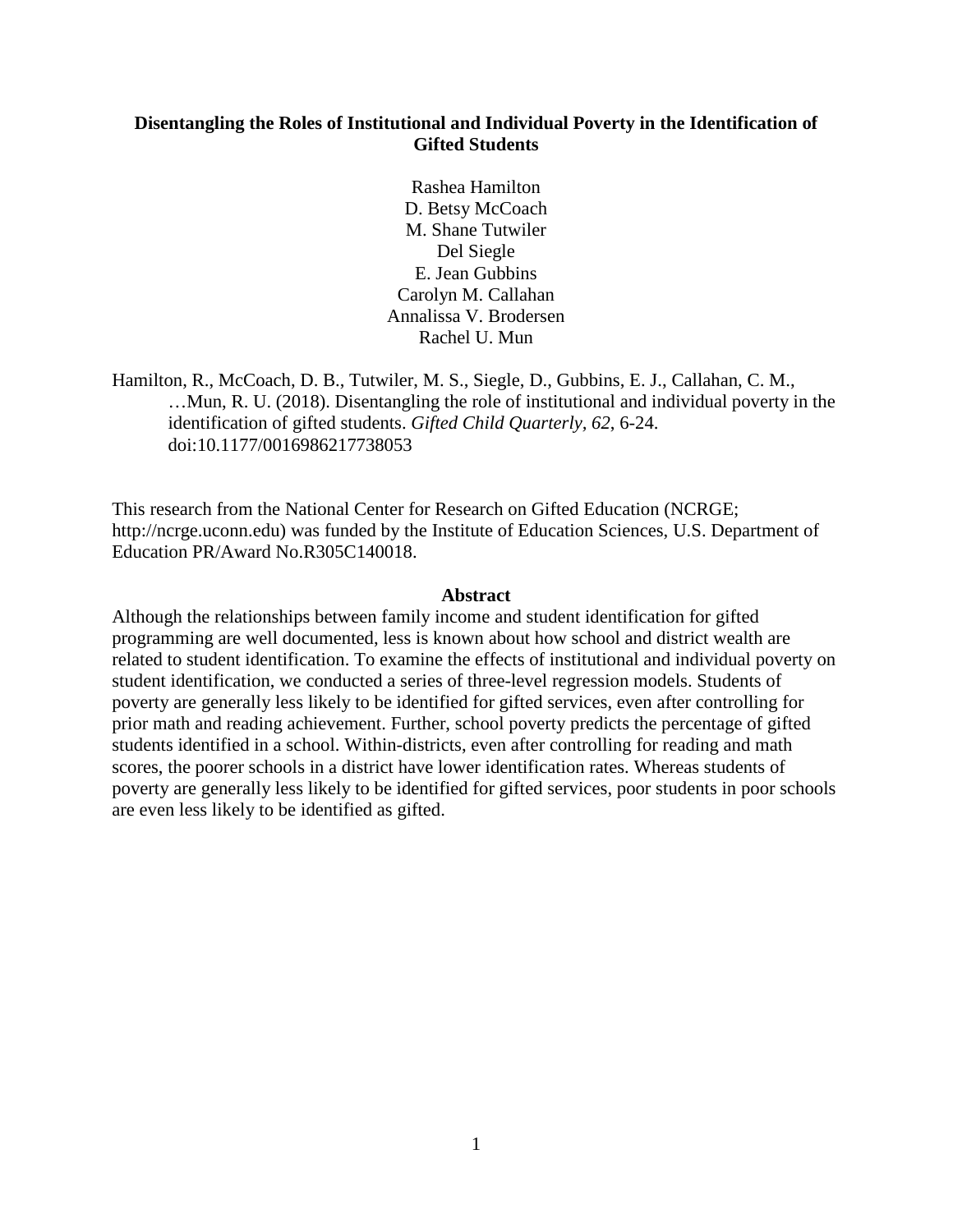## **Introduction**

## **Student Poverty and Gifted Identification**

The underrepresentation of low-income students in gifted education is a persistent problem (Borland, Schnur, & Wright, 2000; Sparks, 2015). According to current data, on average, 51% of students in public schools come from low-income backgrounds (Suitts, 2015) but no published research provides a definitive national estimate for the specific proportion of low-income students identified as gifted. However, research suggests that the proportion of lowincome students in gifted education classrooms does not reflect their proportion in general student enrollment (Carman & Taylor, 2010; Siegle et al., 2016). In one study, students from low-income backgrounds were five times less likely to participate in gifted programming than their higher income peers (Borland, 2005).

At least three factors may contribute to this disproportionate representation. First, gifted programs commonly utilize a referral-based system of student nomination that may be biased against low-income students (McBee, Peters, & Miller, 2016). In a referral-based system, students are first nominated by teachers or parents and then evaluated for eligibility for gifted programming with nationally normed standardized tests (Putallaz, Baldwin, & Selph, 2005). However, nomination rates vary based on socioeconomic status. In an examination of one state's screening process, McBee (2006) found that students who were eligible for free and reducedprice lunch (FRL) were far less likely to be nominated than their full-price lunch peers: non-FRL students received more than 3 times the number of teacher referrals when compared to FRL students. Yoon and Gentry (2009) suggest that teachers may, in part, rely on their own middleclass values to define giftedness. Thus, their conceptions of gifted behaviors may not align with the behaviors low-income gifted students display, resulting in lower rates of nominations.

Second, low-income students tend to have fewer opportunities to learn when compared to their higher-income peers, which may explain disproportionately low rates of identification for low-income students (Peters & Enggerand, 2016). The impact of family poverty on student achievement is well documented. For a variety of reasons including limited word exposure (Hart & Risley, 2003), limited parental spending (Kornrich & Furstenberg, 2013), limited access to learning materials (Mason & McCormick, 1986; Neuman & Celano, 2006; Neuman, Celano, Greco, & Shue, 2001), and limited time for academically-oriented activities (Adams, 1990), lowincome students tend to have fewer opportunities to develop academic skills (Peters & Enggerand, 2016), especially outside of school. Thus, many children from low-income families begin their academic experience with fewer skills than their higher-income counterparts and often remain on a path of low performance (Alexander, Entwisle, & Horsey, 1997; Denton & West, 2002; Duncan, Brooks-Gunn, & Klebanov, 1994; Hauser-Cram, Sirin, & Stipek, 2003).

Lastly, low-income students tend to earn lower scores on assessments of academic achievement and cognitive ability than higher SES students (A. W. Gottfried, A. E. Gottfried, Bathurst, Guerin, *&* Parramore, 2003; Larson, Russ, Nelson, Olson, & Halfon, 2015; Lohman, 2005). Plucker, Hardesty, and Burroughs (2013) documented excellence gaps, or disparities in high levels of performance between multiple groups, including low-income and high-income students. The math and reading scores from the National Assessment of Educational Progress (NAEP) indicated vast disparities between FRL eligible and non-FRL eligible students in terms of the percentage of students who achieve advanced math and reading scores (Plucker et al., 2013). These gaps have continued to widen since 2006 (Plucker et al., 2013). The disparities by income also exist for standardized tests of cognitive ability. Kaya, Stough, and Juntune (2016)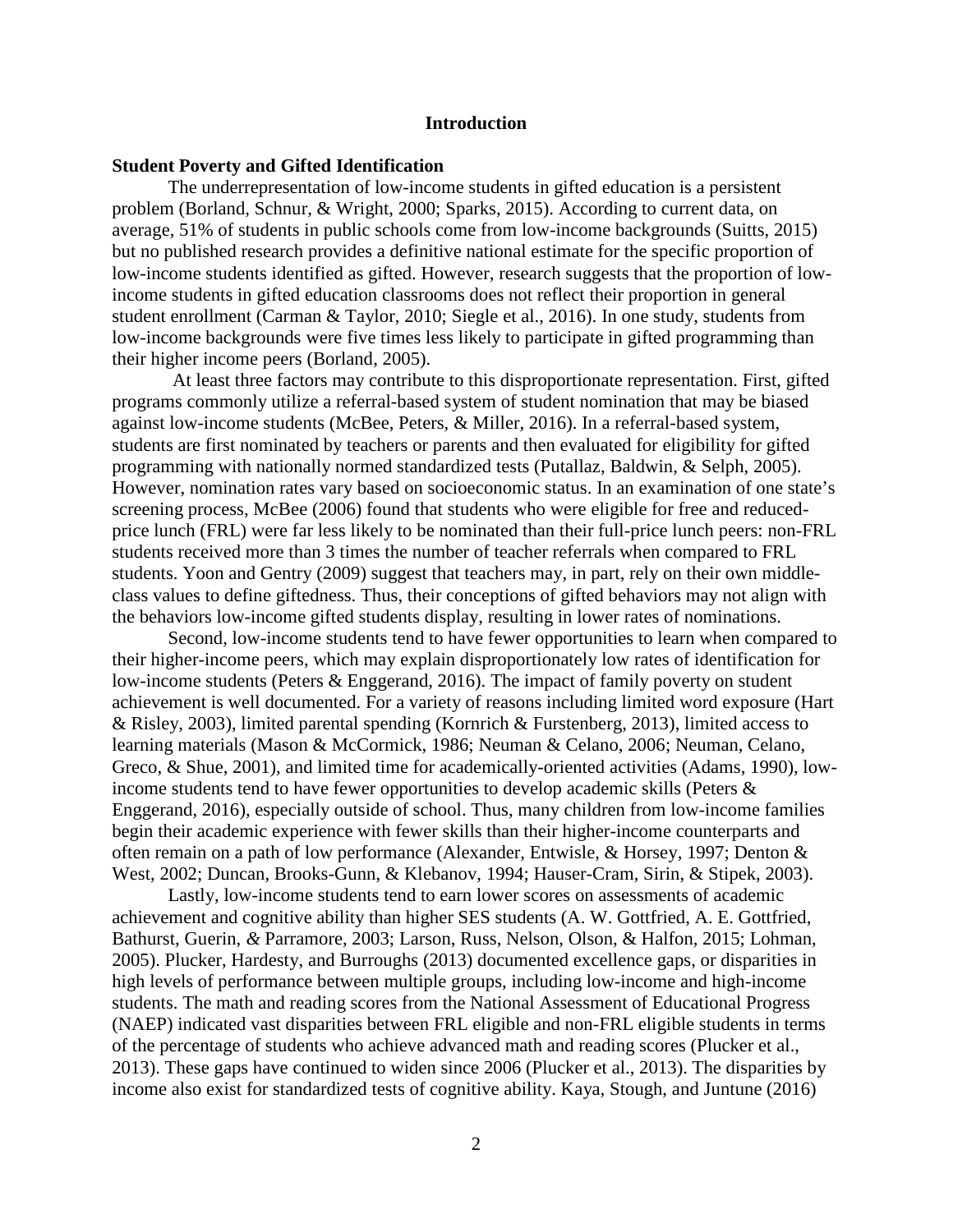examined income-based differences on the Otis-Lennon School Ability Test and found that FRL status was associated with lower verbal intelligence and achievement scores.

Scholars have investigated the relationship between limited income at the family level and gifted identification in prior studies but no published research examines the role of district and school poverty in gifted identification. Despite a lack of direct evidence of the negative influence of school and district poverty on gifted identification, a wealth of evidence suggests these processes might be related.

## **School and District Poverty**

Although the relationship between school and district SES and gifted identification has not been investigated, the relationship between school SES and school achievement is well established (McCoach & Colbert, 2010; McCoach et al., 2010). The school environment, specifically factors related to school finances and the proportion of impoverished students the school serves, can influence student outcomes, even after controlling for family and neighborhood influences (Esposito, 1999; Van Zandt & Wunneburger, 2011). Puma (1999) found that school poverty was associated with low test scores, and this trend appeared to continue over time. Similarly, Perry and McConney (2010) found that students, regardless of students' family income, demonstrated lower achievement in schools characterized as low income. Higher values of school SES were associated with higher values of student achievement (Perry & McConney, 2010). Van Zandt and Wunneburger (2011) researched the effects of residential segregation on the achievement of low-income students in urban settings. Disadvantaged students who attended schools with small proportions of other economically disadvantaged students performed better on state assessments than those who attended schools with high proportions of economically disadvantaged students. Schwartz (2012; cited in Owens, Reardon, & Jencks, 2016a) reported similar findings; public housing students attending lowpoverty schools earned higher math and reading scores than public housing students in highpoverty schools.

A variety of factors may explain why schools with greater poverty are associated with lower student outcomes. These include lower teacher expectations (Jussim & Eccles, 1992; Jussim, Eccles, & Madon, 1996), peer effects (Lin, 2010; Mashburn, Justice, Downer, & Pianta, 2009), and mundane curriculum (Schmidt, Cogan, Houang, & McKnight, 2009). Further, schools serving primarily poor students experience difficulty recruiting and retaining effective teachers with prior experience (Mangiante, 2011), and a disproportionate number of under-qualified and inexperienced teachers tend to be placed in low-income schools (Darling-Hammond, 2004; Krei, 1998).

Clearly, one of the most important factors is limited resources. Some scholars suggest that high poverty schools' limited resources are a function of inequitable distribution practices at the district level due, in part, to the dependence of school funding on local tax revenue (Owens, Reardon, & Jencks, 2016b). Although state and federal funding can supplement funding in schools located in poor neighborhoods, in many states, schools are still largely dependent on local residents' property and income taxes to fund school budgets (Baker & Corcoran, 2012).

The limited resources of impoverished schools can impact school programming emphasis as well as achievement. Brent, Roellke, and Monk (1997) examined New York State schools' funding data and found a disproportionate allocation of resources for programming based on school wealth. Whereas poor schools received a disproportionate amount of funding for remedial programming and no funding for advanced programming, wealthier schools received a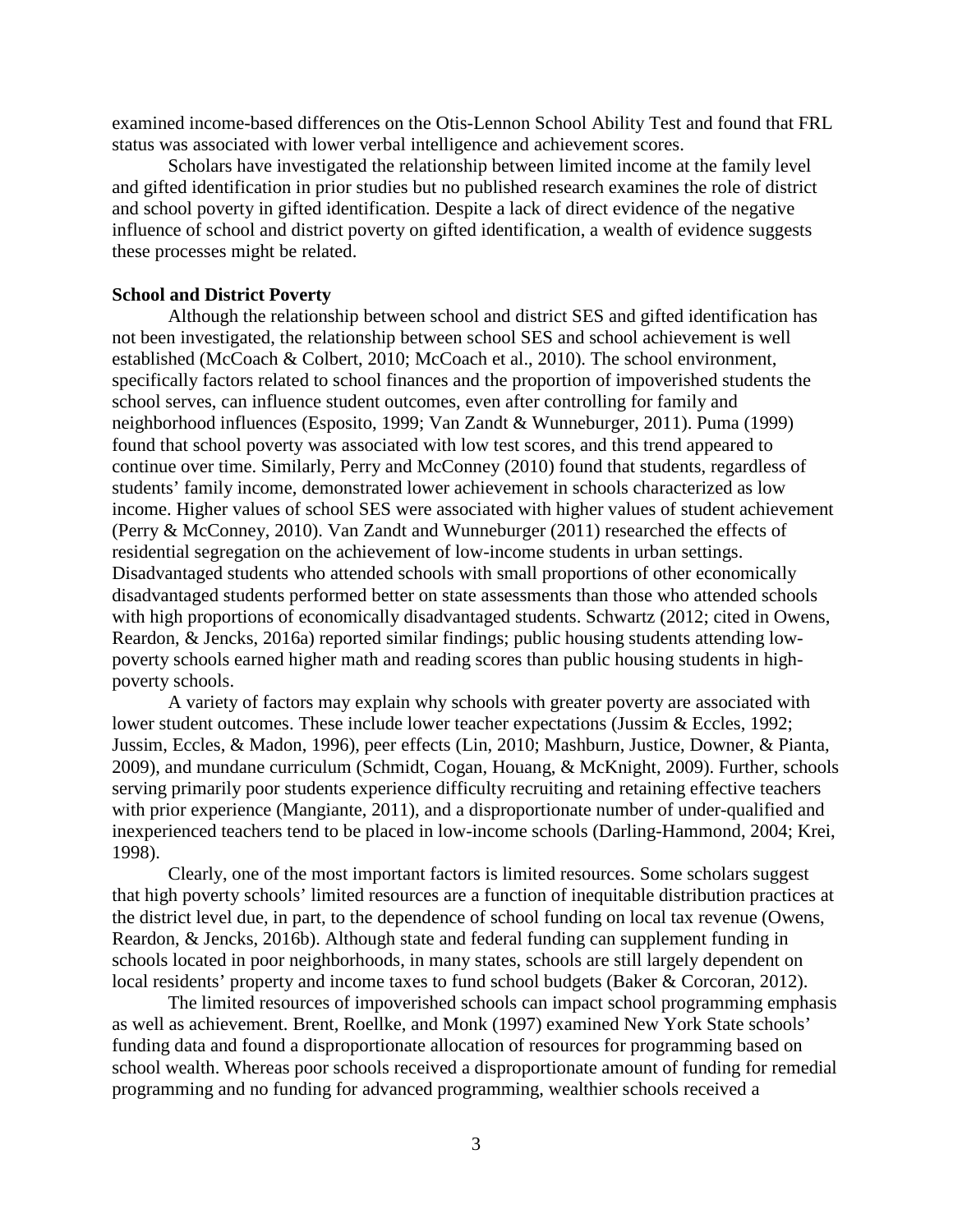disproportionate amount of funding for advanced programming and no funding for remedial programming (Brent et al., 1997). Similarly, Raudenbush, Fotiu, and Cheong (1998) found that wealthier schools were more likely to offer advanced math courses to students than poor schools.

Inequitable school funding can also impact the availability of gifted programming. In fact, Baker (2001b) reports that opportunities for gifted students vary extensively and are related to local funding levels and socioeconomic status. Although some state policies mandate identification of and service to gifted students, most of the decisions about funding and resources take place at the district level (Kettler, Russell, & Puryear, 2015). The proportion of economically disadvantaged students within a school was one of the primary determinants of gifted-related resource allocation; poor schools allocated fewer fiscal and human resources to gifted programming (Kettler et al., 2015). Similarly, Baker (2001a) found that districts that did not allocate any funding for gifted programming had 12% or more FRL eligible students than districts that did allocate funding to such programming.

In conclusion, evidence suggests that poverty at the student, school, and district levels can negatively influence student outcomes, and students from low-income backgrounds also face individual barriers to identification for gifted services. However, there is a lack of research that examines the connections between both individual and institutional poverty and gifted identification. To address this gap, we seek to answer four research questions:

- 1. What is the probability of being identified as gifted? How do rates of identification vary for low-income students after controlling for achievement?
- 2. What is the extent of *within-district* and *between-district* variability in the proportion of students who are identified as gifted and who are identified as low income?
- 3. What is the relationship between school poverty and school identification rates? To what degree do school identification rates vary *within*- and *between-districts*?
- 4. To what extent do school poverty and school achievement explain *between school* variability in gifted identification rates?
- 5.

### **Method**

## **Sample**

Three waves of student-level data were collected from three state departments of education. Each state's education policy requires the identification of gifted students, though specific identification criteria vary both across and within states and across local education agencies within those states. Data from a cohort of students who entered 3rd grade in 2011 and finished 5th grade in 2014 were analyzed in this study. The distribution of the sample of students is presented in Table 1. For school- and district-level data, student data were aggregated by the school and district in which students were enrolled at 4th grade. School and district datasets were further supplemented with data from the 2013-2014 National Center for Educational Statistics' (NCES) Elementary/Secondary Information Systems (ELSI).

#### **Measures**

**Free and reduced-price lunch (FRL)**. FRL served as a proxy for income with student eligibility for FRL treated as a dichotomous variable in which 0 represented students who were not FRL eligible and 1 represented students who were eligible. Further, individual students were considered eligible for FRL if they were eligible at any point during the 3-year time period of the study. At the school and district levels, FRL was a continuous variable and reflected the proportion of students in the school/district eligible for FRL. In States 1 and 2, the proportion of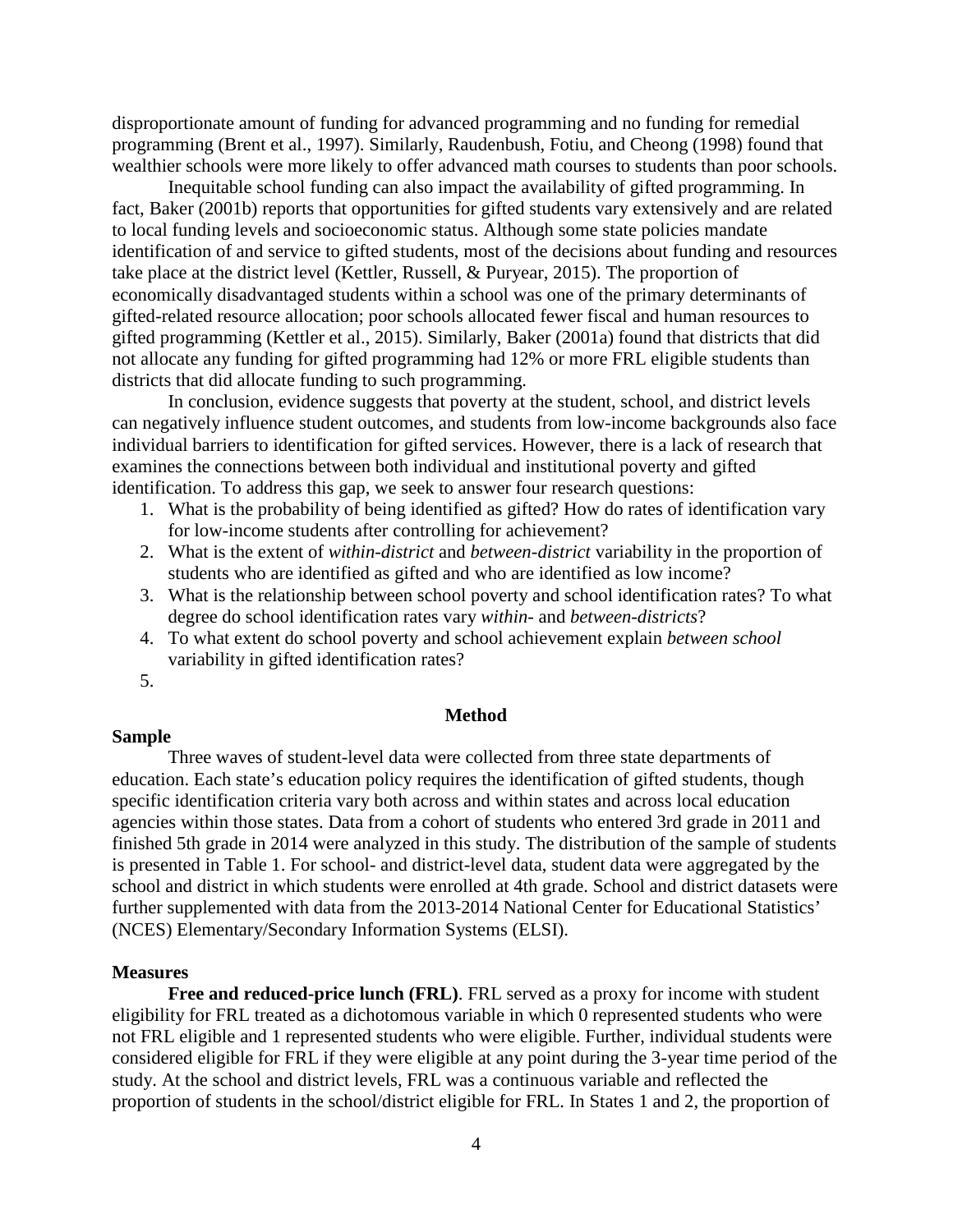FRL eligible students in schools and districts were aggregated from the total school population (not just the cohort used in the analyses). State 3 did not provide us with this information directly. Therefore, we used demographic data provided by the ELSI.

**Gifted identification**. At the student level, being identified as gifted by 5th grade was a dichotomous variable (coded 0 or 1) in which 0 represented students who were not identified as gifted by 5th grade, and 1 represented students who were identified as gifted by 5th grade. At the school and district levels, gifted identification was a continuous variable that represented a school or district proportion of students identified as gifted by 5th grade. At the school and district levels, these data were aggregated from the student cohort.

**Achievement**. At the student level, achievement was a continuous variable that represented students' achievement score on each state's math and reading tests in 3rd grade. To predict students' gifted identification status by fall of 5th grade, we utilized students' end of 3rd grade reading and math scores. At the school and district levels, achievement scores were aggregated from the student level by school or district, respectively. Table 2 contains descriptive statistics for student, school, and district achievement scores. Because scales for each state's achievement tests were different and gifted education policies varied by state, data were analyzed separately by state.

## **Analysis**

**Descriptive analysis.** To examine the underrepresentation of students of poverty in programs for the gifted, we first conducted a series of descriptive analyses, using crosstabulations of the frequencies of students who were gifted/not and FRL eligible/not. In addition, we examined means on variables of interest, including achievement. Finally, we examined the simple bivariate correlations among reading and math achievement, school FRL, and the school percentage of gifted students at the school level. For any of the analyses examining the percentage of schools that had no identified gifted students (no gifted/FRL students), we removed any schools with less than 10 total students in the cohort from our analyses. Schools with very small numbers of students in the cohort might not be expected to have any gifted students within a given cohort. Therefore, eliminating small schools from these sub-analyses provided a more accurate representation of the phenomenon.

**Multilevel analysis.** To examine the student-, school- and district-level influences on the probability of being identified as gifted, we conducted a series of three- and two-level regression models using the *gllamm* package in *Stata 14*. Multilevel modeling takes into account the clustered nature of the data, results in more appropriate standard error estimates, and allows researchers to ask and answer nuanced questions about interactions that occur across the multiple levels of analysis (McCoach, 2010; McCoach & Adelson, 2010; Raudenbush & Bryk, 2002; Raudenbush, Bryk, Cheong, Congdon, & Du Toit, 2011). Part of the goal in utilizing multilevel analysis is to understand how students, schools, districts vary in respect to a particular outcome variable (in the three-level models, the outcome variable of interest is students' gifted status; in the two-level models, the outcome variable of interest is schools' percentage of students identified as gifted). Further, we are interested in what variables help explain that variance. Multilevel modeling allows us to deconstruct that variance by level. In the three-level regression models, variance is examined at the student level (level 1), school level (*within-district*; level 2), and the district level (*between-district*; level 3). In the two-level regression models, variance is examined at the school level (*within-district*; level 1), and the district level (*between-district*; level 2).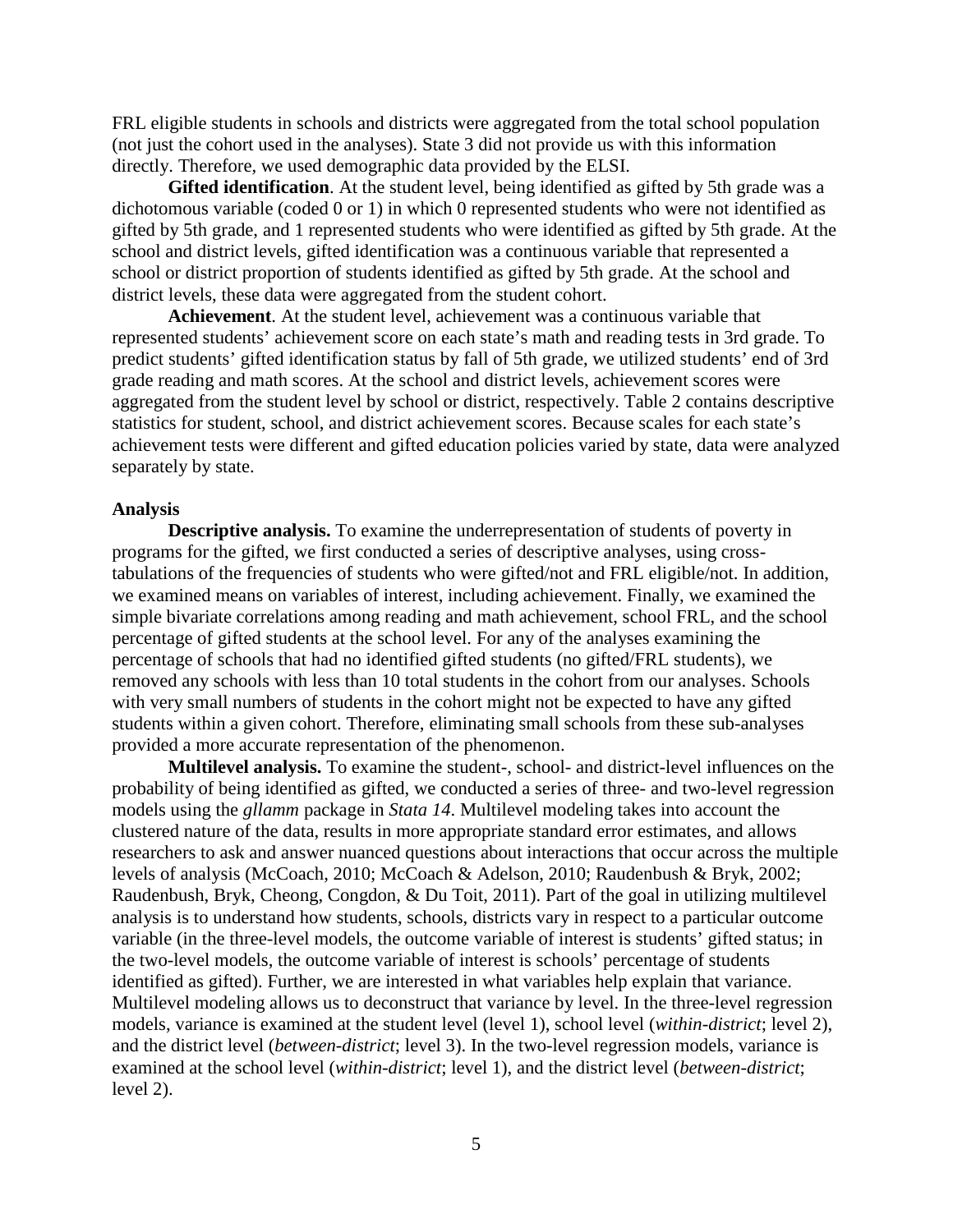*Three-level regression models.* At level 1, we included four student variables: FRL eligibility, gifted identification status (the outcome variable), reading achievement, and math achievement. Achievement scores were grand mean centered; dichotomous variables were dummy coded and added to the model uncentered. At level 2, we included four school-level variables: the school percentage of FRL eligible students, the percentage of students identified as gifted at 5th grade, schools' average reading achievement, and schools' average math achievement. All continuous variables were grand-mean centered at level 2. At level 3, we included five district-level variables: the percentage of FRL eligible students, percentage of students identified as gifted at 5th grade, districts' average reading achievement, districts' average math achievement, and districts' percentage of underrepresented students. Again, all continuous variables were grand-mean centered. The equation for the full three-level model is presented in Figure 1.

*Two-level regression models.* To examine the role of school- and district-level factors in the proportion of students identified as gifted, we conducted a separate series of two-level regression models. For these models, the percentage of identified gifted students in the school became the outcome variable. At level 1, we included school-level variables: school percentage of FRL eligible students, schools' average reading achievement, and schools' average math achievement. All variables were group-mean centered at level 1. At level 2, we included districtlevel variables: the district percentage of FRL eligible students, the district percentage of students identified as gifted at grade 5, districts' average reading achievement, districts' average math achievement. All level 2 variables were grand-mean centered. The equation for the full two-level model is presented in Figure 2.

## **Results**

# **What is the probability of being identified as gifted and how do rates vary for low-income students?**

## **Descriptive Analyses**

**State 1.** Approximately 18.8% of students in the cohort were identified as gifted by 5th grade. In addition, 61% of the students in the cohort were eligible for FRL at some point during the 3rd, 4th, or 5th grades. The proportion of students identified as gifted differed radically across FRL eligible and non-FRL eligible groups. Approximately 9% of the FRL eligible students were identified as gifted in State 1. In contrast, over 34% of the non-FRL eligible students were identified as gifted. In other words, the probability of being identified as gifted was almost 4 times higher (Relative Risk [RR]=3.82) for students who had never been eligible for FRL as it was for students who had ever been eligible for FRL. Table 3 contains the frequencies of gifted and FRL eligible students for State 1.

FRL eligible students were far less likely to be identified as gifted than non-FRL eligible students. If FRL eligibility and gifted identification were independent, then we would expect 11% of students to be both gifted and FRL eligible and 7% of students to be gifted and non-FRL eligible. Only 5.5% of students in the cohort from State 1 were both gifted and FRL eligible, which is half as many students as would be expected. In contrast over 13% of students in the sample were identified as gifted but had never received FRL, which is nearly twice as many as would be expected if FRL status and gifted status were unrelated. Moreover, there were almost 2.5 times as many gifted students who were not FRL eligible students as there were gifted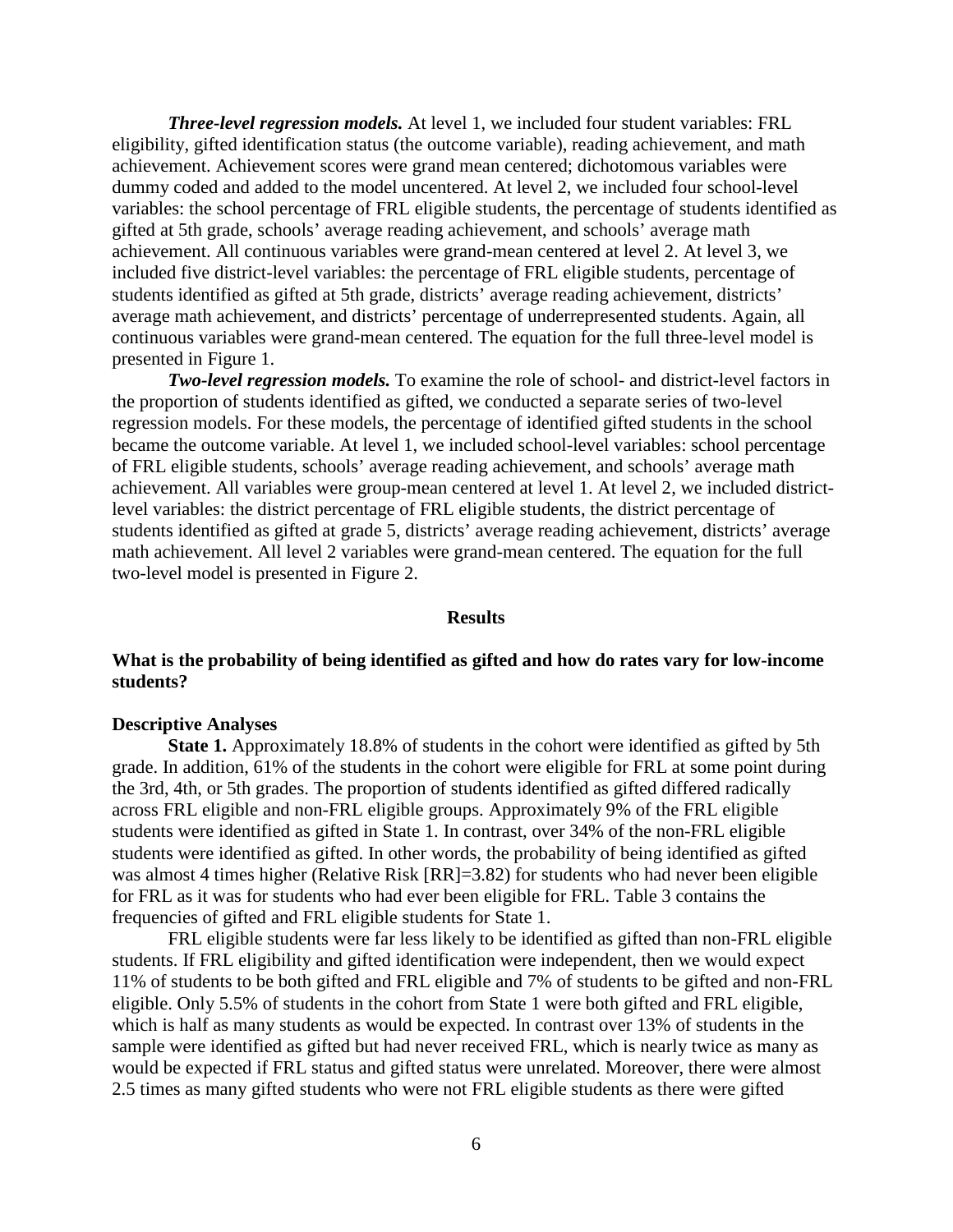students who were FRL eligible, even though FRL students composed over 60% of the sample. The odds of being identified as gifted were over 5 times greater (Odds Ratio [OR]=5.29) for students who had never been eligible for FRL than for students who had ever been eligible for FRL.

Recall that in State 1, over 18% of the students in the sample were identified as gifted at some point during elementary school. Despite the state mandate requiring identification for gifted programming, approximately 3% of the schools (*n*=39) had no identified gifted students in the grade level cohort. These schools were overwhelmingly schools with high numbers of FRL eligible students. We refer to these as the "0 gifted schools." These 0 gifted schools were generally much poorer than the other schools in the state. These schools averaged 85.87% students who were FRL eligible, compared to the overall average of 61%. In addition, their average reading and math achievement scores were at least one standard deviation lower than school math and reading scores in the reference group. Further, there were 86 schools (6.6%) in the sample that had no FRL eligible students identified as gifted in the cohort. Although these schools tended to have a smaller percentage of FRL eligible students overall (mean=47.37%), the lower percentage of FRL eligible students was not low enough to explain the lack of gifted/FRL students in the cohort. Overall, these "no gifted FRL" schools tended to have higher than average achievement. They also exhibited higher achievement gaps between the FRL and non-FRL eligible students than either the 0 gifted schools or the "reference" schools. Table 4 contains the descriptive statistics, broken out by school type. Note that almost 10% of the schools in State 1 contained no gifted FRL students for the cohort that we examined.

Next, we divided schools into seven groups based on the percentage of FRL eligible students in the school identified as gifted. Table 5 contains these results. Given that 18% of the students in the state were identified as gifted, if the proportions of gifted students were relatively evenly divided across schools and FRL eligible students were identified as frequently as non-FRL students, most schools in the state should identify at least 10% or 15% of their FRL eligible students as gifted. Although over 18% of students in the cohort were identified as gifted overall, only 5% of the schools (*n*=66) identified at least 15% of the FRL eligible students in their school as gifted. Another 12% of the schools (*n*=158) identified 10%-15% of the FRL students in their schools as gifted. In other words, only 17% of the schools in the state identified at least 10% of the FRL students as gifted. Approximately 83% of the schools in the state identified fewer than 10% of FRL students as gifted; over 50% of the schools identified fewer than 5% of the FRL students as gifted; and over 20% of the schools identified fewer than 2% of the FRL students in the school as gifted.

**State 2.** Approximately 10.3% of students in the cohort were identified as gifted by 5th grade. In addition, 51% of the students in the cohort were eligible for FRL at some point during the 3rd, 4th, or 5th grades. However, once again the proportion of students identified as gifted was dramatically different across the two groups. In State 2, approximately 6% of FRL eligible students were identified as gifted, whereas 14.5% of non-FRL eligible students were identified. Thus, the probability of being identified as gifted was over twice as high (RR=2.32) for students who had never been eligible for FRL as it was for students who had ever been eligible for FRL. Table 6 contains the frequencies of gifted and FRL eligible students for State 2.

If FRL eligibility and gifted identification were independent, then we could expect 5.3% of students to be both gifted and FRL eligible and 5% of the students to be gifted and non-FRL eligible. However, FRL eligible students were far less likely to be identified as gifted than non-FRL eligible students. Only 3.2% of students in the sample were both gifted and FRL eligible. In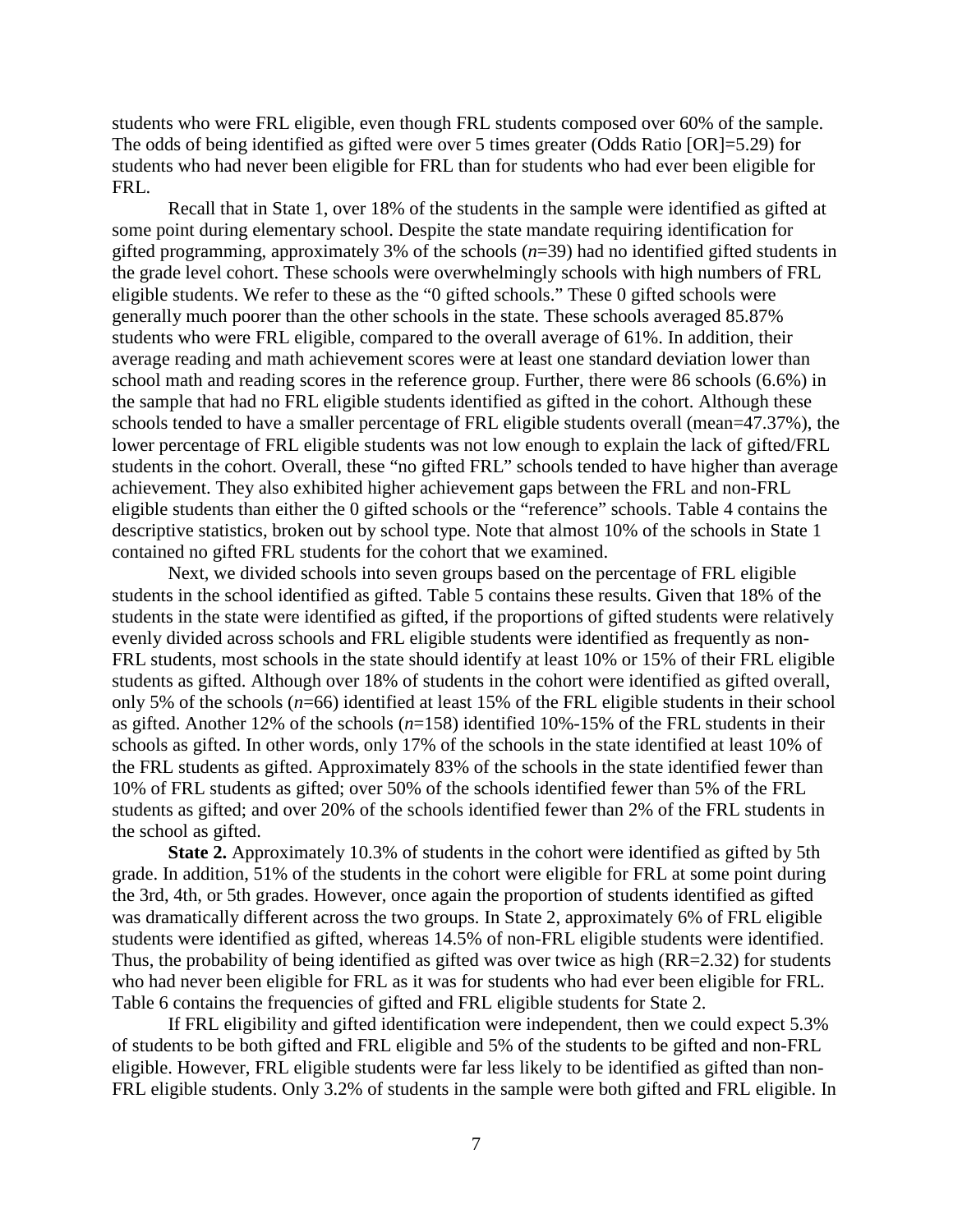contrast, 7.2% of students in the sample were identified as gifted but had never been eligible for FRL. In other words, there were over twice as many gifted students who were not FRL eligible students as there were gifted students who were FRL eligible. The odds of being identified as gifted was over 2.5 times greater (OR=2.55) for students who have never been eligible for FRL than for students who have ever been FRL eligible.

Recall that in State 2, over 10% of the students in the sample were identified as gifted at some point during elementary school. Despite the state mandate requiring identification for gifted programming, over 14% of the schools (*n*=141) had no identified gifted students in the grade level cohort. However, in contrast to State 1, these schools were not necessarily high poverty schools. Instead the school percentage of FRL students in this set of schools was 49%, which was slightly less than the average percentage of FRL eligible students statewide (51%). Further investigation into these schools revealed that a portion of these schools (*n*=57) were part of districts with separate schools for their gifted or high-achieving students. However, for the remaining 84 schools with no identified gifted students, the reason for the lack of identified gifted students was unclear.

Over 25% of the schools (*n*=261) in the sample had no FRL eligible students identified as gifted in the cohort. These schools tended to have a smaller percentage of FRL eligible students (mean=28.21%), and they tended to have higher than average achievement. Thus, only 59% of the schools in State 2 had at least one gifted student who was FRL, and 41% of schools had no FRL eligible students identified as gifted in the cohort.

Next, we divided schools into 6 groups based on the percentage of FRL eligible students in the school who were identified as gifted. Table 7 contains these results. Given over 10% of the students in the state were identified as gifted, if the proportions of gifted students were relatively evenly divided across schools and FRL eligible students were identified as frequently as non-FRL eligible students, most schools in the state should identify nearly 10% of their FRL students as gifted. Although over 10% of students in the state were identified as gifted overall, only 9% of the schools (*n*=92) identified at least 10% of the FRL eligible students in their school as gifted and 13% of schools identified at least 7.5% of the FRL students as gifted. In contrast, over 80% of the schools in the state identified fewer than 5% of the FRL eligible students as gifted and almost 60% of the schools in State 2 identified fewer than 2% of the FRL students in the cohort as gifted. Table 8 contains the descriptive statistics, broken out by school type.

**State 3.** Approximately 10.5% of students in the cohort were identified as gifted by 5th grade. In addition, 67% of the students in the cohort were FRL eligible at some point during the 3rd, 4th, or 5th grades. Once again, however, the proportion of students identified as gifted was dramatically different across the two groups. In State 3, over 18% of non-FRL eligible students were identified as gifted, whereas only 6.6% of FRL eligible students were identified as gifted. Thus, the probability of being identified as gifted was almost three times as high (RR=2.77) for students who had never been eligible for FRL as it was for students who had ever been eligible for FRL. Table 9 contains the frequencies of gifted and FRL eligible students for State 3.

If FRL eligibility and gifted identification were independent, then we could expect approximately 7% of students to be both identified as gifted and FRL eligible and 3.5% of students to be identified as gifted and non-FRL eligible. However, FRL eligible students were far less likely to be identified as gifted than non-FRL eligible students. Only 4.4% of students in the sample were both identified as gifted and FRL eligible. In contrast 6% of students in the sample were identified as gifted but had never been eligible for FRL. In other words, almost twice as many gifted students who were not FRL eligible were identified as gifted as would be expected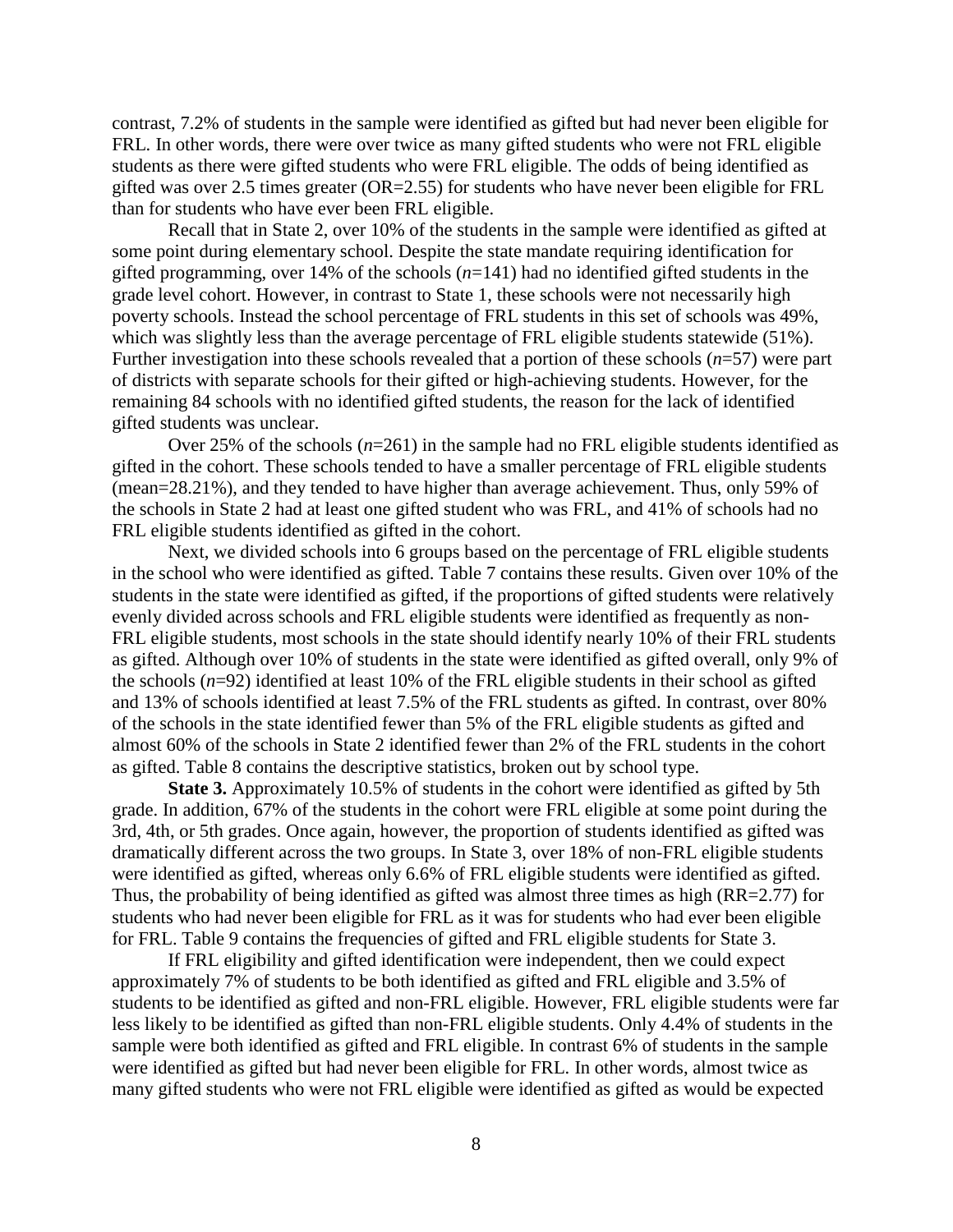and nearly half as many FRL eligible students were identified as would be expected gifted if the two variables were independent. The odds of being identified as gifted was over 3 times greater (OR=3.17) for students who have never been eligible for FRL than for students who have ever been eligible for FRL.

Recall that in State 3, over 10% of the students in the sample were identified as gifted at some point during elementary school. Despite the state mandate requiring identification for gifted programming, almost 17% of the schools (*n*=343) had no identified gifted students in the grade level cohort. As was the case in State 1, these schools tended to have higher than average percentages of FRL students. The school percentage of FRL students in this set of schools was 83%, which was higher than the overall average of 67%. In addition, almost 10% of the schools  $(n=201)$  in the sample had no FRL eligible students identified as gifted in the cohort. These schools tended to have a smaller percentage of FRL eligible students (mean=53%), and they tended to have higher than average achievement. Thus, in the cohort that we examined, only 73.4% of the schools in State 3 had at least one gifted student who was eligible for FRL in the cohort that we examined; almost 27% of the schools had no FRL eligible students identified as gifted in the cohort. Table 10 contains the descriptive statistics, broken out by school type.

Again, we divided schools into six groups based on the percentage of FRL eligible students in the school identified as gifted. Table 11 contains these results. In State 3, Although over 10% of students in the cohort were identified as gifted overall, less than 22% of the schools (*n*=441) identified at least 10% of the FRL eligible students in their school as gifted. Approximately 55% of the schools in the state identified fewer than 5% of the FRL eligible students as gifted and over 34% of the schools in the state identified fewer than 2% of the FRL eligible students as gifted.

These descriptive results clearly demonstrated that FRL eligible students are less likely to be identified for gifted programs than non-FRL eligible students. However, FRL eligible students also tend to exhibit lower academic achievement than their peers. Thus, one plausible explanation for the descriptive results is that students of poverty are less likely to be identified as gifted because they perform more poorly on standardized achievement tests. Therefore, our next set of analyses examined the effect of FRL eligibility on identification as gifted, after controlling for prior reading and math achievement test scores.

#### **Multilevel Analyses**

To explore how student-, school-, and district-level factors were related to identification rates, we conducted a series of three-level models. First, we estimated the unconditional means model (Model 1) to determine what proportion of the variance in being identified as gifted lay at each of the three levels.

**State 1.** Utilizing a hierarchical linear probability model (Model 1), we found that approximately 2% of the variance was *between-districts*, 6% of the variance was between schools *within-districts*, and 92% of the variance was between students within schools. After adding students' eligibility for FRL to the model (Model 2), results implied the probability of being identified as gifted for non-FRL students was .32. In contrast, FRL eligible students were far less likely to be identified as gifted ( $\gamma_{100}$ =-1.65): Their model implied probability of being identified as gifted was only .08. These results are concordant with our descriptive analyses.

In Model 3, we controlled for reading and math achievement at the student, school, and district levels. We also controlled for the percentage of gifted students and the percentage of FRL students at the school and district levels. Additionally, we allowed the FRL slope to vary across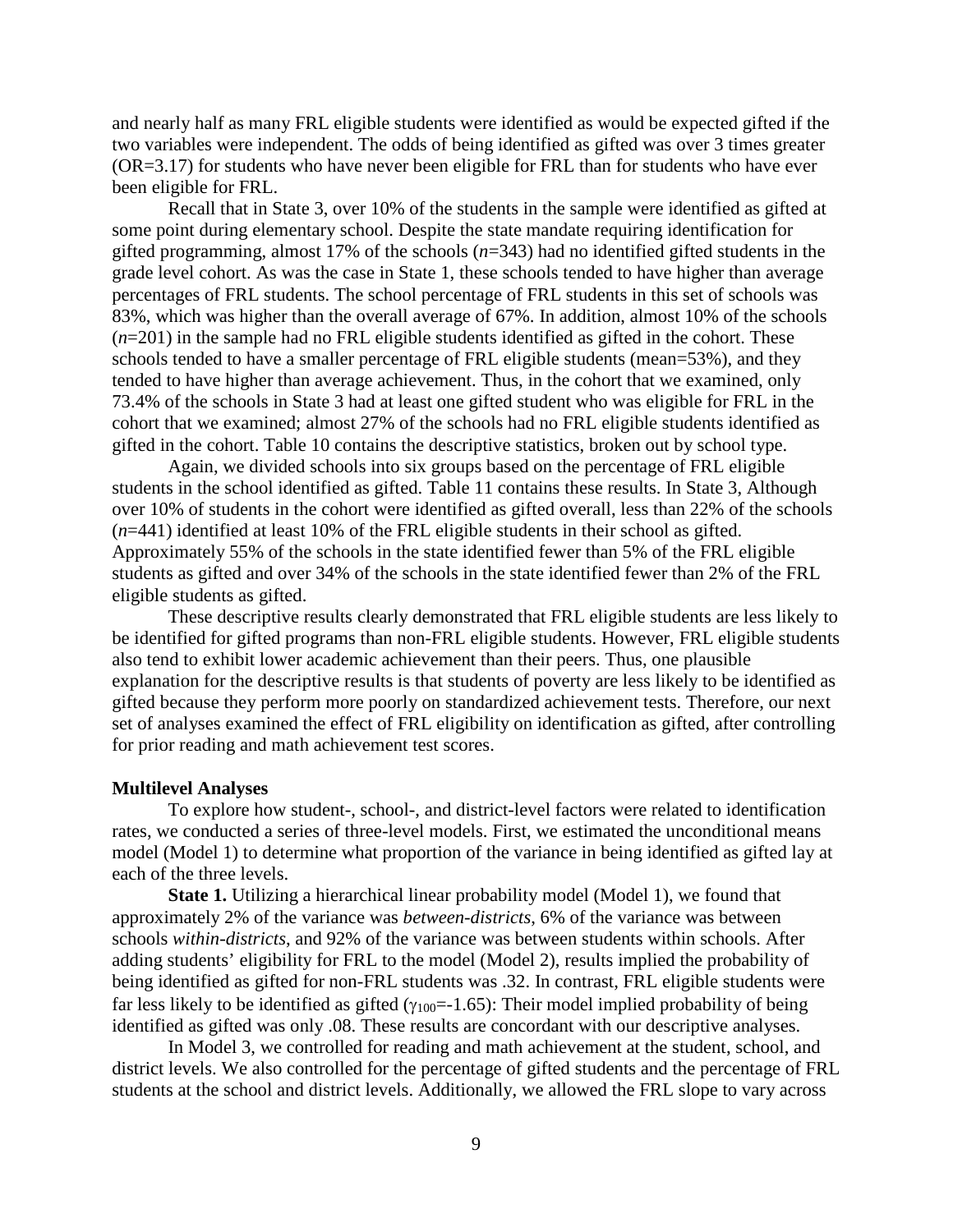schools and districts. Even after controlling for achievement, the percentage of gifted students in the school (and district), and the percentage of FRL eligible students in the school (and district), students who were FRL eligible were less likely to be identified as gifted ( $\gamma_{100}$ =-.61). After controlling for prior achievement and school and district demographics, the odds of being identified as gifted were 1.85 times greater for non-FRL students than they were for FRL eligible students. For example, as presented in Figure 3, the model implied that the probability of being identified as gifted for a student whose math and reading scores were each 10 points (approximately one standard deviation on the state test) above the state mean in a school and district with average achievement, an average percentage of FRL eligible students, and an average percentage of gifted students was .68 for a non-FRL student but only .54 for an FRL eligible student. In other words, the probability of prototypical high-achieving students who were not FRL eligible being identified as gifted was 1.26 times greater than their FRL eligible peers, controlling for all other student, school, and district factors. In State 1, the student poverty slope on gifted varied across districts  $(p<0.01)$  but not across schools. This indicates that the negative effect of FRL eligibility on gifted identification status varied across districts but it did not vary across schools *within-districts*. Table 12 contains the results of Model 3 for State 1.

**State 2.** To estimate the proportion of variance in gifted status that lay *between-districts*, between schools *within-districts*, and between students within schools, we estimated a random effects ANOVA model using a hierarchical linear model. In State 2, approximately 2% of the variance was *between-districts*, 8% of the variance was between schools *within-districts*, and 90% of the variance was between students within schools.

Next, we added students' eligibility for FRL to the model (Model 2). The overall estimated probability of being identified as gifted for non-FRL students was .10 (γ<sub>000</sub>=-2.25). Students who were FRL eligible were less likely to be identified as gifted ( $\gamma_{100}$ =-1.18). The model implied probability of being identified as gifted for FRL students was .03. The odds that a non-FRL eligible student would be identified as gifted were 3.28 times larger than the odds for an FRL eligible student. Put another way, the probability of a prototypical student who was not FRL eligible being identified as gifted was 3.33 times greater than the probability of their FRL eligible peers, controlling for all other factors in the model.

In Model 3, we controlled for reading and math achievement at the student, school, and district level. We also controlled for the percentage of gifted students and the percentage of FRL students at the school and district levels. Again, the FRL slope was allowed to vary across schools and districts. Results demonstrated that even after controlling for achievement, the percentage of gifted students in the school (and district), and the percentage of FRL students in the school (and district), students who were eligible for FRL were less likely to be identified as gifted ( $\gamma_{100}$ =-.30). After controlling for prior math and reading achievement and school and district demographics, the odds of being identified as gifted were 1.35 times greater for non-FRL students than they were for FRL students. For example, as presented in Figure 4, the model implied that the probability of being identified as gifted for a student whose math and reading scores were each 100 points (just over one standard deviation on the state test) above the state mean in a school and district with average achievement, an average percentage of FRL eligible students, and an average percentage of gifted students was .44 for a non-FRL student but only .37 for an FRL student. In other words, the probability of being identified as gifted was 1.19 times greater for high-achieving non-FRL students versus their equally high-achieving FRLeligible peers in the same types of schools and districts. Again, although the student poverty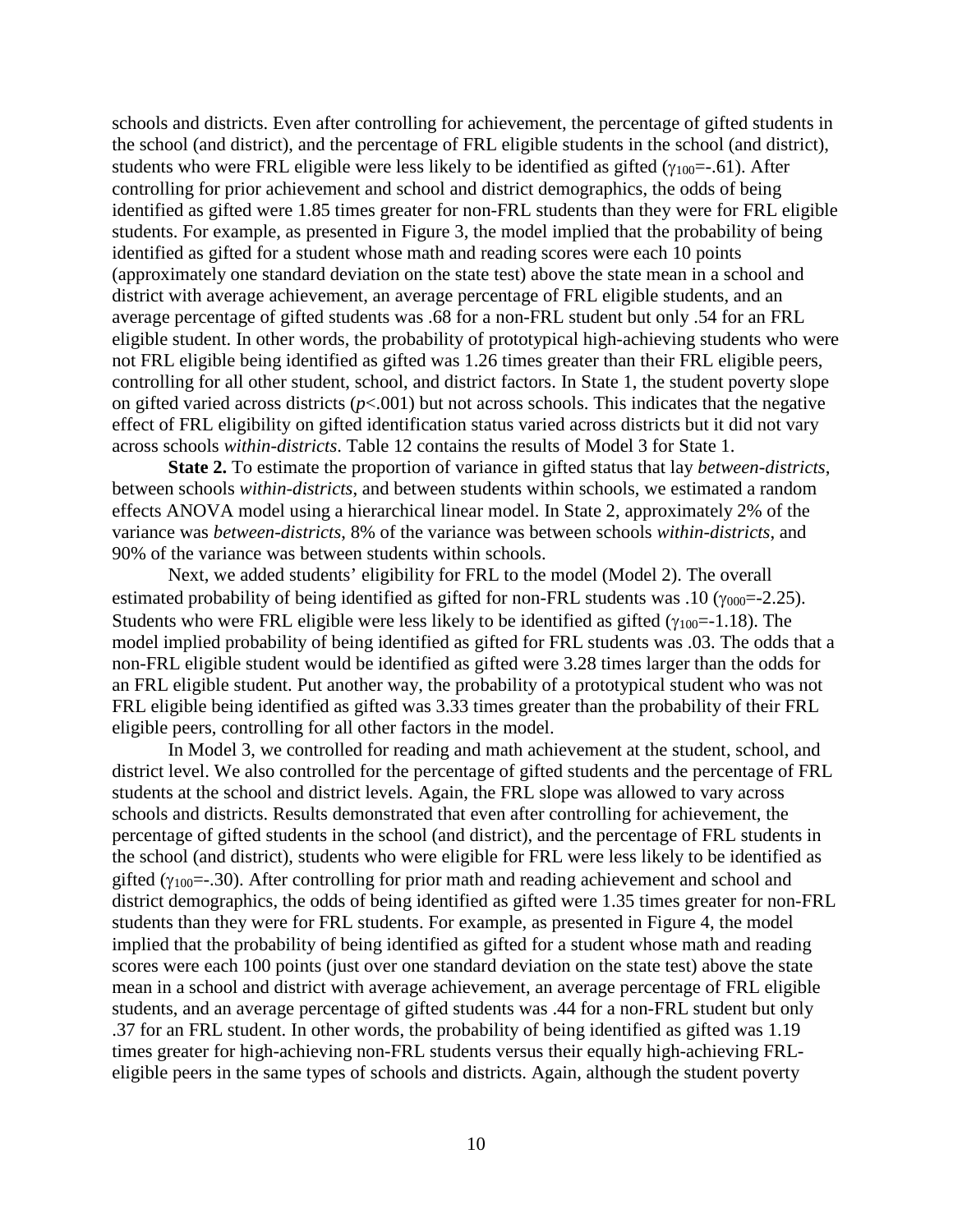slope did not vary across schools, the effect of student poverty on identification status did vary across districts  $(p<.001)$ . Table 13 contains the results of Model 3 for State 2.

**State 3.** Utilizing a hierarchical linear probability model (Model 1), approximately 1% of the variance was *between-districts*, 9% of the variance was between schools *within-districts*, and 90% of the variance was between students within schools. After adding students' FRL eligibility to the model (Model 2), the results indicated the probability of being identified as gifted for non-FRL students was .09. In contrast, FRL eligible students were less likely to be identified as gifted  $(\gamma_{100}=-1.00)$ : The model implied probability of being identified as gifted was only 0.03.

In Model 3, we again controlled for reading and math achievement at the student, school and district level. We also controlled for the percentage of gifted students and the percentage of FRL eligible students at the school and district levels. Additionally, the FRL slope was allowed to vary across schools and districts. Results demonstrated that students who were eligible for FRL were less likely to be identified as gifted ( $\gamma_{100}$ =-.24) even after controlling for achievement, the percentage of gifted students in the school (and district), and the percentage of FRL students in the school (and district). After controlling for prior achievement and school and district demographics, the odds of being identified as gifted were 1.27 times as large for non-FRL students as they were for FRL students. For example, as presented in Figure 5, the model implied that the probability of being identified as gifted for a non-FRL student whose math and reading scores were each 40 points (approximately two standard deviations) above the state mean in a school and district with average achievement, an average percentage of FRL eligible students, and an average percentage of gifted students was .70 for a non-FRL student but only .65 for an FRL student<sup>[1](#page-10-0)</sup>. That is to say, the probability of high-achieving non-FRL students being identified as gifted was 1.10 times greater than their FRL eligible peers in similar schools and districts. In State 3, the student poverty slope varied across both schools and districts  $(p<.001)$ . This indicates that the effect of student poverty on identification varied both *within-* and *between-districts*. Table 14 contains the results of Model 3 for State 3.

## **What is the extent of** *within-district* **and** *between-district* **variability in the proportion of students who are identified as gifted and who are identified as low income?**

Because districts set and implement specific policies related to gifted identification and services, one might assume that the proportion of students identified as gifted would be approximately equal across all schools in the district. If different schools within the same district identify similar percentages of gifted students but districts vary in terms of the percentage of students that they identify as gifted, then we would expect to observe large *between-district* variability and small *within-district* variability in terms of the school percentages of students identified as gifted. On the other hand, if schools within the same district vary widely in terms of the percentages of students that they identify as gifted, then we would expect to see large between school/*within-district* variance. Our prior results suggested that schools, even schools within the same district, appeared to vary widely in terms of the proportions of students identified as gifted. Far more of the variance in identification rates was between schools within the same district than *between-districts*. Therefore, to explicitly estimate the extent to which this variance was *within-districts* or *between-districts*, we estimated a two-level unconditional means model for each state in which we predicted the proportion of gifted students in the schools.

 $\overline{a}$ 

<span id="page-10-0"></span><sup>&</sup>lt;sup>1</sup> State 3 utilizes a selection process that results in achievement scores being less predictive of gifted status than the other two states.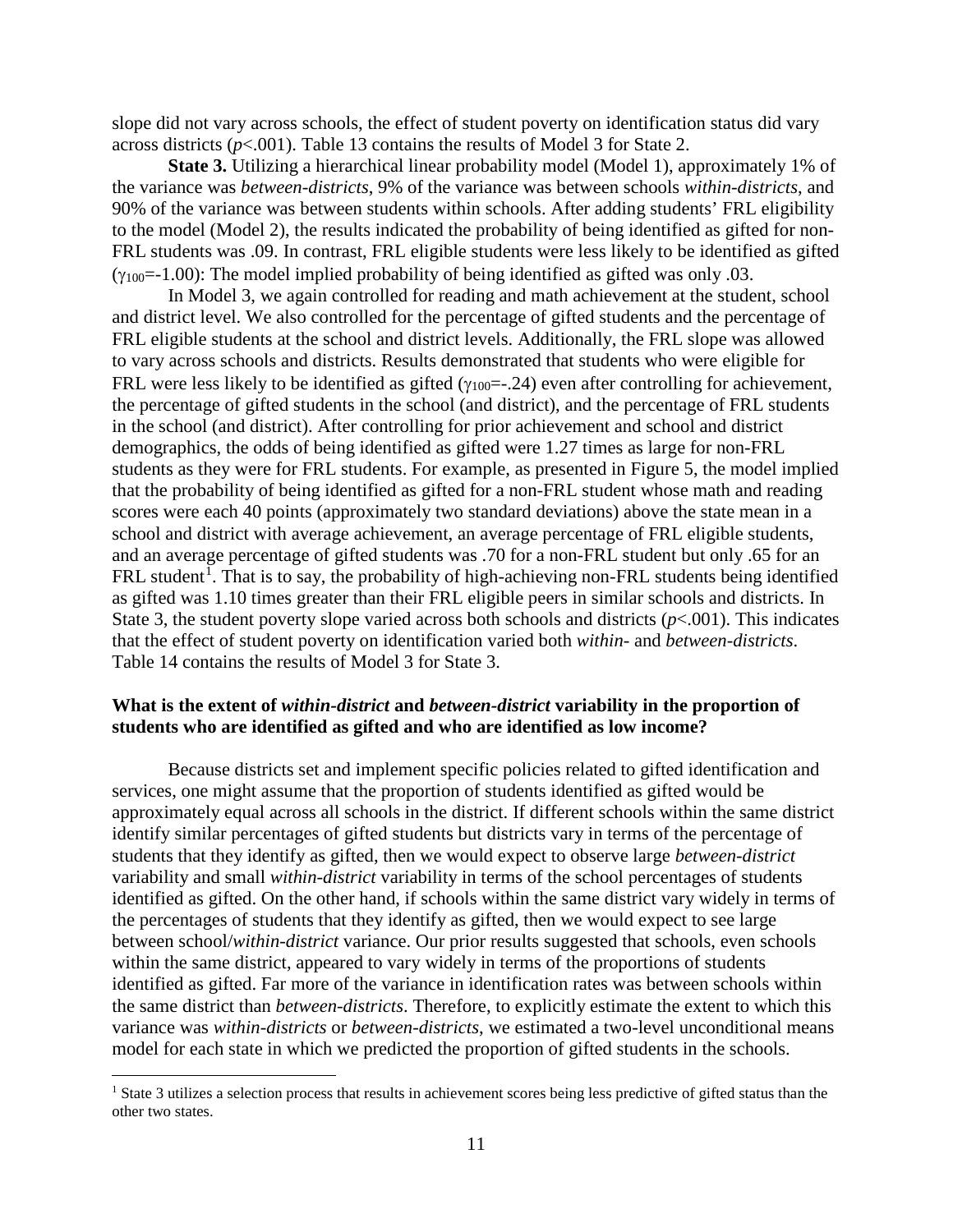Across all three states, these results indicated that the vast majority of the variability in the proportion of students identified as gifted lies between schools *within-districts* and relatively little of the variability lies *between-districts*.

In State 1, schools varied greatly in terms of the percentage of students identified as gifted, even within the same district. For the cohort that we examined, the school average percentage of identified gifted students was 17%. However, the school mean identification rate varied a great deal across schools, even schools within the same district. The standard deviation for the school mean gifted identification rate was 12%, suggesting that some schools identified no gifted students whereas other schools identified high percentages of gifted students. Approximately 23% of the variance in schools' proportion of gifted students was *betweendistricts*, while 77% of the variance was between schools *within-districts*.

There was also a great deal of between school variability in the percentage of students identified as gifted at each school in State 2. For the cohort that we examined, the school average percentage of identified gifted students was approximately 10%. The standard deviation, however, for the school mean gifted identification rate was 11%, suggesting that some schools identified no gifted students whereas other schools identified high percentages of gifted students. In State 2, approximately 18% of the variance in schools' proportion of gifted students was *between-districts*, while 82% of the variance was between schools *within-districts*.

In State 3, we again observed a great deal of between school variability in the percentage of students identified as gifted at each school. For the cohort that we examined, the school average percentage of identified gifted students was approximately 10%. The standard deviation for the school mean gifted identification rate was 11%, suggesting that the proportion of students that schools identified for gifted services varied widely. Nine percent of the variance in school proportions of gifted students was *between-districts* and 91% of the variance was between schools *within-districts*.

Across all three states, schools within the same district vary widely in terms of the proportion of gifted students they identify/serve: over 75% of the variance in school identification rates was *within-district* in each of the three states. However, our descriptive results also suggested a great deal of *within-district* heterogeneity in terms of the school percentages of FRL eligible students. Across the three states, our results indicate that most of the variability in the proportions of students who are FRL-eligible lies between schools *withindistricts* while relatively little lies *between-districts*. In State 1, approximately 21% of the variance in schools' proportion of low-income students was *between-districts* while 79% was *within-districts*. In State 2, 35% of the variance in schools' proportion of FRL eligible students was *between-districts*, while 65% was *within-districts*. Lastly, in State 3, 12% of the variance in schools' proportion of FRL eligible students was *between-districts*, while 88% was between schools *within-districts*. Therefore, schools within the same district vary widely in terms of the proportions of FRL eligible students they serve. This finding indicates that the demographic composition of the students who attend different schools within the same district is highly variable. Given that elementary schools are often neighborhood schools and neighborhoods are increasingly stratified by SES (Massey, Rothwell, & Domina, 2009), this is not necessarily a surprising finding; however, it is an important component for understanding the interrelationships among student, school, and district poverty and gifted identification.

#### **What is the relationship between school poverty and school identification rates?**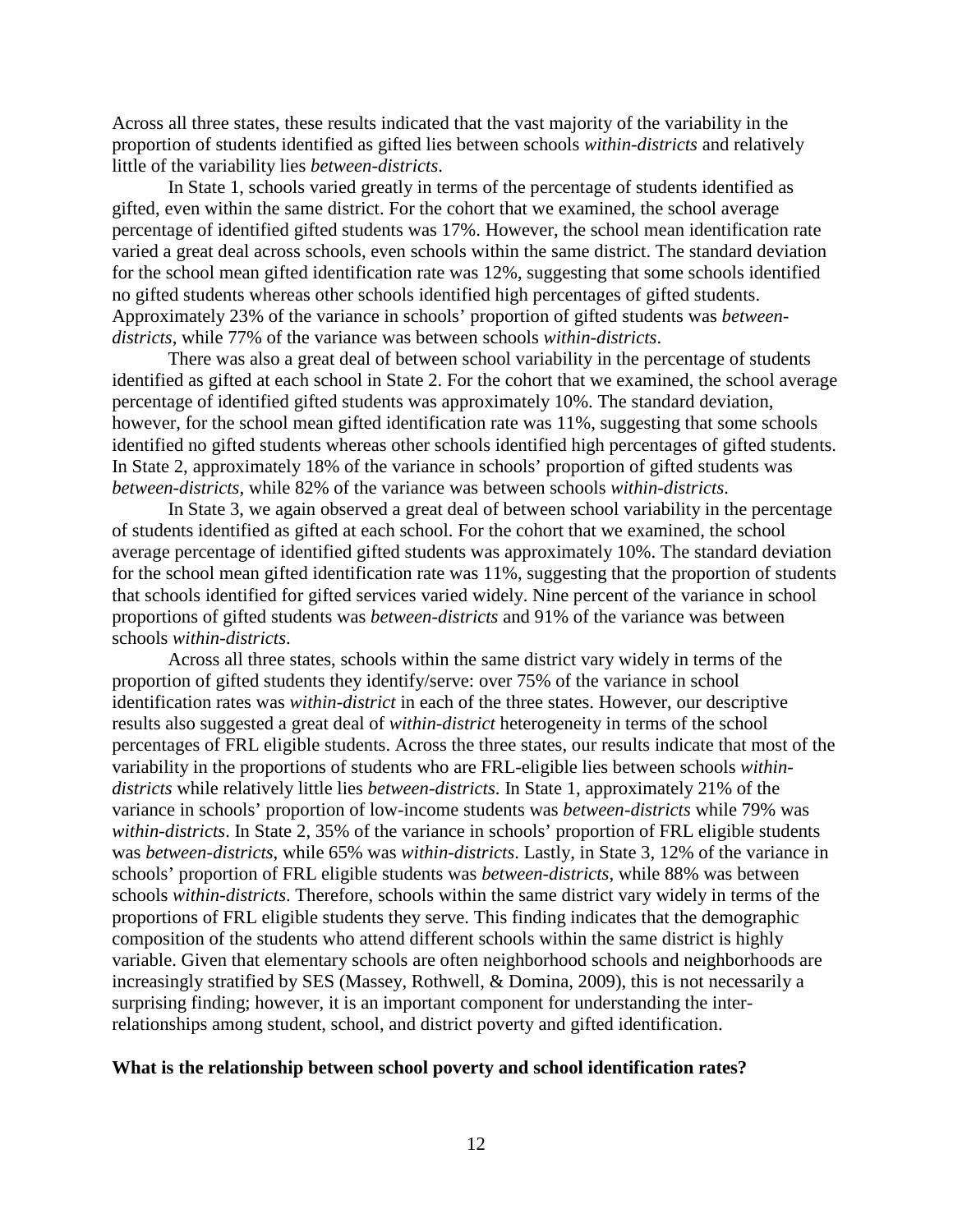School poverty was negatively related to school gifted identification rates in all three states. However, this negative relationship was especially pronounced in State 1. In State 1, the correlation between the percentage of FRL students in the school and the percentage of gifted students in the school was -.65. In State 2, the correlation between the percentage of FRL students in the school and the percentage of gifted students in the school was -.31. In State 3, the correlation between the percentage of FRL students in the school and the percentage of gifted students in the school was -.42. Tables 15, 16, and 17 contain the school level correlations among the percentage of gifted students, the percentage of FRL students, and the average reading and math scores for States 1, 2, and 3.

## **To what extent do school poverty and school achievement explain between school variability in gifted identification rates?**

**State 1.** Recall that in State 1, the intra-class correlation coefficient, which captures the proportion of *between-district* variance to total variance, was .28. This suggests that 72% of the variance in identification rates lies between schools *within-districts* and only 28% lies *betweendistricts*. Put another way, there is over 2.5 times more *within-district* variability in identification rates than there is *between-district* variability. A great deal of this *within-district* variability can be explained by the percentage of FRL eligible students in the school. Adding the percentage of FRL students as a predictor (Model 1) explained approximately 55% of the *within-district* variability but only 4% of the *between-district* variability in schools' gifted identification rates.

However, across all three states, school math and reading achievement is negatively related to school poverty and positively related to the percentage of students in the school identified as gifted. Next, we added achievement to the model (Model 2) at the school and district levels. Even after controlling for school and district math and reading achievement, school proportion FRL negatively predicted the school proportion of identified gifted students  $(\gamma_{10}=-17)$ . This means that, given 2 schools with identical mean math and reading achievement, a 10% difference in school FRL, the percentage of gifted students in the school would be expected to differ by 1.7%. Adding school and district achievement to the model reduced *withindistrict* variability in school identification rates by an additional 7% (resulting in a 62% reduction over the null model) and *between-district* variability was reduced by an additional 7% (resulting in an overall reduction of 11% over the null model). Results for State 1 are presented in Table 18.

**State 2.** Recall that the intra-class correlation coefficient for State 2 was .18, suggesting that 82% of the variance in identification rates lies between schools *within-districts* and only 18% lies *between-districts*. A portion of this *within-district* variability can be explained by the percentage of FRL eligible students in the school. Adding the percentage of FRL eligible students as a predictor explained approximately 20% of the *within-district* variability but only 3% of the *between-district* variability in schools' gifted identification rates. Next, we added achievement to the model (Model 2) at the school and district levels. After controlling for school and district math and reading achievement, the school proportion of FRL students no longer negatively predicted the school proportion of identified gifted students ( $\gamma_{10}$ =-.04). However, after controlling for school and district math and reading achievement, the district proportion of FRL students negatively predicted the school proportion of identified gifted students ( $\gamma_{10}$ =-.08). In other words, given 2 districts with identical mean math and reading achievement, for each 10% difference in district FRL, the percentage of gifted students in the school would be expected to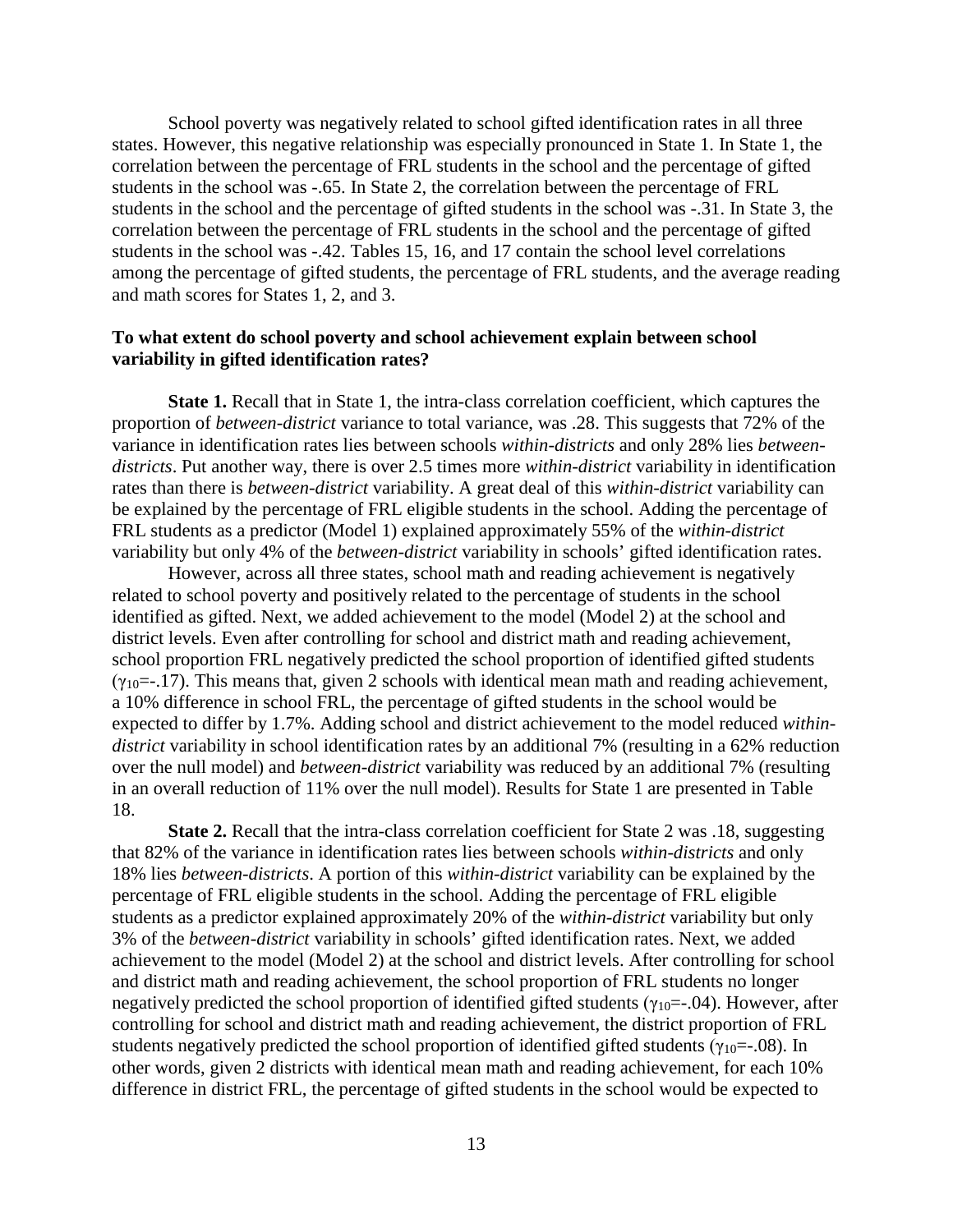differ by .8%. Including school and district achievement as well as school and district poverty explained approximately an additional 9% of the *within-district* variance resulting in an overall reduction of 29%, as compared to the null model. Adding achievement explained an additional 1% of the *between-district* variance, resulting in an overall variance reduction of 4% over the null model. Results for State 2 are presented in Table 19.

**State 3.** Recall that the intra-class correlation coefficient in State 3 was .09. This suggests that 91% of the variance in identification rates lies between schools *within-districts* and only 9% lies *between-districts*. This suggests that a great deal of this *within-district* variability can be explained by the percentage of FRL eligible students in the school. Adding the percentage of FRL eligible students as a predictor (Model 1) explained approximately 16.2% of the *withindistrict* variability but only 3.2% of the *between-district* variability in schools' gifted identification rates. Even after controlling for school and district math and reading achievement, the school proportion of FRL eligible students negatively predicted the school proportion of identified gifted students ( $\gamma_{10} = -0.03$ ), although the effect was smaller than in State 1. Given 2 schools with identical mean math and reading achievement, for each 10% positive difference in school FRL, the percentage of gifted students in the school would be expected to differ by .3%. Including school and district achievement as well as district poverty in the model (Model 2), *within-district* variability in school identification rates was reduced by an additional 12%, meaning that Model 3 explained 28% of the *within-district* variance as compared to the null model. The addition of school and district achievement did not explain any additional *betweendistrict* variability in school identification rates. Results for State 3 are presented in Table 20.

## **Summary of Results**

Overall, these results suggest that poverty, as measured by the school percentage of students who are eligible for FRL, is related to the school's gifted identification rate. In two of the three states (States 1 and 3), the school percentage of FRL students was a statistically significant predictor of the proportion of gifted students in the school, even after controlling for school and district reading and math achievement. In State 2, although the school percentage of FRL students did not predict the school percentage of gifted students, the proportion of FRL students in the district negatively predicted the proportion of gifted students in the school, even after controlling for district math and reading achievement. These findings suggest that both institutional poverty and individual poverty help to explain elements of underrepresentation of students in programs for the gifted.

### **Discussion**

The results of this study illuminate both the institutional and individual relationship between poverty and the likelihood of a student being identified for gifted services. Even when they exhibit equally high mathematics and reading achievement, FRL students were less likely to be identified for gifted services than non-FRL students. Additionally, in two of the three states (States 1 and 3), higher poverty *schools* tended to have lower proportions of gifted students, even after accounting for school and district math and reading achievement. In the other state (State 2), higher poverty *districts* tended to have lower proportions of gifted students, even after accounting for school and district math and reading achievement. These results suggest that both individual and institutional (contextual) factors contribute to the poverty identification gap.

We began this inquiry with a broadly defined question: What is the relationship between poverty and gifted identification? The answer is in some ways predictable, and in others less-so.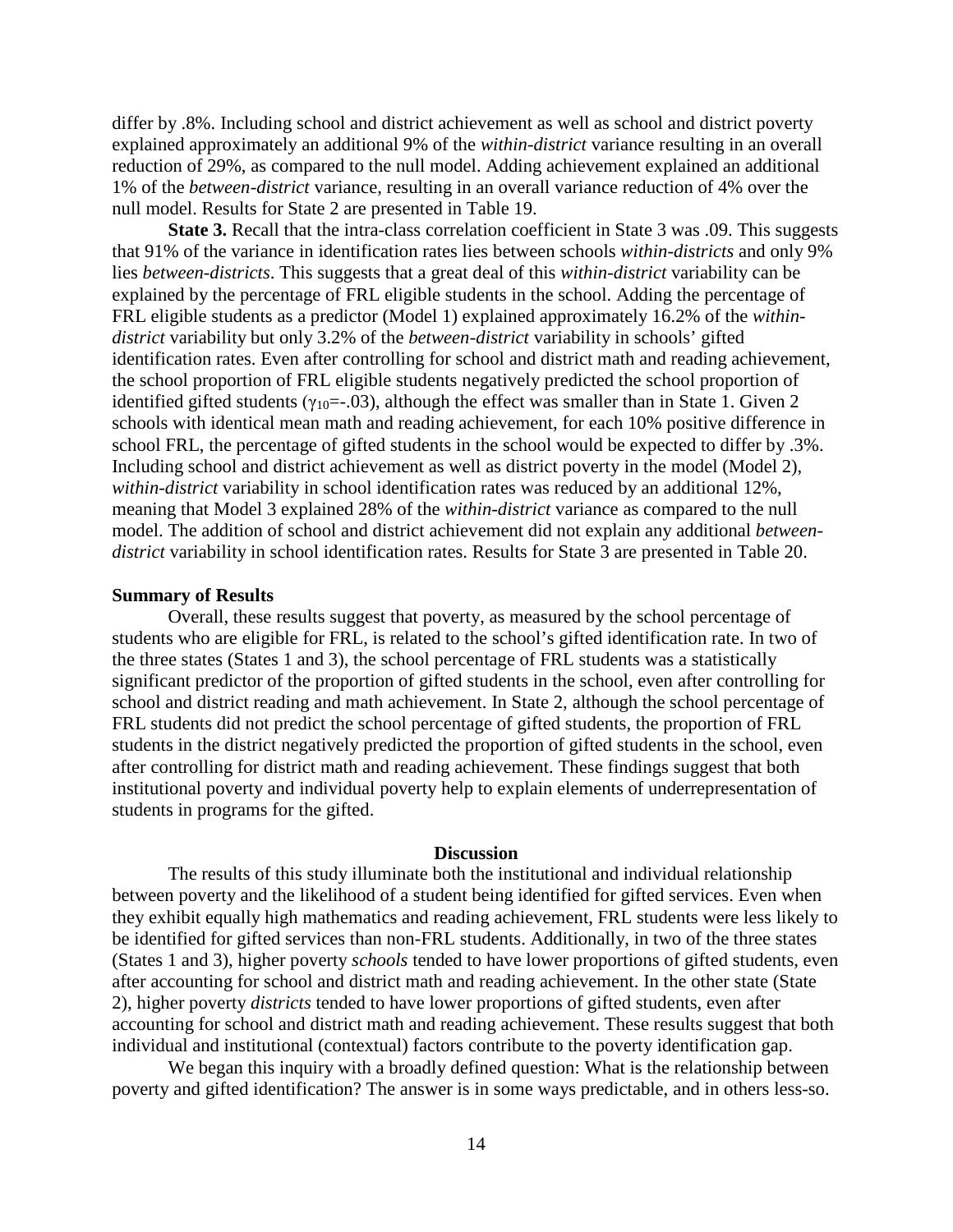Our findings are generally in line with past research, highlighting the negative relationship between poverty and students' identification as gifted (Borland et al., 2000; Sparks, 2015). Building upon the work of Borland et al., our research demonstrates that poverty (operationalized as FRL eligibility) reduces the likelihood of being identified as gifted, even after controlling for student prior math and reading achievement. Our methodology allowed us to go beyond marginal comparison of rates of identification by comparing students with identical achievement and demographic profiles, and the results were consistent: across the three states under study, students from low-income backgrounds (eligible for FRL) are less likely to be identified as gifted, even after controlling for prior achievement.

Manifold instructional and/or institutional factors, such as systematically lower expectations for various sub-groups of students (Jussim & Eccles, 1992; Jussim et al., 1996; Tenenbaum & Ruck, 2007) or the values that teachers hold (Yoon & Gentry, 2009) may be at play, though our observational data do not allow us to investigate such factors directly.

Generally, the proportion of students identified as gifted in a school appears to be higher in lower-poverty schools, and schools within the same district vary widely both in terms of the percentage of gifted students in the school and the school poverty level. Furthermore, school poverty and the school percentage of identified gifted students are negatively related to each other *within-districts* as well as *between-districts*. While demonstrably lower test scores in schools with a high percentage of FRL (e.g., Puma, 1999, Perry & McConney, 2010) certainly can account for some of this trend, both our student-level findings and our school-level findings point to a more direct link between poverty and gifted identification. Higher poverty schools tend to have lower percentages of identified gifted students, even after controlling for school and district achievement.

Even in states that mandate identification for gifted services, non-negligible numbers of schools failed to identify any students as gifted. In some cases, the lack of gifted students in certain schools within a district may be explained by the existence of a gifted magnet program where students move from their home school to a centralized school for gifted services. However, it does not appear that the existence of gifted magnet programs can explain most of the cases of schools without gifted students. In two of the three states, these schools had high percentages of FRL eligible students, thus reinforcing the finding that the characteristics of the local school have great influence on identification for gifted services.

In both the cases of poor schools identifying fewer gifted students and poor schools being more likely to have zero-gifted students, inequitable distribution of district resources may play a role. Although states may mandate the identification of and service to gifted students, most of the decisions about the funding and resources needed for schools to comply with these mandates take place at the district level. Research has shown that the proportion of economically disadvantaged students within a school was one of the primary determinants of gifted-related resource allocation in one state (Kettler et al., 2015). In another state, Brent et al. (1997) found the same trend of disproportionate allocation of resources for programming based on school wealth, with poor schools receiving disproportionately greater funding for remedial education than advanced programming. It could also be the case that the districts involved in the current study use school demographics to make funding-related decisions.

Another reason for under identification, despite similar levels of academic achievement, could be due to a lack of teacher awareness of gifted behaviors in low-income populations of students (McBee, 2006). Teacher nomination is often the first step in the process of being identified as gifted, and low-income students may display behaviors that do not align with what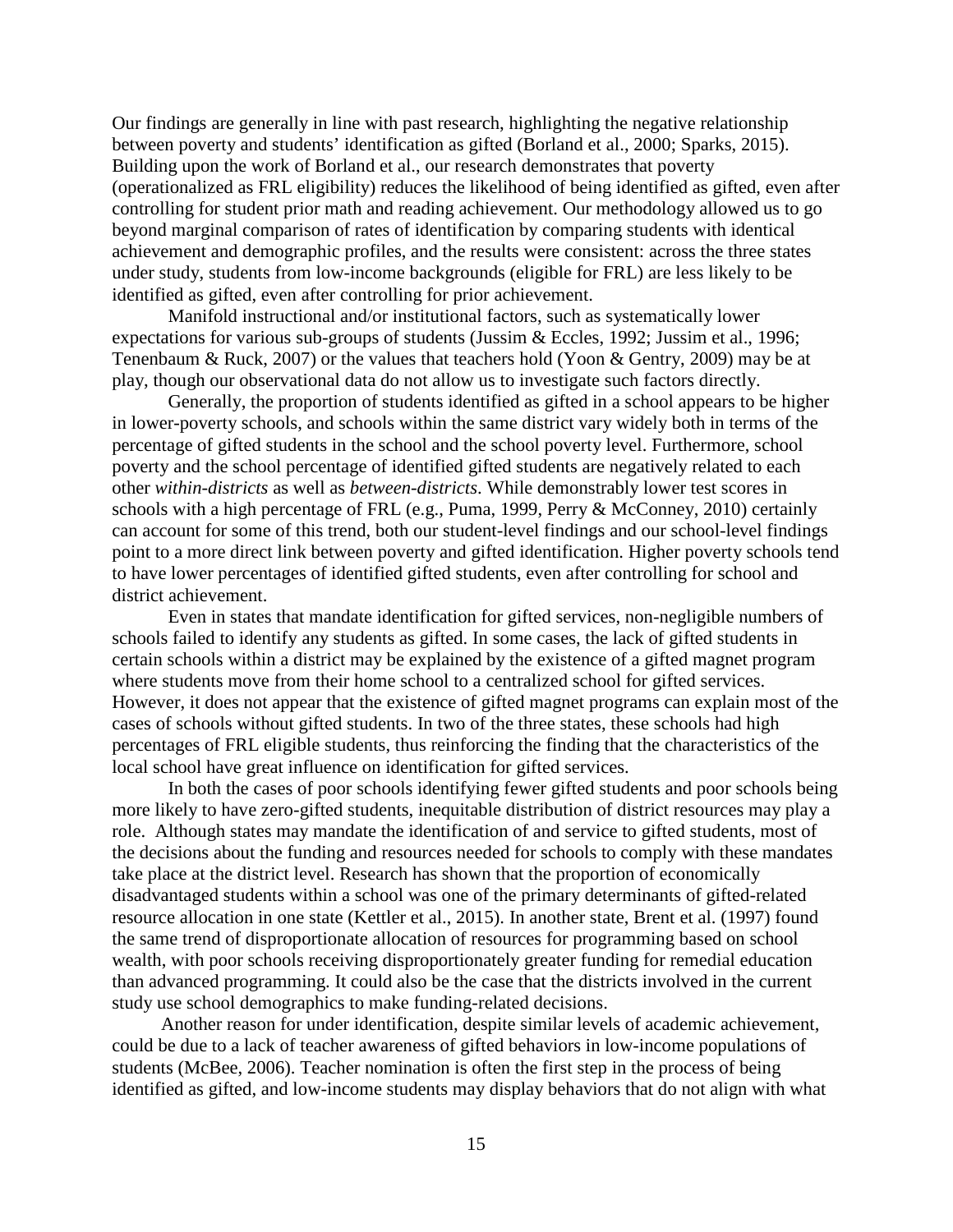teachers expect of gifted students. Yoon and Gentry (2009) suggest that teachers may, in part, rely on their own middle-class values to define giftedness, and this could impact rates of nomination and ultimately identification.

Additionally, district-level identification policies may contribute to the under identification of low-income students. Districts may utilize a district-based standard or norm to guide which students are eligible for gifted services. Using district-wide norms to identify students across schools, which themselves have different norms, leads to enormous variability in the percentages of students that are identified as gifted across the schools within the district. In such a scenario, it is possible that entire schools may not have students who meet the district criteria. Yet, within those schools, there are surely students who are well ahead of their peers and in need of additional intellectual challenge. Lohman (2005) advocates for the use of a relevant, local norming group to use in making comparisons and decisions about identification for gifted services. Such local norms would need to be computed at the school level rather than the district level to effectively address between-school inequities in poverty. School-based norms allow for the identification of top performing students at each school, with the goal of providing advanced programming suitable for their needs.

## **Implications**

 The implications of this research are clear: students who live in poverty are likely to be overlooked during the gifted identification process. Further, *within-district* inequities appear to contribute to the under-identification of students of poverty as gifted. High potential students of poverty are less likely to be recognized and served in programs for the gifted. Such inequities have the potential to increase, rather than decrease social inequities. Gifted education is certainly not the root of our social inequities. However, at present, it appears that gifted identification procedures may be perpetuating societal inequities rather than helping to eliminate them.

These findings have implications for both policy and practice as it relates to the identification of gifted students. First, districts might consider a resource allocation formula that ensures all high-potential students, regardless of their school context, can access gifted programming. Further, districts might consider utilizing school-based norms to guide identification decisions rather than district-based standards. School districts might also consider implementing universal screening programs. Card and Guiliano (2015) found that universal screening helped to increase the number of traditionally underserved students who were screened and identified for gifted services. To ensure that schools and districts are able to comply with gifted-related mandates, states should consider adopting policies that would help equitably distribute resources, especially to low-income schools.

#### **Limitations**

There are several limitations to the current study. First, we had access to data for only one cohort of students, those who were 5th graders in 2013-2014. Therefore, we do not know how the results might differ for other cohorts of students in the three states. In addition, our only measure of student and school poverty was FRL eligibility, which may not adequately capture the nuances of individual and institutional poverty. Having access to a more fine-grained measure of SES would certainly be preferable. Finally, we only examined results from three states. Given that each state has different definitions of gifted education, different regulations and statutes for gifted education identification, and different policies guiding the identification and service delivery for gifted students, the results in other states could certainly be quite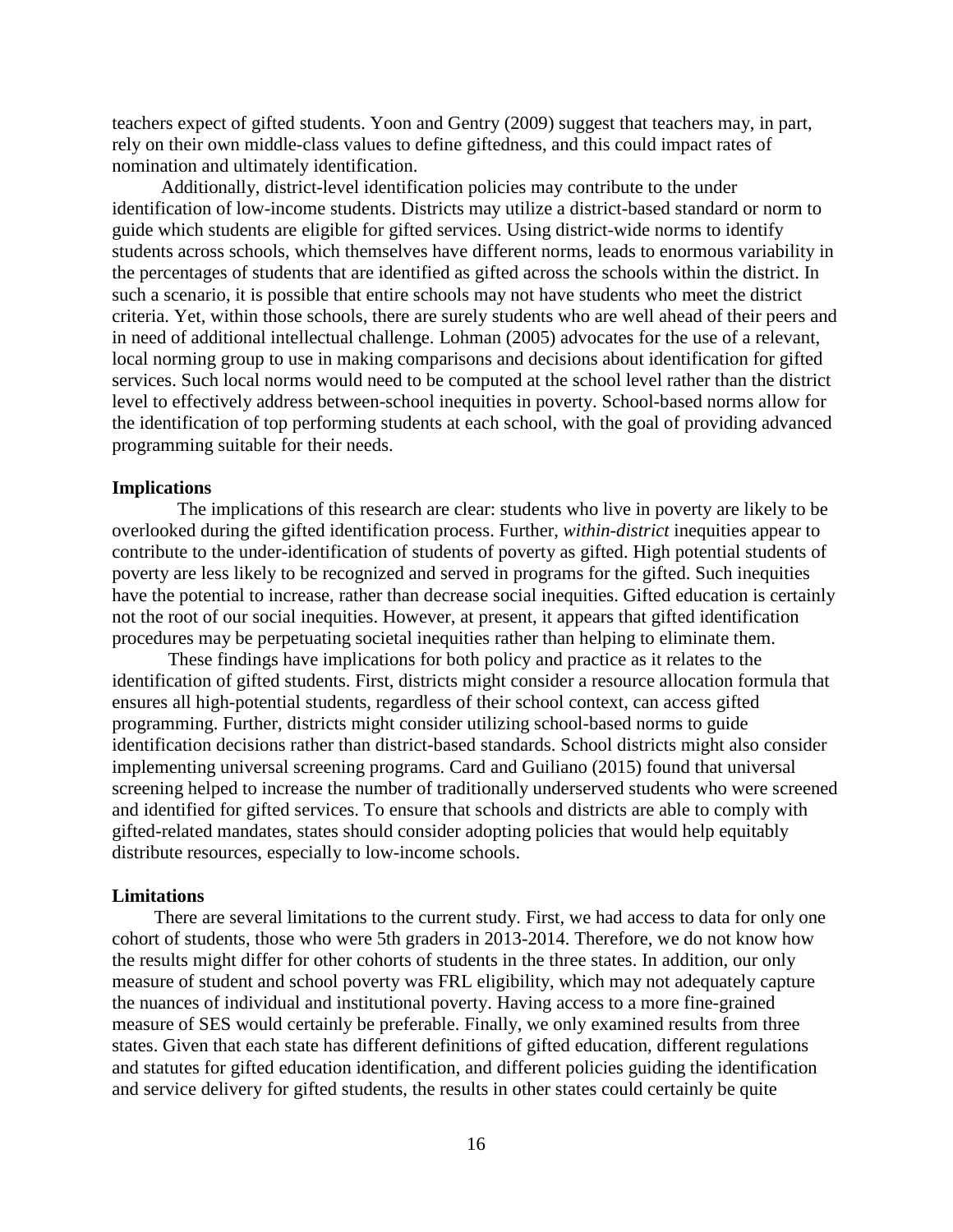different. However, it is noteworthy that across all three states, we found a tendency for FRL students to be under-identified as gifted, even after controlling for math and reading scores and key school and district demographics.

## **Future Research**

Nominations, selective screening, and teacher rating scales are elements of identification processes across many districts across the nation (Callahan, Moon, & Oh, 2013; National Association for Gifted Children [NAGC] & Council of State Directors of Programs for the Gifted [CSDPG], 2015). Future research should examine the relationship between nomination and identification policies and practices and gifted identification rates. Since district norms might inform the extent to which low-income students have access to gifted programming, future research should examine the efficacy and feasibility of integrating school norms into gifted identification procedures. Future research should also examine the ways in which poverty interacts with other demographic characteristics to impact identification. Although examining other demographic factors such as race and language proficiency were beyond the scope of the current study, research suggests that students who are low-income and/or from culturally and linguistically diverse communities might face particular challenges related to nomination and identification (Siegle et al., 2016). More empirical research is needed to investigate these issues further. Lastly, there is some evidence that professional development can help enhance identification rates of traditionally underrepresented populations (Esquierdo & Arreguín-Anderson, 2012). Future research should empirically test this hypothesis.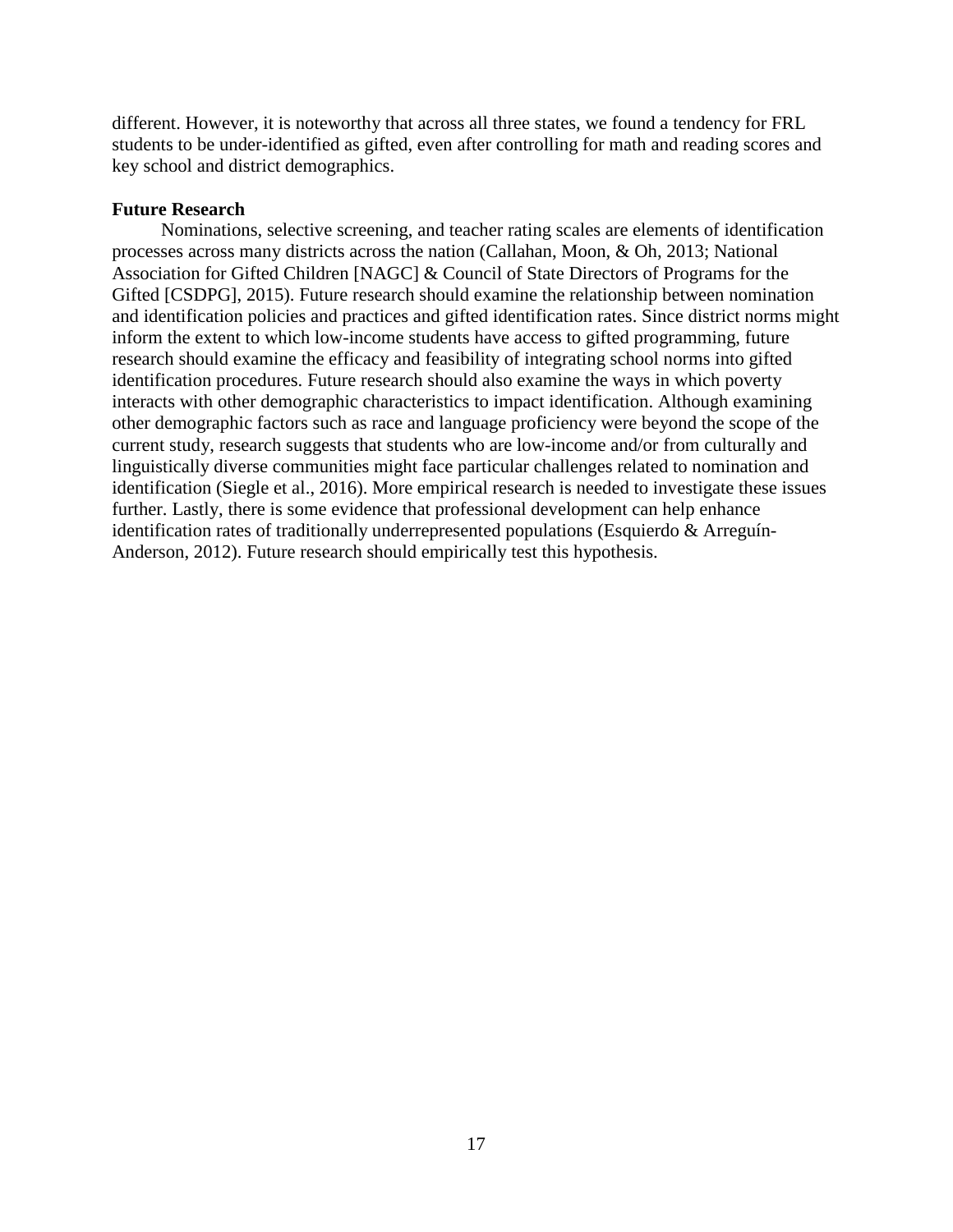## **References**

- Adams, M. J. (1990). *Beginning to read: Thinking and learning about print*. Cambridge, MA: MIT Press.
- Alexander, K., Entwisle, D., & Horsey, C. (1997). From first grade forward: Early foundations of high school dropout. *Sociology of Education, 70*(2), 87-107.
- Baker, B. D. (2001a). Gifted children in the current policy and fiscal context of public education: A national snapshot and state-level equity analysis of Texas. *Educational Evaluation and Policy Analysis*, *23*, 229-250. doi:10.3102/01623737023003229
- Baker, B. D. (2001b). Measuring the outcomes of state policies for gifted education: An equity analysis of Texas school districts. *Gifted Child Quarterly*, *45,* 4-15. doi.10.1177/001698620104500102
- Baker, B. D., & Corcoran, S. P. (2012). *The stealth inequalities of school funding: How state and local school finance systems perpetuate inequitable student spending.* Washington, DC: Center for American Progress.
- Borland, J. H. (2005). Gifted children without gifted education. In R. J. Sternberg (Ed.), *Conceptions of giftedness* (2nd. ed., pp. 1-19). New York, NY: Cambridge University Press.
- Borland, J. H., Schnur, R., & Wright, L. (2000). Economically disadvantaged students in a school for the academically gifted: A postpositivist inquiry into individual and family adjustment. *Gifted Child Quarterly*, *44,* 13-32. doi:10.1177/001698620004400103
- Brent, B. O., Roellke, C. F., & Monk, D. H. (1997). Understanding teacher resource allocation in New York State secondary schools: A case study approach. *Journal of Education Finance*, *23*, 207-233.
- Callahan, C. M., Moon, T. R., & Oh, S. (2013). *Status of elementary gifted programs 2013*. Retrieved from http://www.nagc.org/sites/default/files/key%20reports/ELEM%20school%20GT%20Sur vey%20Report.pdf
- Card, D., & Giuliano, L. (2015). *Can universal screening increase the representation of low income and minority students in gifted education?* (Working Paper 21519). Cambridge, MA: National Bureau of Economic Research.
- Carman, C. A., & Taylor, D. K. (2010). Socioeconomic status effects on using the Naglieri Nonverbal Ability Test (NNAT) to identify the gifted/talented. *Gifted Child Quarterly*, *54,* 75-84. doi:10.1177/0016986209355976
- Darling-Hammond, L. (2004). Standards, accountability, and school reform. *Teachers College Record*, *106*, 1047-1085. doi:10.1111/j.1467-9620.2004.00372.x
- Denton, K., & West, J. (2002). Children's reading and mathematics achievement in kindergarten and first grade. *Educational Statistics Quarterly*, *41*, 19-26.
- Duncan, G. J., Brooks-Gunn, J., & Klebanov, P. K. (1994). Economic deprivation and early childhood development. *Child Development, 65*, 296-318.
- Esposito, C. (1999). Learning in urban blight: School climate and its effect on the school performance of urban, minority, low-income children. *School Psychology Review*, *28*, 365-377.
- Esquierdo, J. J., & Arreguín-Anderson, M. (2012). The "invisible" gifted and talented bilingual students: A current report on enrollment in GT programs. *Journal for the Education of the Gifted*, *35*(1), 35-47. doi:10.1177/0162353211432041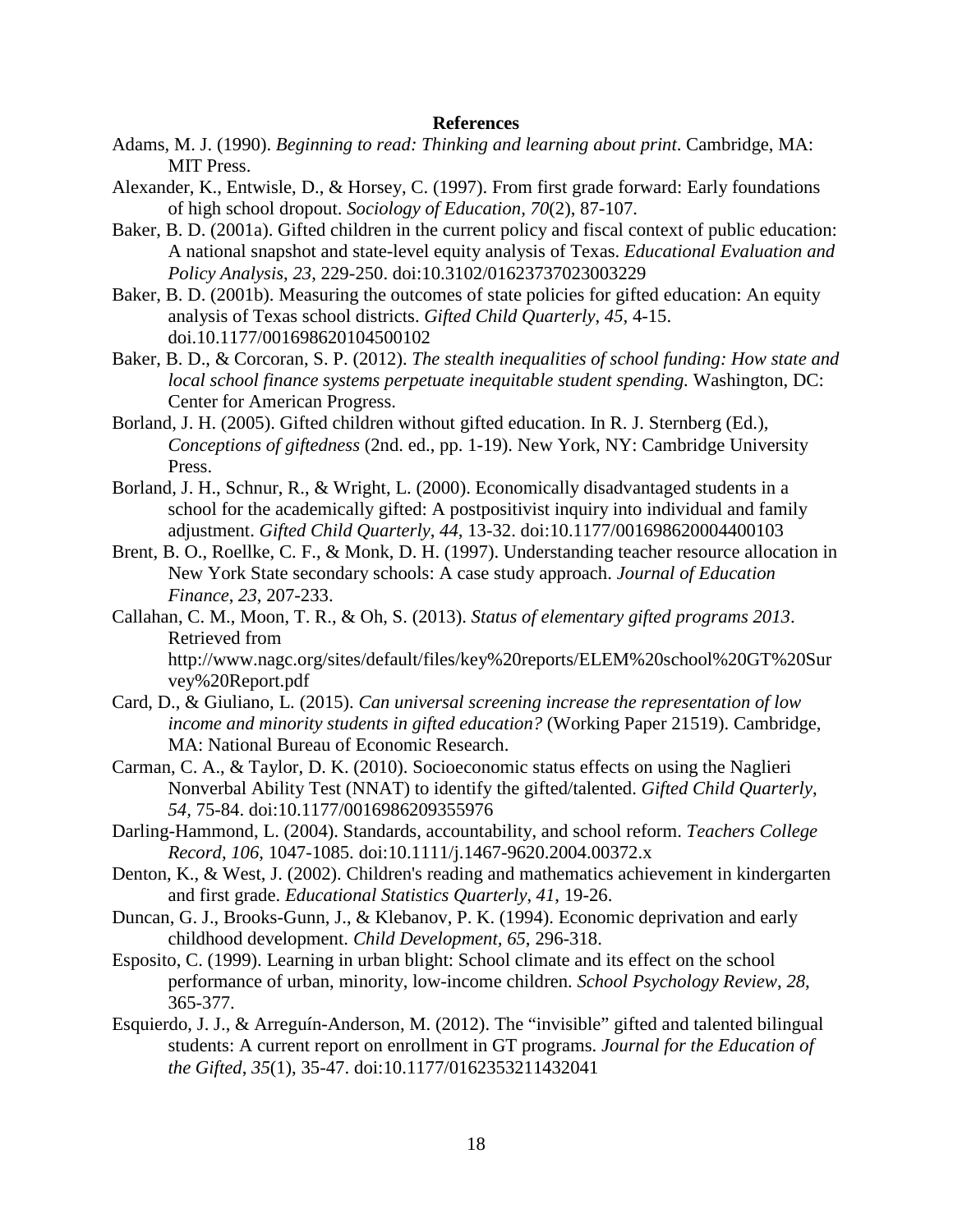- Gottfried, A. W.*,* Gottfried, A. E.*,* Bathurst, K.*,* Guerin, D. W., & Parramore, M. M. (2003). Socioeconomic status in children's development and family environment: Infancy through adolescence*.* In M. H. Bornstein & R. H. Bradley (Eds.), *Socioeconomic status, parenting and child development* (pp. 189-207). Mahwah, NJ*:* Lawrence Erlbaum.
- Hart, B., & Risley, T. R. (2003, Spring). The early catastrophe: The 30 million word gap by age 3. *American Educator,* pp. 4-9.
- Hauser-Cram, P., Sirin, S. R., & Stipek, D. (2003). When teachers' and parents' values differ: Teachers' ratings of academic competence in children from low-income families. *Journal of Educational Psychology, 95*, 813-820. doi:10.1037/0022-0663.95.4.813
- Jussim, L., & Eccles, J. S. (1992). Teacher expectations: II. Construction and reflection of student achievement. *Journal of Personality and Social Psychology, 63*, 947-961. doi:10.1037/0022-3514.63.6.947
- Jussim, L., Eccles, J. S., & Madon, S. (1996). Social perception, social stereotypes, and teacher expectations: Accuracy and the quest for the powerful self-fulfilling prophecy. *Advances in Experimental Social Psychology, 28*, 281-388. https://doi.org/10.1016/S0065- 2601(08)60240-3
- Kaya, F., Juntune, J., & Stough, L. M. (2016). The effect of poverty on the verbal scores of gifted students. *Educational Studies*, *42*, 85-97. doi:10.1080/03055698.2016.1148585
- Kettler, T., Russell, J., & Puryear, J. S. (2015). Inequitable access to gifted education: Variance in funding and staffing based on locale and contextual school variables. *Journal for the Education of the Gifted*, *38*, 99-117. doi:10.1177/0162353215578277
- Kornrich, S., & Furstenberg, F. (2013). Investing in children: Changes in parental spending on children, 1972-2007. *Demography, 50*, 1-23. doi:10.1007/s13524-012-0146-4
- Krei, M. S. (1998). Intensifying the barriers: The problem of inequitable teacher allocation in low-income urban schools. *Urban Education*, *33*, 71-94. doi:10.1177/0042085998033001005
- Larson, K., Russ, S. A., Nelson, B. B., Olson, L. M., & Halfon, N. (2015). Cognitive ability at kindergarten entry and socioeconomic status. *Pediatrics*, *135*, 440-448. doi:10.1542/peds.2014-0434
- Lin, X. (2010). Identifying peer effects in student academic achievement by spatial autoregressive models with group unobservables. *Journal of Labor Economics, 28*(4), 825–860. https://doi.org/10.1086/653506
- Lohman, D. F. (2005). An aptitude perspective on talent: Implications for identification of gifted minority students. *Journal for the Education of the Gifted, 28,* 333-360. doi:10.4219/jeg-2005-341
- Mangiante, E. M. S. (2011). Teachers matter: Measures of teacher effectiveness in low-income minority schools. *Educational Assessment, Evaluation and Accountability*, *23*, 41-63. http://dx.doi.org/10.1007/s11092-010-9107-x
- Mashburn, A. J., Justice, L. M., Downer, J. T., & Pianta, R. C. (2009). Peer effects on children's language achievement during pre-kindergarten. *Child Development, 80*(3), 686–702. https://doi.org/10.1111/j.1467-8624.2009.01291.x
- Mason, J. M., & McCormick, C. (1986). *Use of little books at home: A minimal intervention strategy that fosters early reading* (technical reports). Urbana-Champaign: University of Illinois at Urbana-Champaign, Center for the Study of Reading.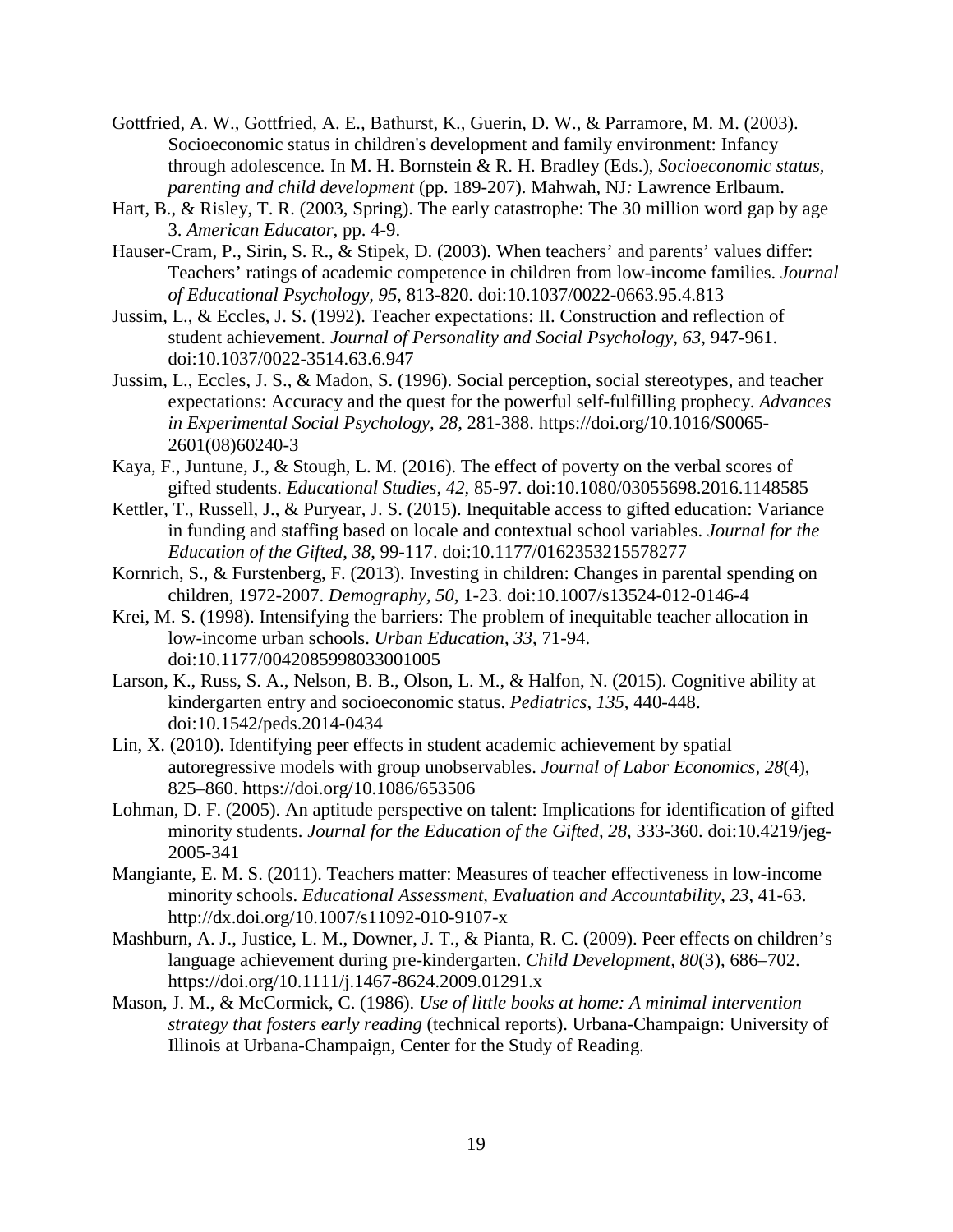- Massey, D. S., Rothwell, J., & Domina, T. (2009). The changing bases of segregation in the United States. *The ANNALS of the American Academy of Political and Social Science, 626*, 74-90. doi:10.1177/0002716209343558
- McBee, M. T. (2006). A descriptive analysis of referral sources for gifted identification screening by race and socioeconomic status. *Journal of Advanced Academics*, *17*, 103- 111. doi:10.4219/jsge-2006-686
- McBee, M. T., Miller, E. M., & Peters, S. J. (2016). The impact of the nomination stage on gifted program identification: A comprehensive psychometric analysis. *Gifted Child Quarterly, 60,* 1-21. doi: 10.1177/0016986216656256
- McCoach, D. B. (2010). Hierarchical linear modeling. In G. R. Hancock & R. O. Mueller (Eds.), *The reviewer's guide to quantitative methods in the social sciences* (pp. 123-140). New York, NY: Routledge.
- McCoach, D. B., & Adelson, J. L. (2010). Dealing with dependence (Part I): Understanding the effects of clustered data. *Gifted Child Quarterly*, *54,* 152-155. doi:10.1177/0016986210363076
- McCoach, D. B., & Colbert, R. D. (2010). Factors underlying the Collective Teacher Efficacy Scale and their mediating role in the effect of socioeconomic status on academic achievement at the school level. *Measurement and Evaluation in Counseling and Development, 43,* 31-47. doi:10.1177/0748175610362368
- McCoach, D. B., Goldstein, J., Behuniak, P., Reis, S. M., Black, A. C., Rambo, K., & Sullivan, E. (2010). Examining the unexpected: Outlier analyses of factors affecting student achievement. *Journal of Advanced Academics, 21,* 426-268. doi:10.1177/1932202X1002100304
- National Association for Gifted Children & Council of State Directors of Programs for the Gifted. (2015). *State of the states in gifted education: National policy and practice data 2014-2015*. Washington, DC: National Association for Gifted Children.
- Neuman, S. B., & Celano, D. C. (2006). The knowledge gap: Implications of leveling the playing field for low-income and middle-income children. *Reading Research Quarterly*, *42*, 176- 201. doi:10.1598/RRQ.41.2.2
- Neuman, S. B., Celano, D. C., Greco, A. N., & Shue, P. (2001). *Access for all: Closing the book gap for children in early education.* Newark, DE: International Reading Association.
- Owens, A., & Reardon, S. F., & Jencks, C. (2016a). Income segregation between schools and school districts. *American Educational Research Journal, 20,* 1-39. doi:10.3102/0002831216652722
- Owens, A., & Reardon, S. F., & Jencks, C. (2016b). *Income segregation between schools and school districts* (CEPA Working Paper No. 16-04). Stanford, CA: Stanford University, Center for Education Policy Analysis. Retrieved from https://cepa.stanford.edu/sites/default/files/wp16-04-v201605.pdf
- Peters, S. J., & Engerrand, K. G. (2016). Equity and excellence proactive efforts in the identification of underrepresented students for gifted and talented services. *Gifted Child Quarterly*, *60,* 159-171. doi:10.1177/0016986216643165
- Perry, L. B., & McConney, A. (2010). Does the SES of the school matter? An examination of socioeconomic status and student achievement using PISA 2003. *Teachers College Record*, *112*, 1137-1162.
- Plucker, J. A., Hardesty, J., & Burroughs, N. (2013). *Talent on the sidelines: Excellence gaps and America's persistent talent underclass.* Storrs: University of Connecticut, Center for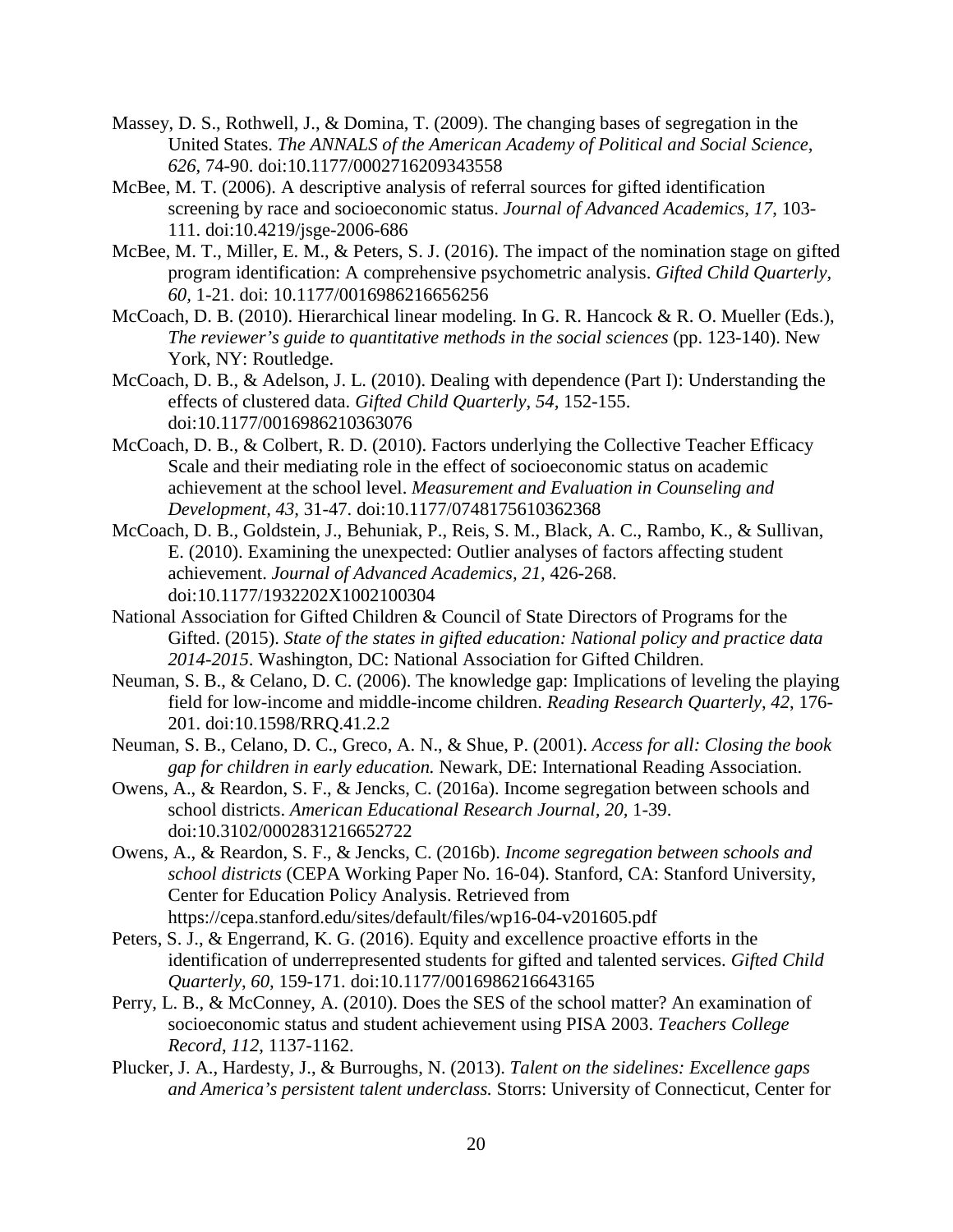Education Policy Analysis. Retrieved from

http://www.cepa.uconn.edu/research/mindthegap

- Puma, M. J. (1999). *The "Prospects" Study of educational growth and opportunity: Implications for policy and practice.* Retrieved from http://files.eric.ed.gov/fulltext/ED429355.pdf
- Putallaz, M., Baldwin, J., & Selph, H. (2005). The Duke University Talent Identification Program. *High Ability Studies, 16,* 41-54. http://dx.doi.org/10.1080/13598130500115221
- Raudenbush, S. W. & Bryk, A. S. (2002). *Hierarchical linear models.* Thousand Oaks, CA: Sage Publications.
- Raudenbush, S. W., Bryk, A., Cheong, Y. F., Congdon, R., & Du Toit, M. (2011). *Hierarchical linear and nonlinear modeling* (HLM7). Lincolnwood, IL: Scientific Software International.
- Raudenbush, S. W., Fotiu, R. P., & Cheong, Y. F. (1998). Inequality of access to educational resources: A national report card for eighth-grade math. *Educational Evaluation and Policy Analysis*, *20*(4), 253-267.
- Schmidt, W. H., Cogan, L. S., Houang, R. T., & McKnight, C. (2009). *Equality of educational opportunity: A myth or reality in U.S. schooling.* East Lansing: Michigan State University, The Education Policy Center.
- Siegle, D., Gubbins, E. J., O'Rourke, P., Dulong Langley, S., Mun, R. U., Luria, S. R., ... Plucker, J. A. (2016). Barriers to underserved students' participation in gifted programs and possible solutions. *Journal for the Education of the Gifted, 39,* 103-131. doi:10.1177/0162353216640930
- Sparks, S. (2015, May 20). Gifted programs miss disadvantaged students. *Education Week*, pp. 16-18.
- Suitts, S. (2015). *A new majority: Low income students in the south's public schools.* Atlanta, GA: Southern Education Foundation.
- Tenenbaum, H. R., & Ruck, M. D. (2007). Are teachers' expectations different for racial minority than for European American students? A meta-analysis. *Journal of Educational Psychology*, 99, 253-273. doi:10.1037/0022-0663.99.2.253
- Van Zandt, S., & Wunneburger, D. F. (2011). The relationship between residential land use patterns and the educational outcomes of economically disadvantaged students in Texas. *Urban Education, 46*, 292-321. doi:10.1177/0042085910377517
- Yoon, S. Y., & Gentry, M. (2009). Racial and ethnic representation in gifted programs: Current status of and implications for gifted Asian American students. *Gifted Child Quarterly*, *53,* 121-136. doi:10.1177/0016986208330564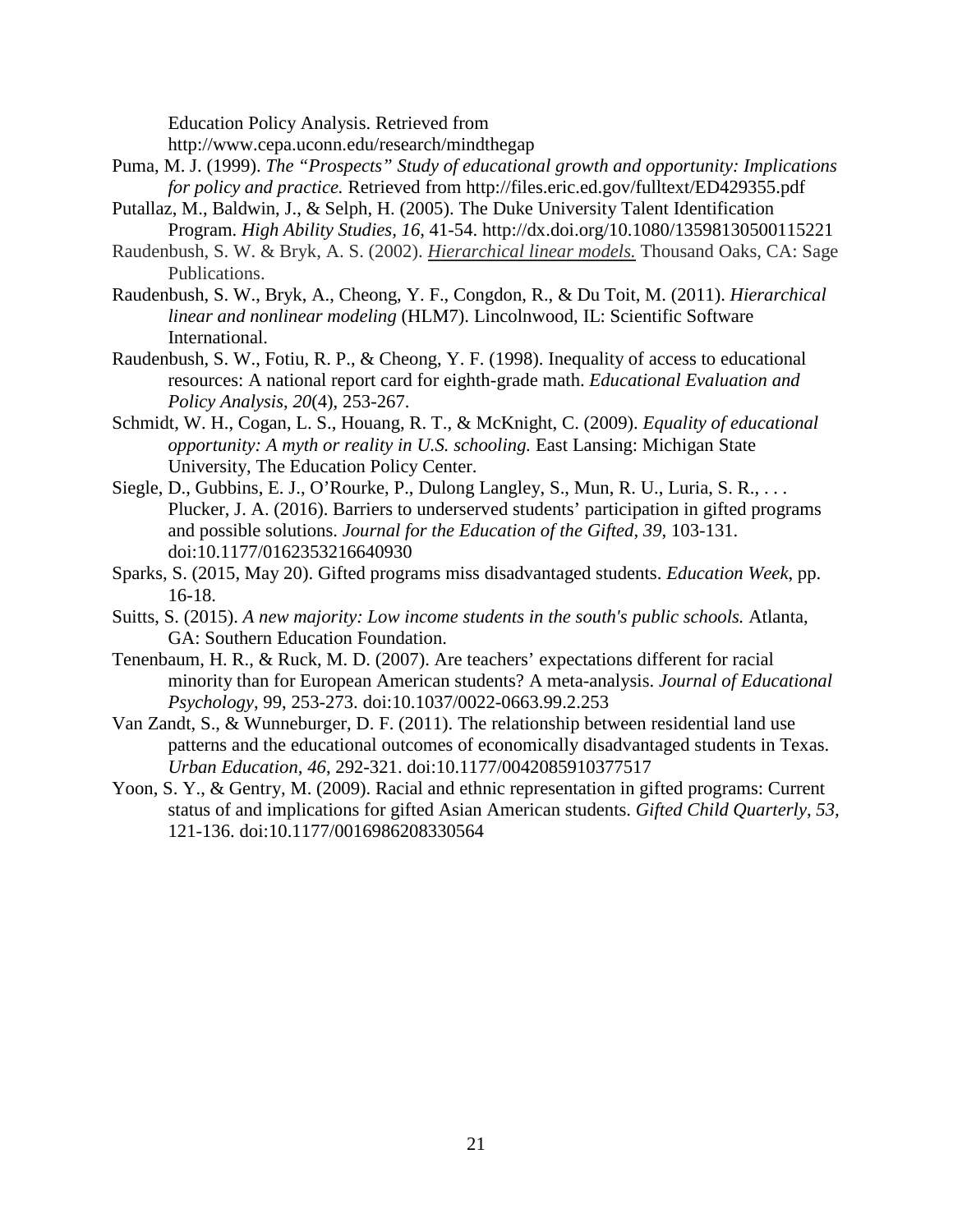Table 1 *Distribution of Sample*

|         | <b>Students</b> | <b>Districts</b> | Schools |
|---------|-----------------|------------------|---------|
| State 1 | 98,764          | 114              | 1,318   |
| State 2 | 63,323          | 180              | 1,034   |
| State 3 | 168,444         | 73               | 2,194   |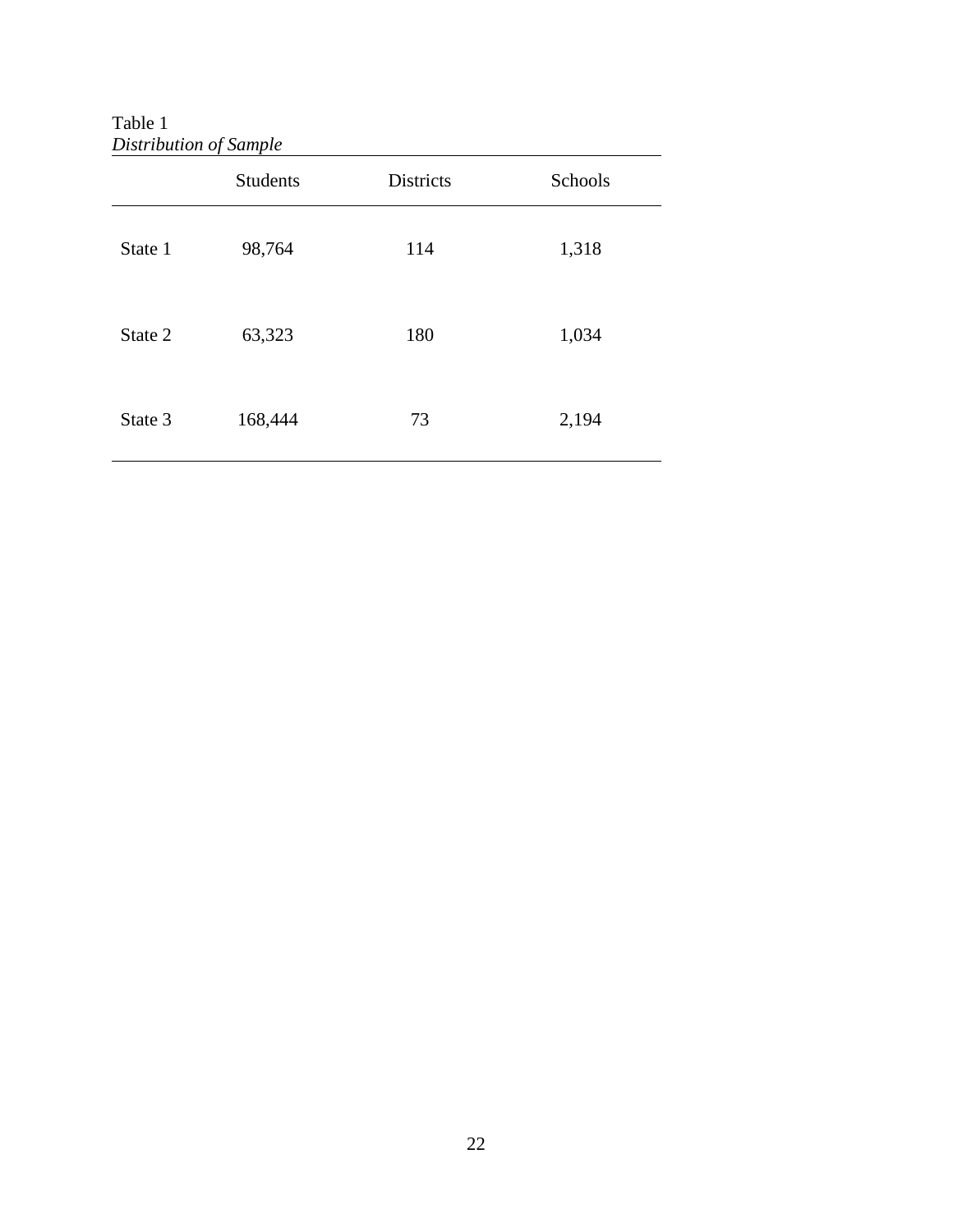|                                 | State 1       | State 2        | State 3        |
|---------------------------------|---------------|----------------|----------------|
| Student<br>Math<br>(SD)         | 346.47 (9.72) | 463.90 (90.72) | 204.24 (20.81) |
| School<br>Math<br>(SD)          | 345.95 (4.07) | 464.56 (45.29) | 202.08 (10.13) |
| <b>District</b><br>Math<br>(SD) | 345.61 (2.51) | 465.69 (33.93) | 204.11 (2.70)  |
| Student<br>Reading<br>(SD)      | 440.14 (9.17) | 562.25 (74.29) | 203.58 (20.16) |
| School<br>Reading<br>(SD)       | 439.81 (3.61) | 563.41 (34.90) | 201.84 (9.64)  |
| District<br>Reading<br>(SD)     | 439.60 (2.31) | 563.65 (28.20) | 203.47 (2.64)  |

Table 2 *Mean Student, School, and District Achievement by State*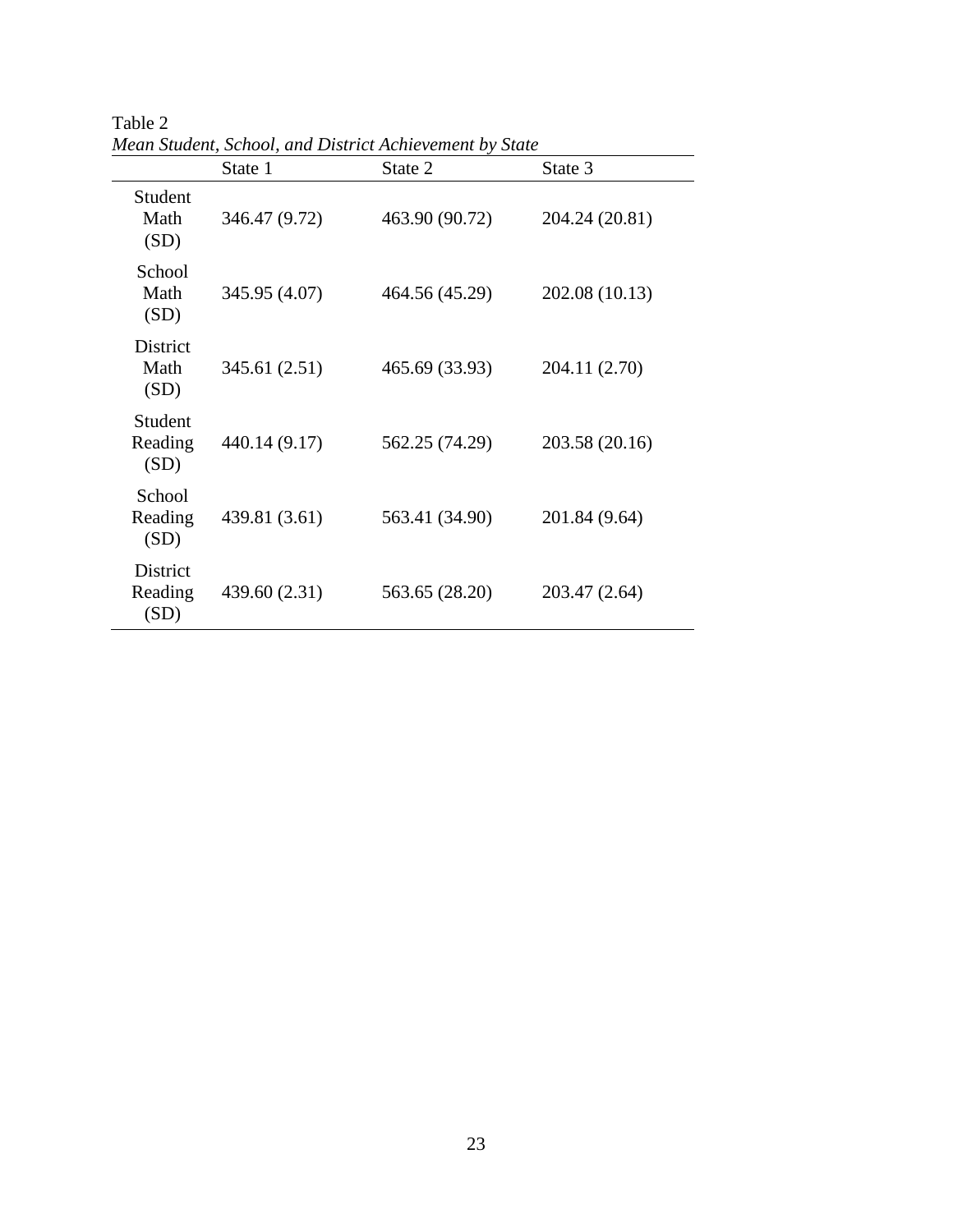|                        |         |        | I requencies of shadenis by I rec and Reamed price Emilin and |  |  |  |
|------------------------|---------|--------|---------------------------------------------------------------|--|--|--|
| <b>FRL</b> Eligibility |         |        |                                                               |  |  |  |
| <b>Gifted Status</b>   | Not FRL | FRI.   | Total                                                         |  |  |  |
| Not Gifted             | 24,248  | 53,033 | 77,281                                                        |  |  |  |
| Gifted                 | 12,631  | 5,227  | 17,858                                                        |  |  |  |
| Total                  | 36,879  | 58,260 | 95,139                                                        |  |  |  |

Table 3 *Frequencies of Students by Free and Reduced-price Lunch and Gifted Status in State 1*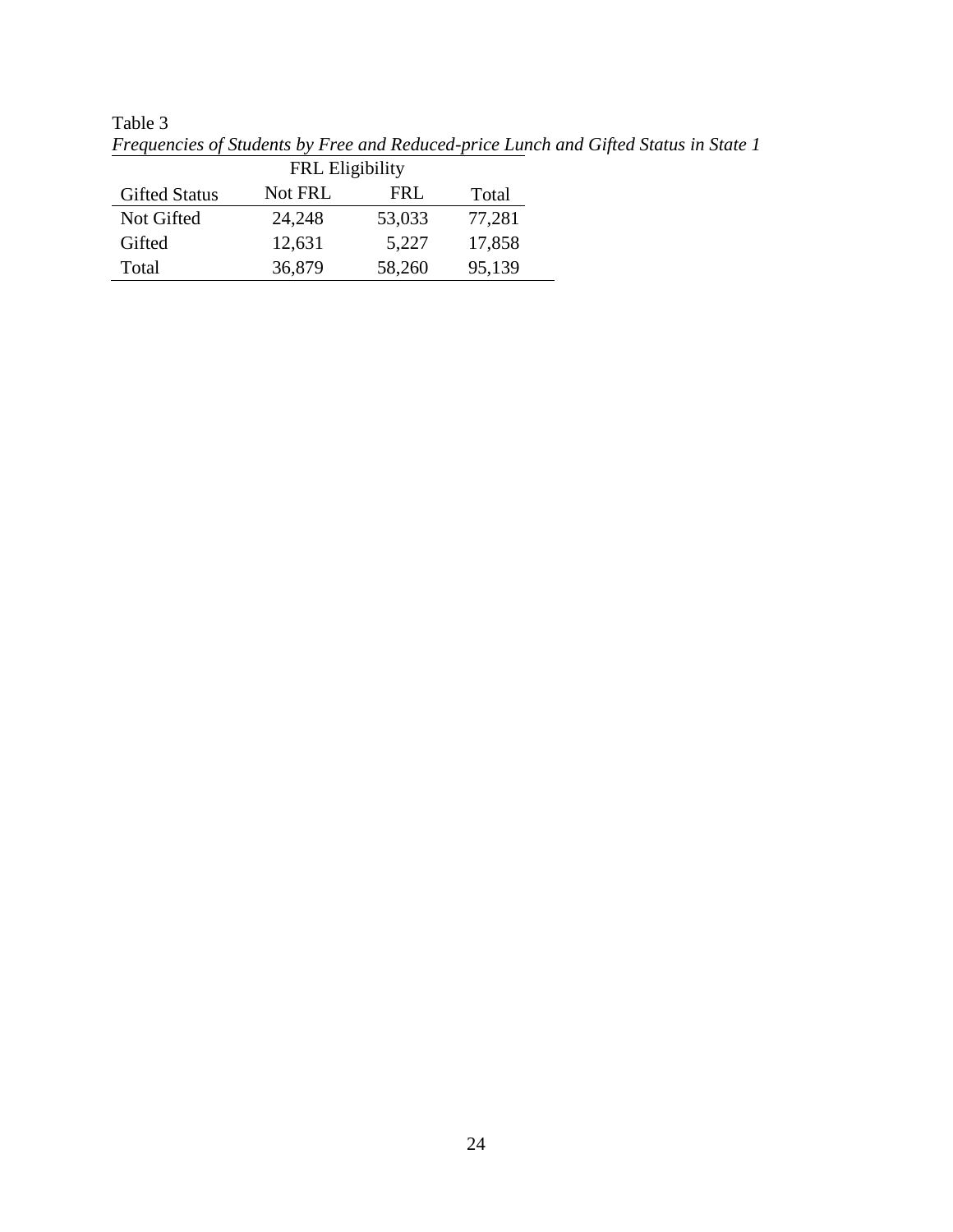| Variable                     | Reference<br>$(n=1177)$ |       | No Gifted<br>$(n=39)$ |       | No Gifted FRL<br>$(n=86)$ |       |
|------------------------------|-------------------------|-------|-----------------------|-------|---------------------------|-------|
|                              | Mean                    | SD    | Mean                  | SD    | Mean                      | SD    |
| School % FRL                 | 61.33                   | 21.85 | 85.87                 | 13.16 | 47.37                     | 25.24 |
| School % Gifted              | 7.64                    | 5.31  | 1.07                  | 1.18  | 8.05                      | 6.19  |
| District % FRL               | 54.67                   | 11.80 | 61.15                 | 11.12 | 48.08                     | 12.53 |
| District % Gifted            | 15.50                   | 5.54  | 10.68                 | 3.84  | 15.97                     | 7.55  |
| Prop Gifted FRL in<br>cohort | 0.06                    | 0.05  | 0.00                  | 0.00  | 0.00                      | 0.00  |
| <b>READ</b>                  | 445.79                  | 3.66  | 441.89                | 3.95  | 447.54                    | 3.94  |
| <b>MATH</b>                  | 449.78                  | 3.92  | 445.69                | 4.02  | 450.90                    | 4.32  |
| Reading Gap (by FRL)         | 5.80                    | 3.64  | 4.32                  | 6.64  | 7.08                      | 3.41  |
| Math Gap (by FRL)            | 5.39                    | 3.65  | 4.41                  | 5.88  | 7.15                      | 3.35  |

Table 4 *Comparisons Among the Three Groups of Schools in State 1*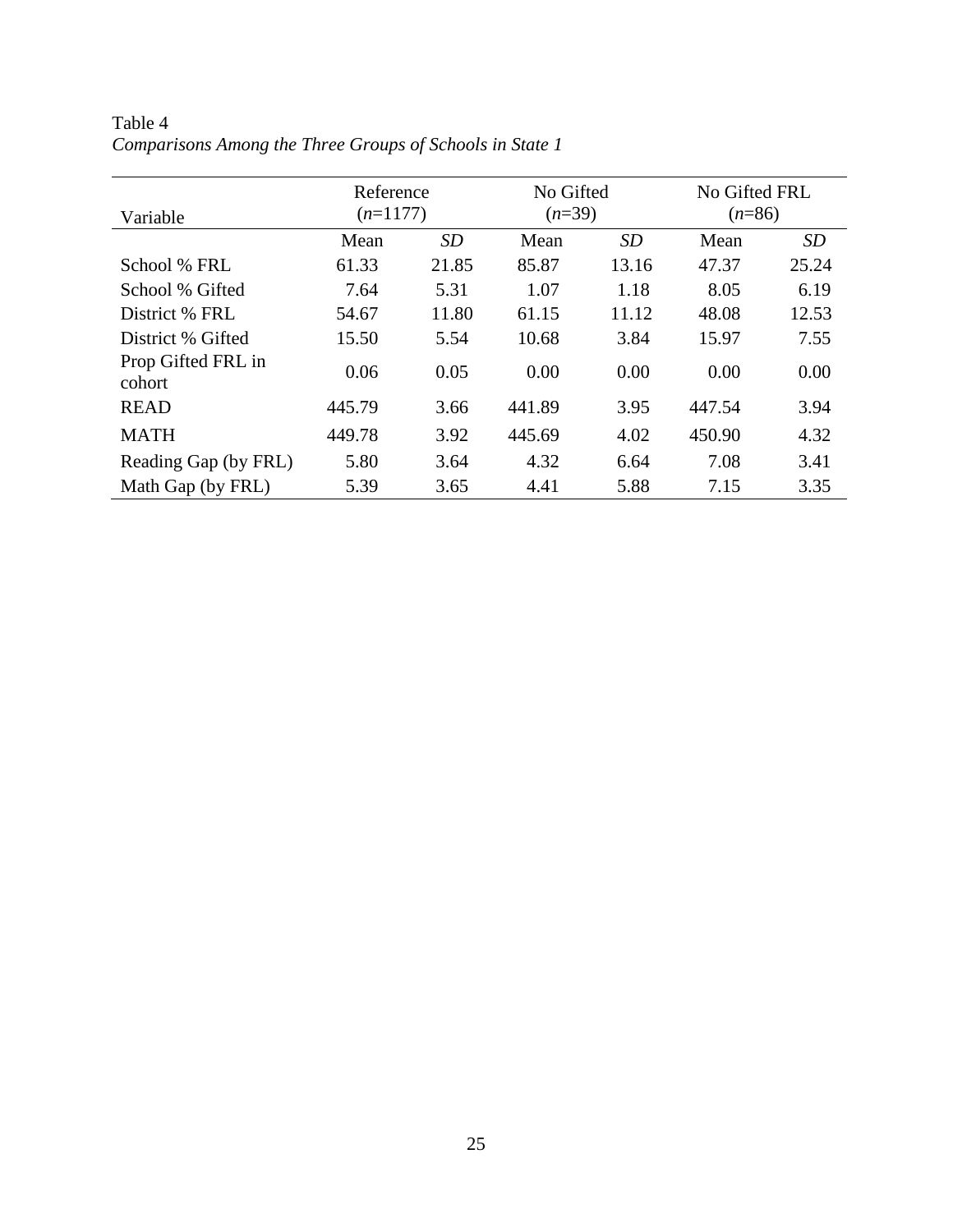Table 5

*Breakdown of Schools by Percentage of Students by Free and Reduced-price Lunch Status Identified as Gifted in State 1*

|                     | n   | $\%$ | % FRL |
|---------------------|-----|------|-------|
| No GT students      | 39  | 3%   | 85.87 |
| Less than 2% GT FRL | 240 | 18%  | 48.24 |
| 2-5% GT/FRL         | 399 | 31%  | 58.45 |
| 5-7.5% GT FRL       | 244 | 19%  | 61.72 |
| 7.5-10% GT FRL      | 156 | 12%  | 63.18 |
| 10%-15% GT FRL      | 158 | 12%  | 71.92 |
| $15% + GT FRL$      | 66  | 5%   | 78.07 |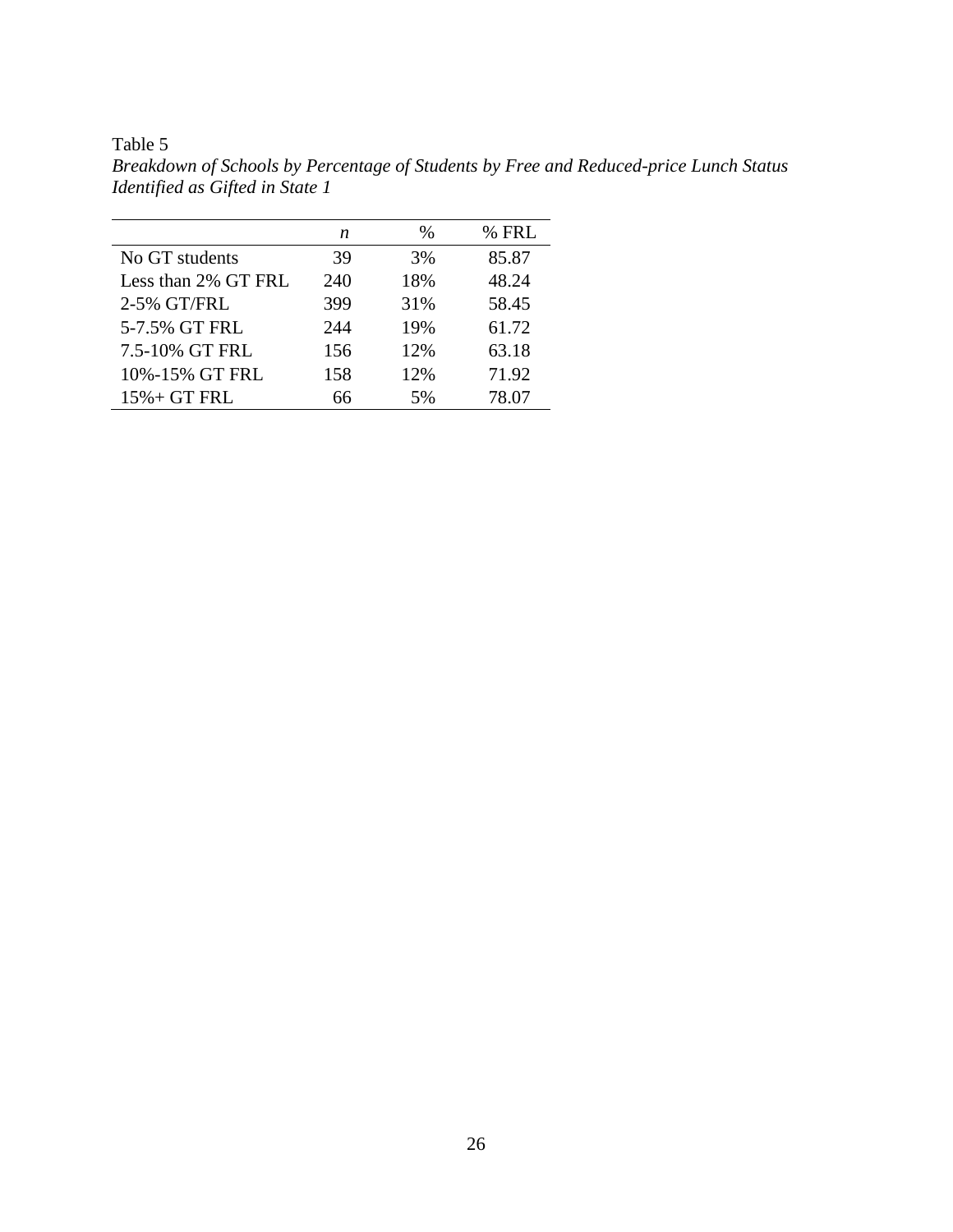|                      | <b>FRL</b> Eligibility |        |        |  |  |
|----------------------|------------------------|--------|--------|--|--|
| <b>Gifted Status</b> | Not FRL                | FRI.   | Total  |  |  |
| Not Gifted           | 29,558                 | 33,155 | 62,713 |  |  |
| Gifted               | 5,016                  | 2,209  | 7,225  |  |  |
| Total                | 34,574                 | 35,364 | 69,938 |  |  |

Table 6 *Frequencies of Students by Free and Reduced-price Lunch and Gifted Status in State 2*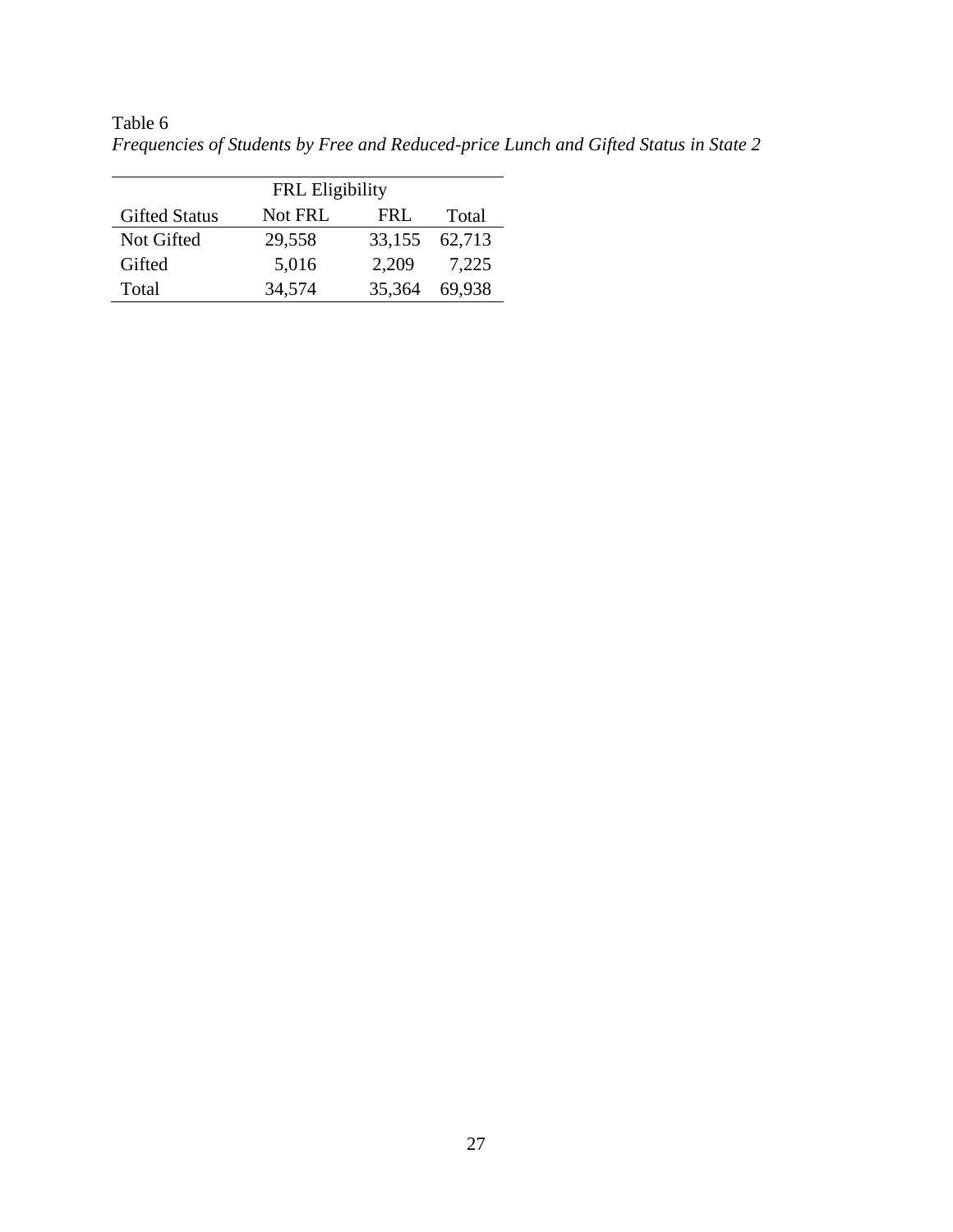Table 7

*Breakdown of Schools by Percentage of Students by Free and Reduced-price Lunch Status and Identified as Gifted in State 2*

|                    | N   | %   | $%$ FRL |
|--------------------|-----|-----|---------|
| No Gifted students | 141 | 14% | 53.72   |
| $<$ 2% Gifted FRL  | 429 | 44% | 37.64   |
| 2-5% Gifted FRL    | 216 | 22% | 51.09   |
| 5-7.5% Gifted FRL  | 63  | 6%  | 55.29   |
| 7.5-10% Gifted FRL | 34  | 3%  | 56.50   |
| $>10\%$ Gifted FRL | 92  | 9%  | 79.17   |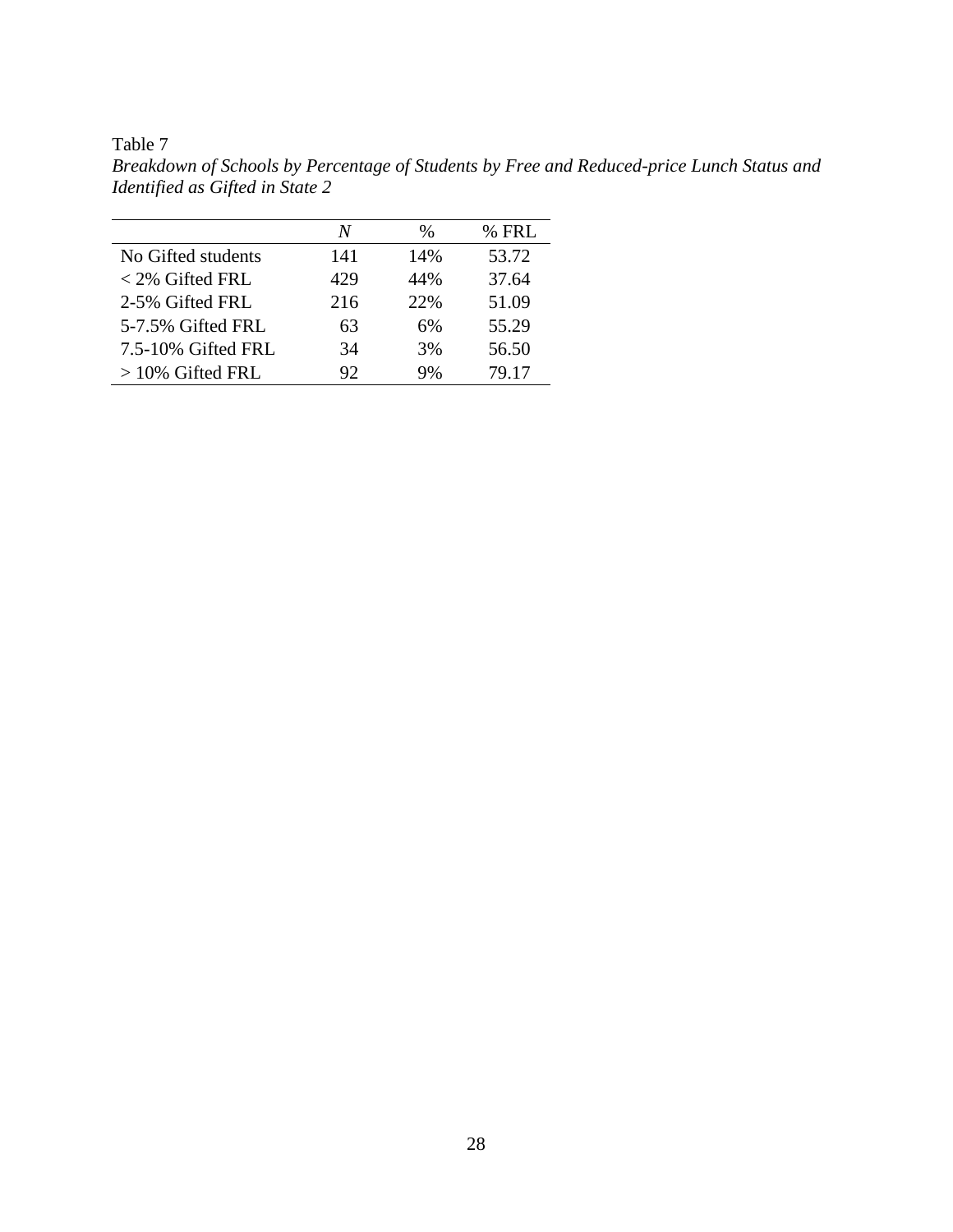| Variable                  | Reference<br>$(n=573)$ |           | No Gifted<br>$(n=141)$ |          | No Gifted FRL<br>$(n=261)$ |           |
|---------------------------|------------------------|-----------|------------------------|----------|----------------------------|-----------|
|                           | Mean                   | <i>SD</i> | Mean                   | SD       | Mean                       | <i>SD</i> |
| School % FRL              | 53.72                  | 27.85     | 49.99                  | 28.55    | 28.21                      | 22.32     |
| School % Gifted           | 5.33                   | 7         | 0.96                   | 1.06     | 3.97                       | 3.91      |
| District % FRL            | 47.94                  | 19.56     | 44.67                  | 19.45    | 31.94                      | 16.07     |
| District % Gifted         | 8.69                   | 4.05      | 4.43                   | 3.09     | 7.74                       | 3.46      |
| Prop Gifted FRL in cohort | 0.05                   | 0.06      | $\Omega$               | $\Omega$ | 0                          | $\Omega$  |
| <b>READ</b>               | 581.87                 | 27.93     | 582.19                 | 21.84    | 599.82                     | 20.68     |
| <b>MATH</b>               | 485.87                 | 36.78     | 480.98                 | 30.29    | 505.9                      | 30.22     |
| Reading Gap (by FRL)      | 31.04                  | 27.03     | 25.73                  | 24.96    | 31.31                      | 23.96     |
| Math Gap (by FRL)         | 40.05                  | 32.57     | 32.18                  | 29.03    | 43.74                      | 31.35     |

Table 8 *Comparisons Among the Three Groups of Schools in State 2*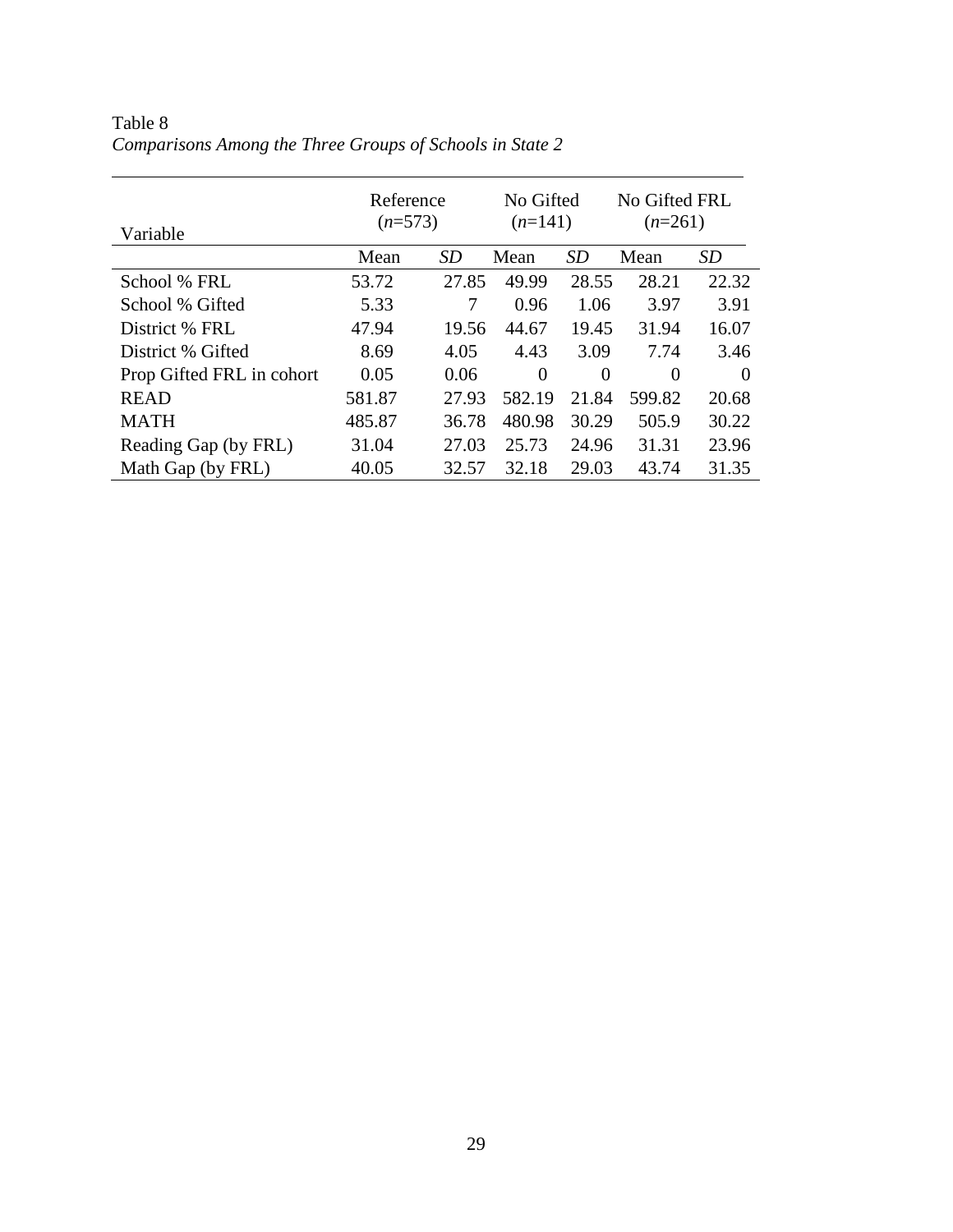|                      | <b>FRL</b> Eligibility |                 |         |
|----------------------|------------------------|-----------------|---------|
| <b>Gifted Status</b> | Not FRL                | FRI.            | Total   |
| Not Gifted           | 45,287                 | 105,483 150,770 |         |
| Gifted               | 10,184                 | 7,490           | 17,674  |
| Total                | 55,471                 | 112,973         | 168,444 |

Table 9 *Frequencies of Students by Free and Reduced-price Lunch and Gifted Status in State 3*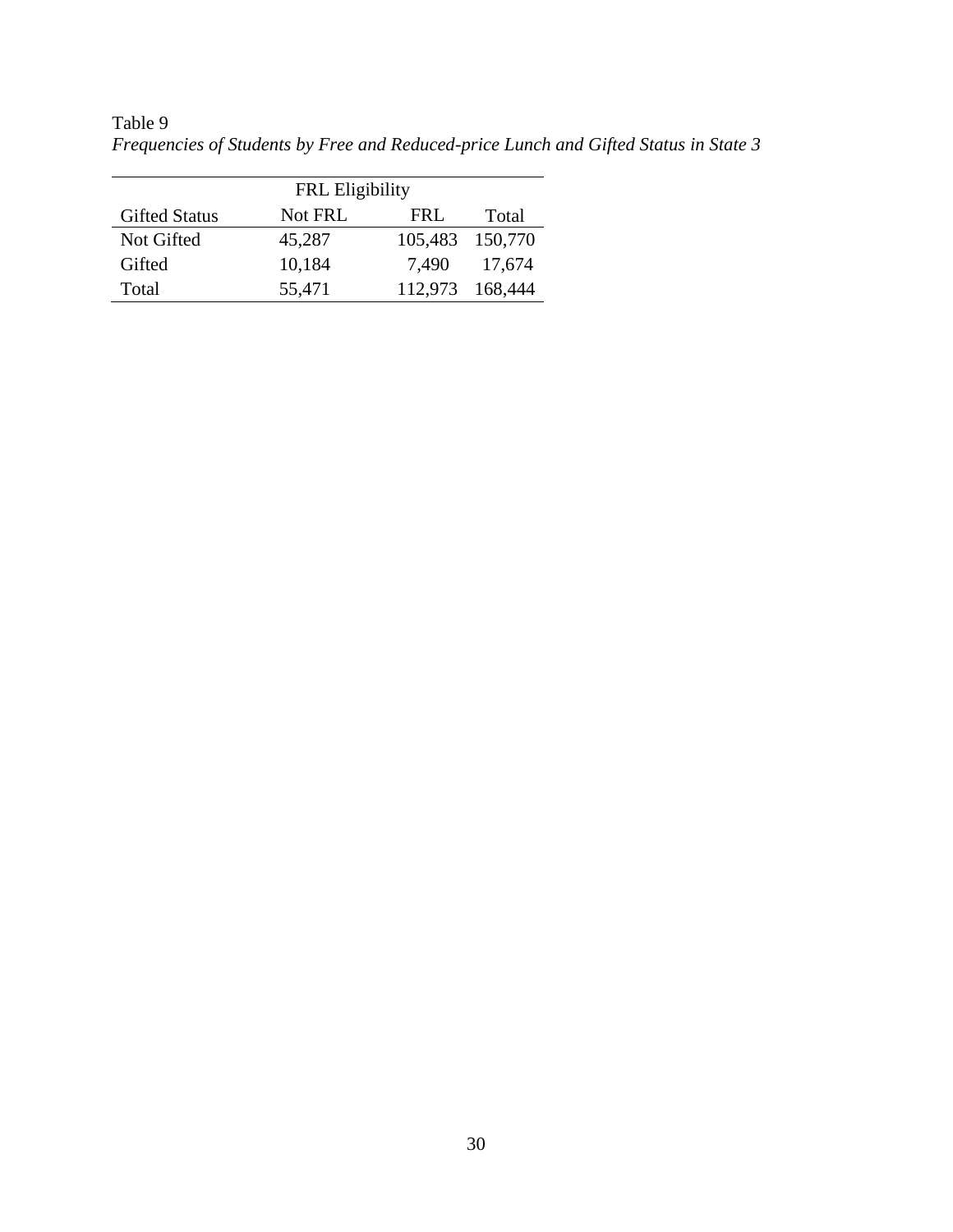| Variable                  | Reference<br>$(n=1495)$ |           | No Gifted<br>$(n=343)$ |           | No Gifted FRL<br>$(n=201)$ |           |
|---------------------------|-------------------------|-----------|------------------------|-----------|----------------------------|-----------|
|                           | Mean                    | <i>SD</i> | Mean                   | <b>SD</b> | Mean                       | <b>SD</b> |
| School % FRL              | 70.0                    | 24.0      | 83.0                   | 18.0      | 54.0                       | 25.0      |
| School % Gifted           | 12.0                    | 11.0      | 0.0                    | 0.0       | 7.0                        | 8.0       |
| Prop Gifted FRL in cohort | 0.12                    | 0.11      | $\Omega$               | $\Omega$  | 0.07                       | 0.08      |
| READ 3rd grade            | 212.83                  | 7.92      | 206.42                 | 8.18      | 215.35                     | 7.77      |
| MATH 3rd grade            | 216.14                  | 8.19      | 210.29                 | 989       | 218.29                     | 8.04      |
| Reading Gap (by FRL)      | 10.9                    | 8.29      | 9.89                   | 9.92      | 11.56                      | 7.57      |
| Math Gap (by FRL)         | 10.64                   | 8.31      | 9.11                   | 10.05     | 11.33                      | 8.18      |

Table 10 *Comparisons Among the Three Groups of Schools in State 3*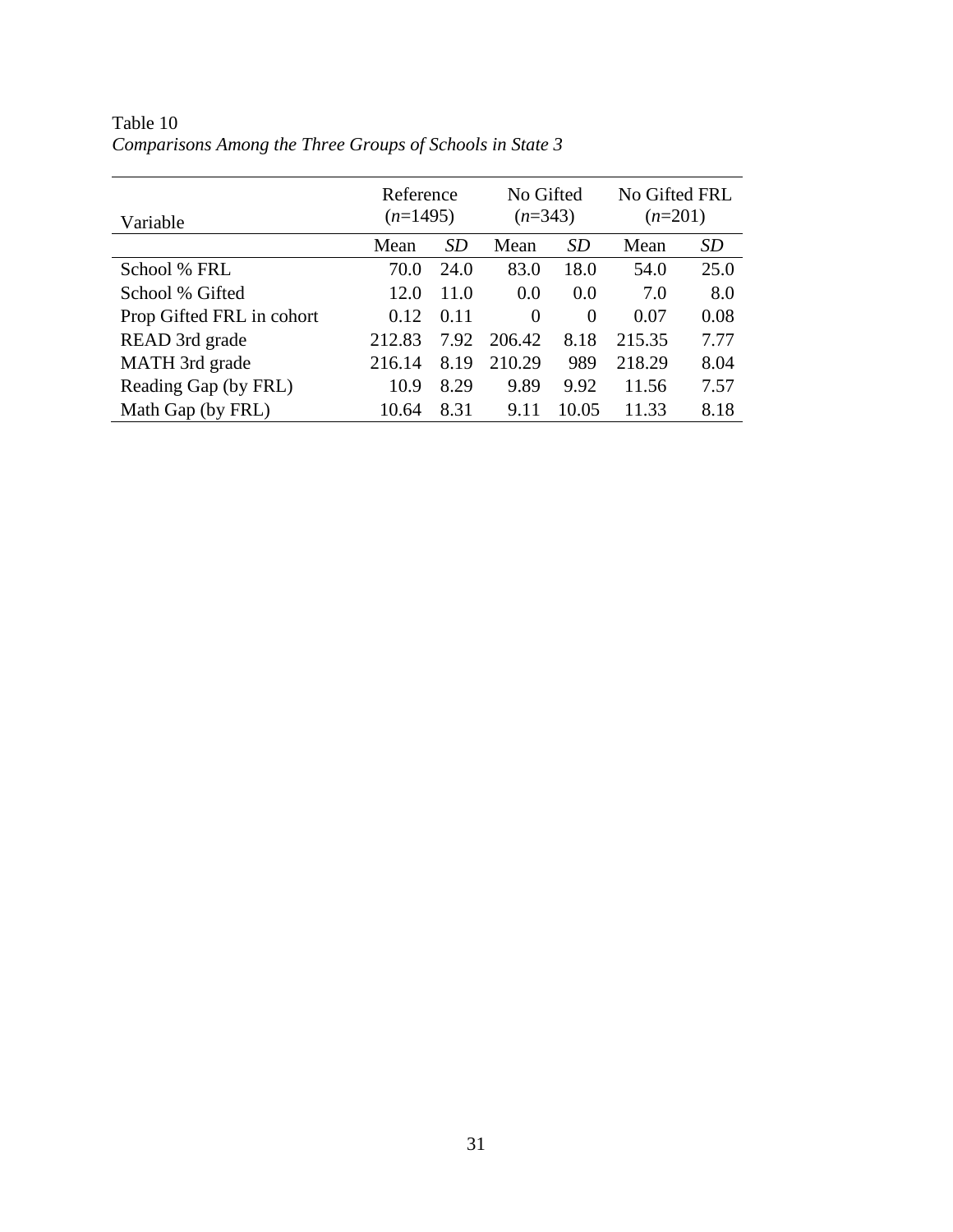|                    | n   | $\frac{0}{0}$ | $%$ FRL |
|--------------------|-----|---------------|---------|
| No Gifted students | 343 | 16.76         | 82.87   |
| $<$ 2% Gifted FRL  | 357 | 17.45         | 66.03   |
| 2-5% Gifted FRL    | 413 | 20.19         | 72.83   |
| 5-7.5% Gifted FRL  | 285 | 13.93         | 71.51   |
| 7.5-10% Gifted FRL | 207 | 10.12         | 67.21   |
| $>10\%$ Gifted FRL | 441 | 21.55         | 62.98   |

Table 11 *Breakdown of Schools by Percentage of Students by Free and Reduced-price Lunch Status and Identified as Gifted in State 3*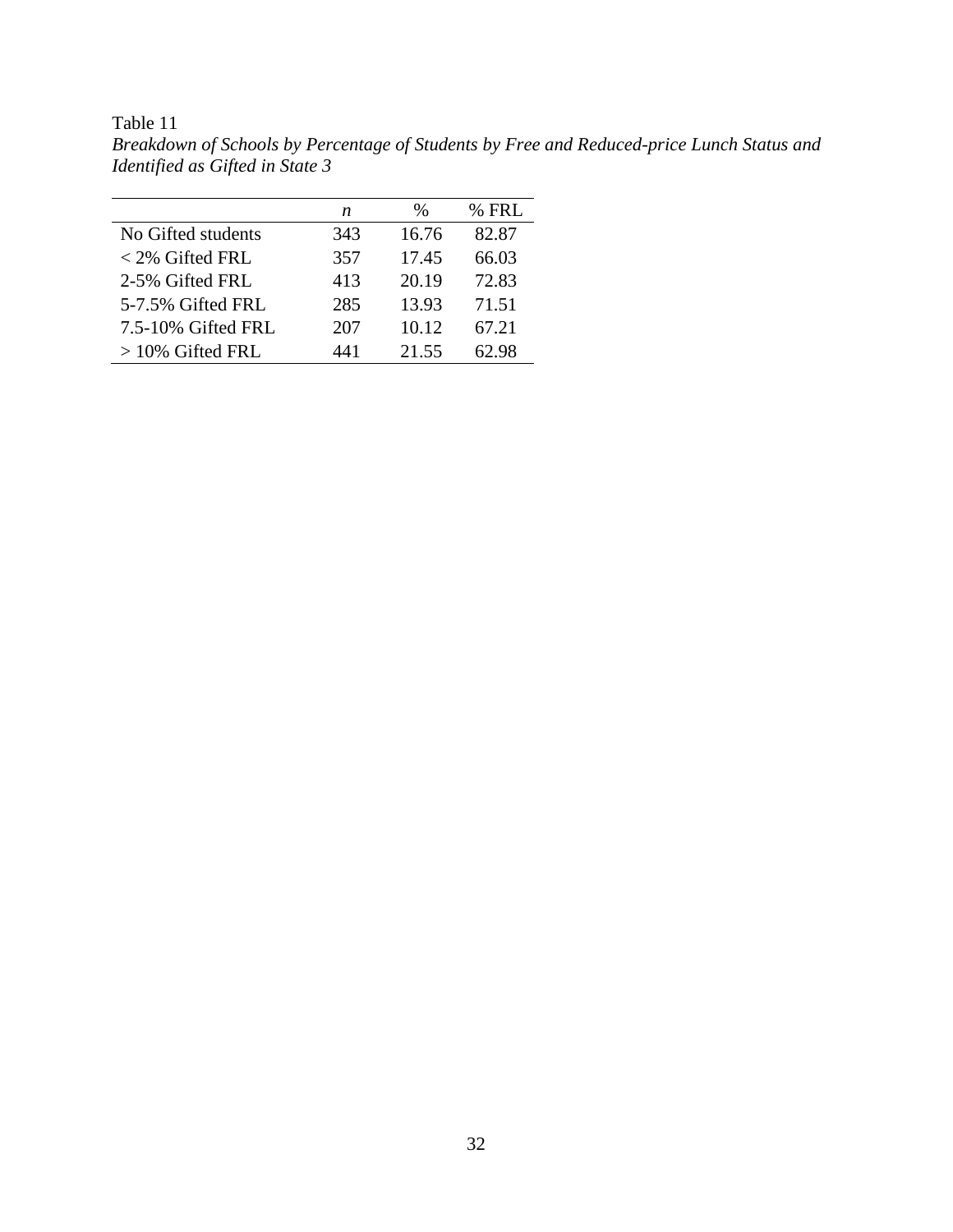|                              | $\boldsymbol{b}$ | se                         | $\zeta$   |          | 95% CI   |
|------------------------------|------------------|----------------------------|-----------|----------|----------|
| GIFT5                        |                  |                            |           |          |          |
| Reading                      | 0.182            | 0.003                      | 67.518    | 0.177    | 0.188    |
| Math                         | 0.244            | 0.003                      | 86.353    | 0.239    | 0.250    |
| <b>FRL Status</b>            | $-0.612$         | 0.038                      | $-16.031$ | $-0.687$ | $-0.537$ |
| School % GT                  | 0.103            | 0.002                      | 46.498    | 0.099    | 0.108    |
| School % FRL                 | 0.004            | 0.001                      | 2.873     | 0.001    | 0.007    |
| <b>School Reading</b>        | $-0.117$         | 0.013                      | $-8.671$  | $-0.143$ | $-0.090$ |
| <b>School Math</b>           | $-0.206$         | 0.010                      | $-20.562$ | $-0.226$ | $-0.186$ |
| <b>District Math</b>         | 0.015            | 0.031                      | 0.492     | $-0.046$ | 0.077    |
| <b>District Reading</b>      | $-0.041$         | 0.035                      | $-1.168$  | $-0.111$ | 0.028    |
| District % FRL               | 0.008            | 0.004                      | 2.082     | 0.000    | 0.015    |
| District % GT                | 0.021            | 0.005                      | 4.040     | 0.011    | 0.031    |
| Intercept                    | $-3.490$         | 0.039                      | $-89.736$ | $-3.566$ | $-3.414$ |
|                              |                  | <b>Variance Components</b> |           |          |          |
| Level 2                      |                  |                            |           |          |          |
| Tau <sub>00</sub> (School)   | 0.0014           | 0.0047                     |           |          |          |
| Tau <sub>11</sub> (School)   | 0.0121           | 0.0344                     |           |          |          |
| Tau <sub>01</sub> (School)   | $-0.004$         | 0.0123                     |           |          |          |
| Level 3                      |                  |                            |           |          |          |
| Tau <sub>00</sub>            | 0.0136           | 0.0196                     |           |          |          |
| Tau <sub>11</sub> (District) | 0.0454           | 0.0125                     |           |          |          |
| Tau <sub>01</sub> (District) | 0.0049           | 0.0166                     |           |          |          |
| <b>AIC</b>                   | 39339.59         |                            |           |          |          |
| <b>BIC</b>                   | 39509.72         |                            |           |          |          |
| loglikelihood                | 19651.80         |                            |           |          |          |
| N                            | 94069            | 1322                       | 116       |          |          |

Table 12 *Results of 3-level Multilevel Model–State 1*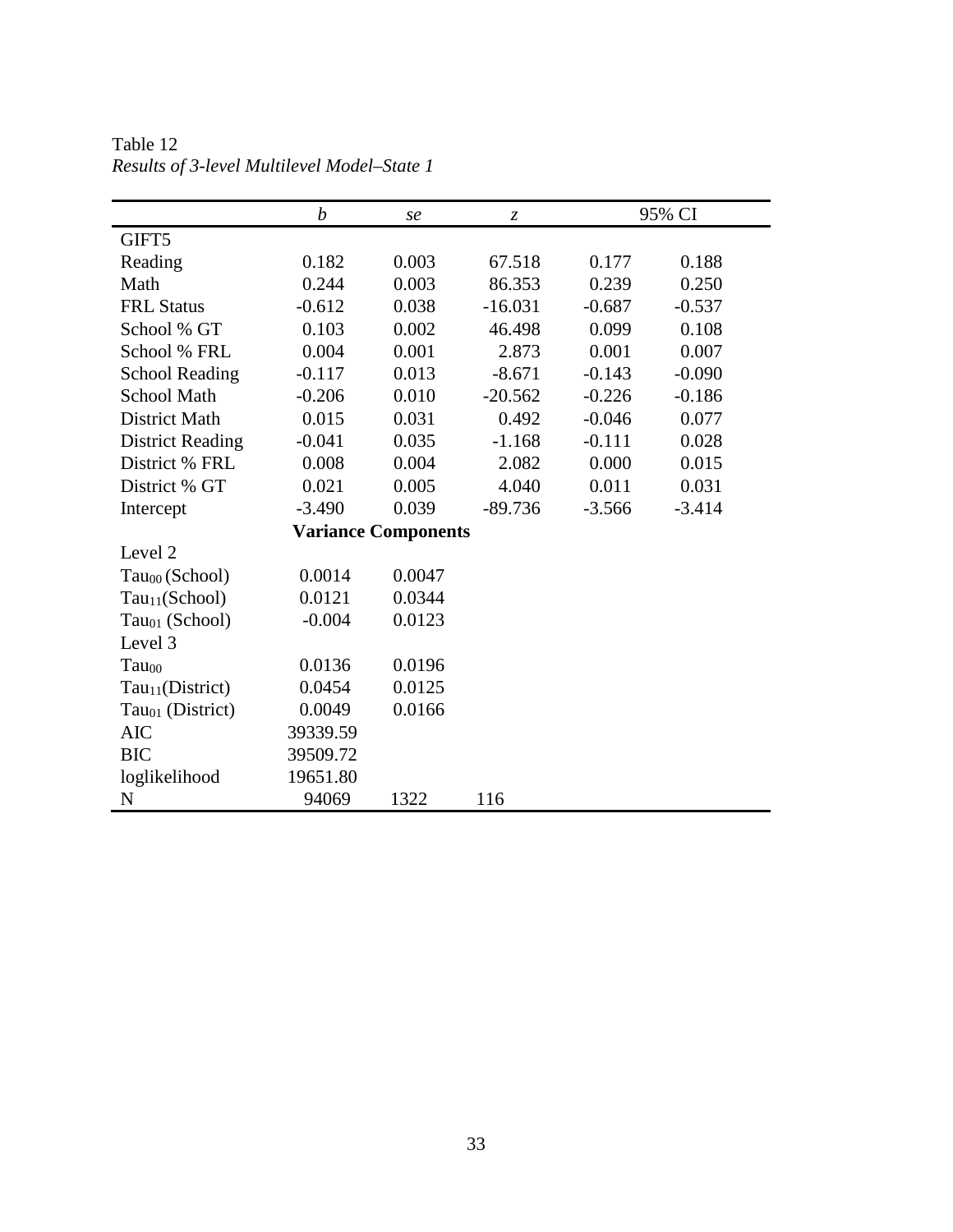|                              | $\boldsymbol{b}$ | se                         | Z.         |          | 95% CI   |
|------------------------------|------------------|----------------------------|------------|----------|----------|
| GIFT5                        |                  |                            |            |          |          |
| Reading                      | 0.018            | 0.000                      | 38.646     | 0.017    | 0.019    |
| Math                         | 0.020            | 0.000                      | 54.884     | 0.019    | 0.021    |
| <b>FRL Status</b>            | $-0.302$         | 0.074                      | $-4.062$   | $-0.447$ | $-0.156$ |
| School % GT                  | 0.109            | 0.003                      | 40.157     | 0.104    | 0.114    |
| School % FRL                 | 0.002            | 0.002                      | 1.062      | $-0.002$ | 0.005    |
| <b>School Reading</b>        | $-0.010$         | 0.002                      | $-4.494$   | $-0.014$ | $-0.006$ |
| <b>School Math</b>           | $-0.020$         | 0.002                      | $-12.8792$ | $-0.023$ | $-0.017$ |
| <b>District Math</b>         | $-0.003$         | 0.004                      | $-0.623$   | $-0.011$ | 0.006    |
| <b>District Reading</b>      | $-0.003$         | 0.006                      | $-0.561$   | $-0.014$ | 0.008    |
| District % FRL               | $-0.008$         | 0.004                      | $-2.193$   | 0.016    | $-0.001$ |
| District % GT                | 0.082            | 0.013                      | 6.329      | 0.057    | 0.108    |
| Intercept                    | $-4.114$         | 0.060                      | $-68.135$  | $-4.232$ | $-3.996$ |
|                              |                  | <b>Variance Components</b> |            |          |          |
| Level 2                      |                  |                            |            |          |          |
| Tau <sub>00</sub> (School)   | 0.039            | 0.019                      |            |          |          |
| Tau <sub>11</sub> (School)   | 0.017            | 0.021                      |            |          |          |
| $Tau01$ (School)             | $-0.025$         | 0.02                       |            |          |          |
| Level 3                      |                  |                            |            |          |          |
| Tau <sub>00</sub> (District) | 0.133            | 0.036                      |            |          |          |
| Tau <sub>11</sub> (District) | 0.20             | 0.043                      |            |          |          |
| Tau <sub>01</sub> (District) | $-0.035$         | 0.028                      |            |          |          |
| <b>AIC</b>                   | 39339.59         |                            |            |          |          |
| <b>BIC</b>                   | 39509.72         |                            |            |          |          |
| loglikelihood                | 19651.80         |                            |            |          |          |
| N                            | 57811            | 1032                       | 179        |          |          |

Table 13 *Results of 3-level Multilevel Model–State 2*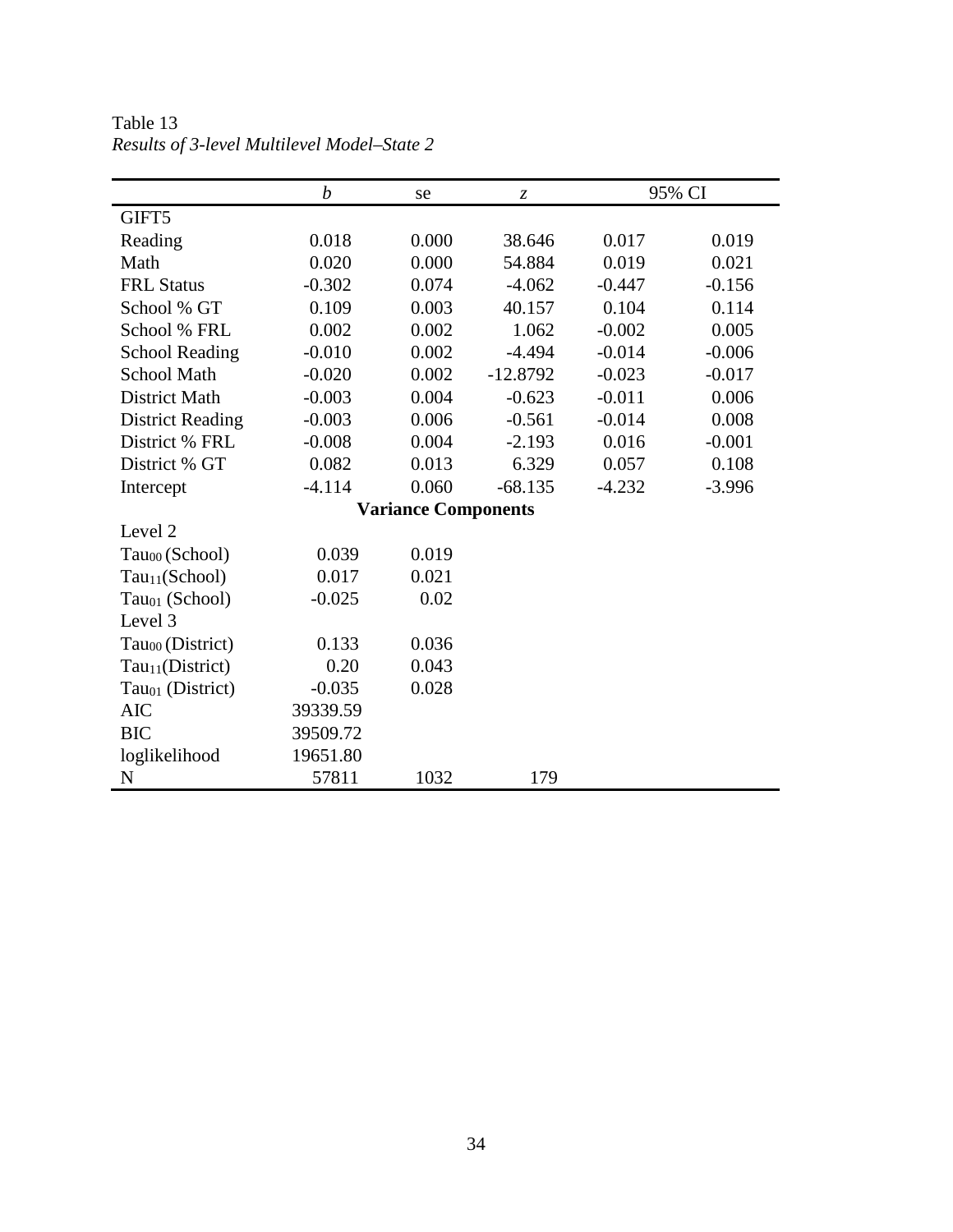|                              | b           | se    | $\ensuremath{\mathnormal{Z}}$ |          | 95% CI   |
|------------------------------|-------------|-------|-------------------------------|----------|----------|
| GIFT5                        |             |       |                               |          |          |
| Reading                      | 0.058       | 0.001 | 78.777                        | 0.056    | 0.059    |
| Math                         | 0.052       | 0.001 | 74.496                        | 0.050    | 0.053    |
| <b>FRL</b>                   | $-0.244$    | 0.054 | $-4.545$                      | $-0.349$ | $-0.139$ |
| District % FRL               | 0.201       | 0.382 | 0.526                         | $-0.548$ | 0.949    |
| School % FRL                 | $-0.158$    | 0.101 | $-1.567$                      | $-0.357$ | 0.040    |
| School % GT                  | 10.608      | 0.158 | 66.953                        | 10.297   | 10.918   |
| District % GT                | 4.856       | 0.560 | 8.677                         | 3.759    | 5.952    |
| <b>School Reading</b>        | $-0.047$    | 0.005 | $-9.785$                      | $-0.057$ | $-0.038$ |
| School Math                  | $-0.053$    | 0.004 | $-14.213$                     | $-0.060$ | $-0.046$ |
| <b>District Math</b>         | 0.0064      | 0.014 | 0.571                         | $-0.019$ | 0.034    |
| District                     |             |       |                               |          |          |
| Reading                      | $-0.0185$   | 0.021 | $-0.276$                      | $-0.044$ | 0.033    |
| Intercept                    | $-3.557$    | 0.036 | $-97.097$                     | $-3.600$ | $-3.457$ |
| <b>Variance Components</b>   |             |       |                               |          |          |
| Level 2                      |             |       |                               |          |          |
| $Tau00$ (School)             | 0.051       | 0.011 |                               |          |          |
| Tau <sub>11</sub> (School)   | 0.185       | 0.030 |                               |          |          |
| $Tau01$ (School)             | $-0.072$    | 0.016 |                               |          |          |
| Level 3                      |             |       |                               |          |          |
| $Tau00$ (District)           | 0.073       | 0.019 |                               |          |          |
| Tau <sub>11</sub> (District) | 0.170       | 0.028 |                               |          |          |
| Tau $_{01}$ (District)       | $-0.024$    | 0.019 |                               |          |          |
| <b>AIC</b>                   | 65547.32    |       |                               |          |          |
| <b>BIC</b>                   | 65727.94    |       |                               |          |          |
| LogLik                       | $-32755.66$ |       |                               |          |          |
| N                            | 168444      | 2194  |                               | 73       |          |

Table 14 *Results of 3-level Multilevel Model–State 3*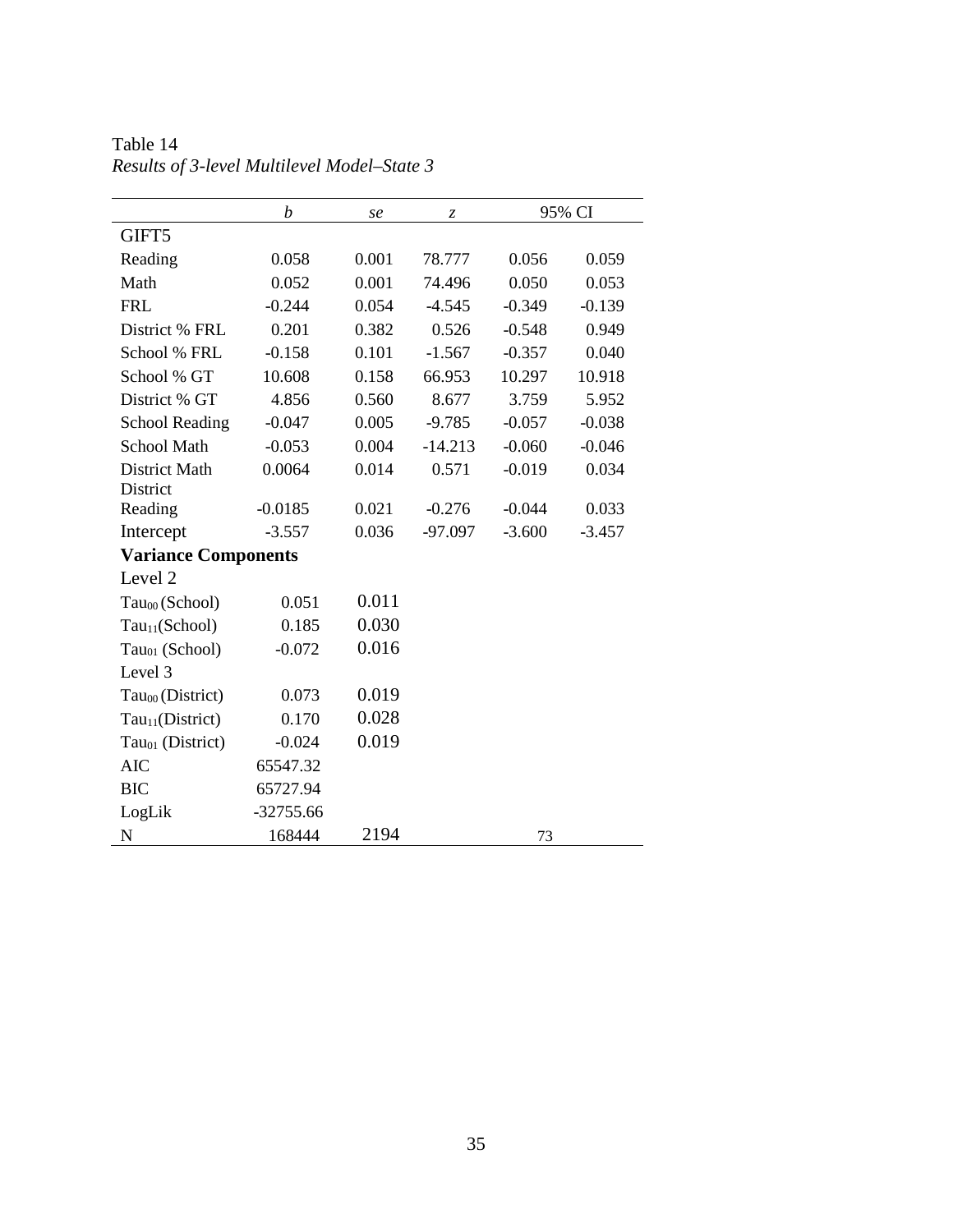Table 15

| Tercentage of Officia Students in State T |         |         |            |          |  |
|-------------------------------------------|---------|---------|------------|----------|--|
|                                           | Reading |         | Math % FRL | % Gifted |  |
| Reading                                   |         |         |            |          |  |
| Math                                      | 0.89    |         |            |          |  |
| $%$ FRI.                                  | $-0.80$ | $-0.73$ |            |          |  |
| % Gifted                                  | 0.58    | 0.54    | $-0.64$    |          |  |

*School Level Correlations Among Reading, Percentage of Free and Reduced-price Lunch, and Percentage of Gifted Students in State 1*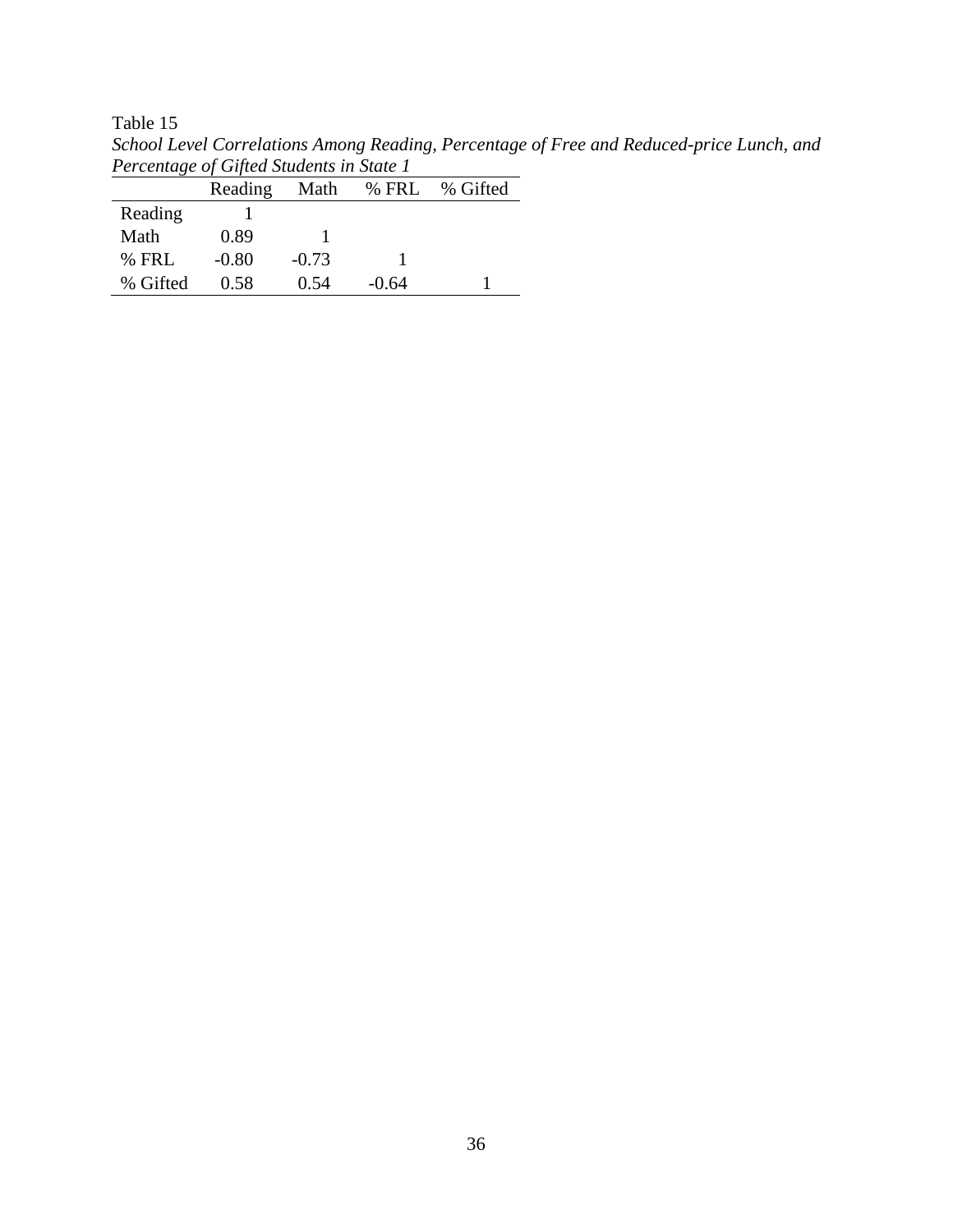Table 16

*School Level Correlations Among Reading, Percentage of Free and Reduced-price Lunch, and Percentage of Gifted Students in State 2*

|          | Reading | Math    | % FRL   | % Gifted |
|----------|---------|---------|---------|----------|
| Reading  | 1.00    |         |         |          |
| Math     | 0.92    | 1.00    |         |          |
| $%$ FRL  | $-0.82$ | $-0.77$ | 1.00    |          |
| % Gifted | 0.40    | 0.43    | $-0.31$ | 1.00     |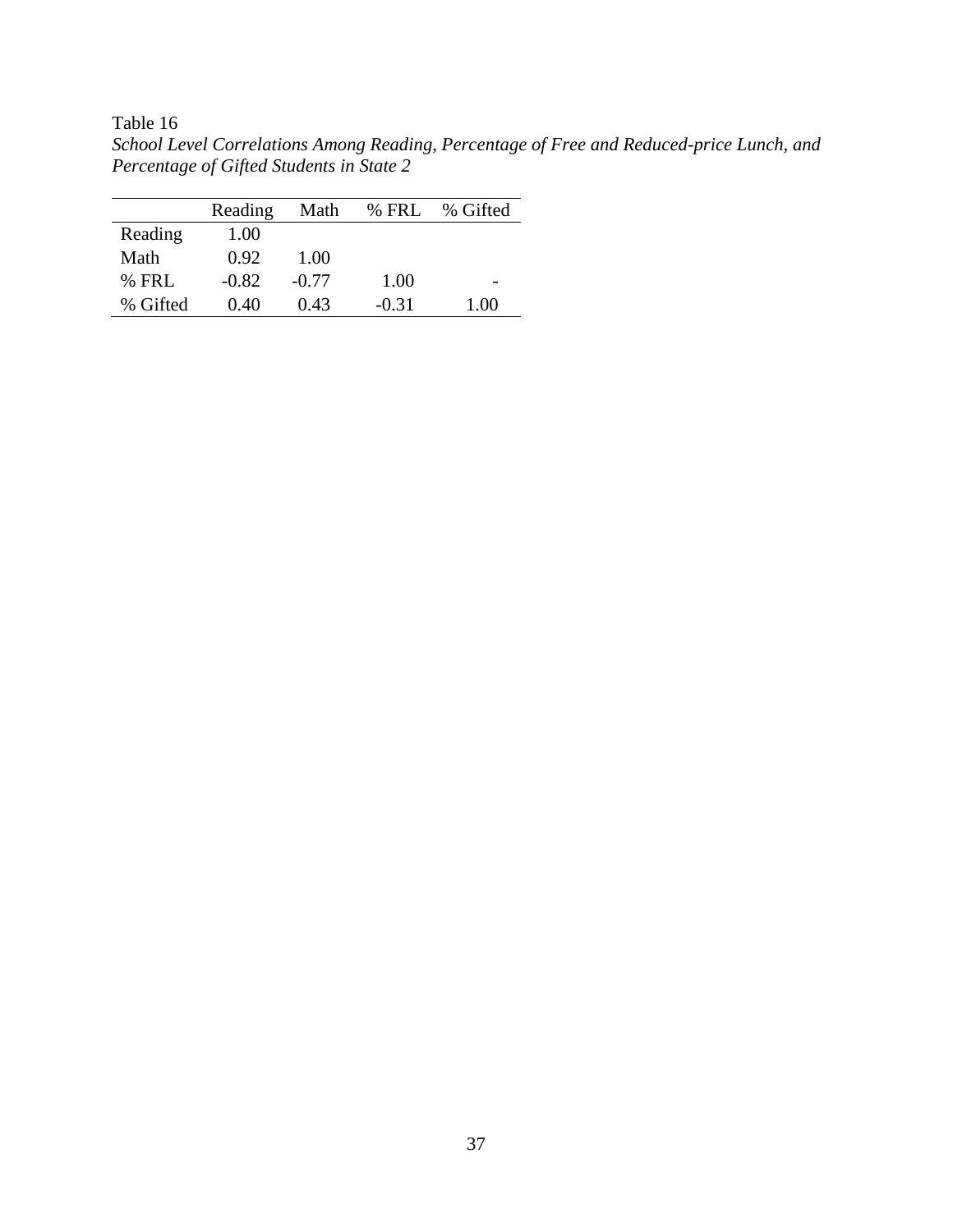Table 17

*School Level Correlations among Reading, Percentage of Free and Reduced-price Lunch, and Percentage of Gifted Students in State 3*

|          | Reading | Math    | % FRL   | % Gifted |
|----------|---------|---------|---------|----------|
| Reading  |         |         |         |          |
| Math     | 0.74    |         |         |          |
| $%$ FRL  | $-0.67$ | $-0.47$ |         |          |
| % Gifted | 0.55    | 0.47    | $-0.56$ |          |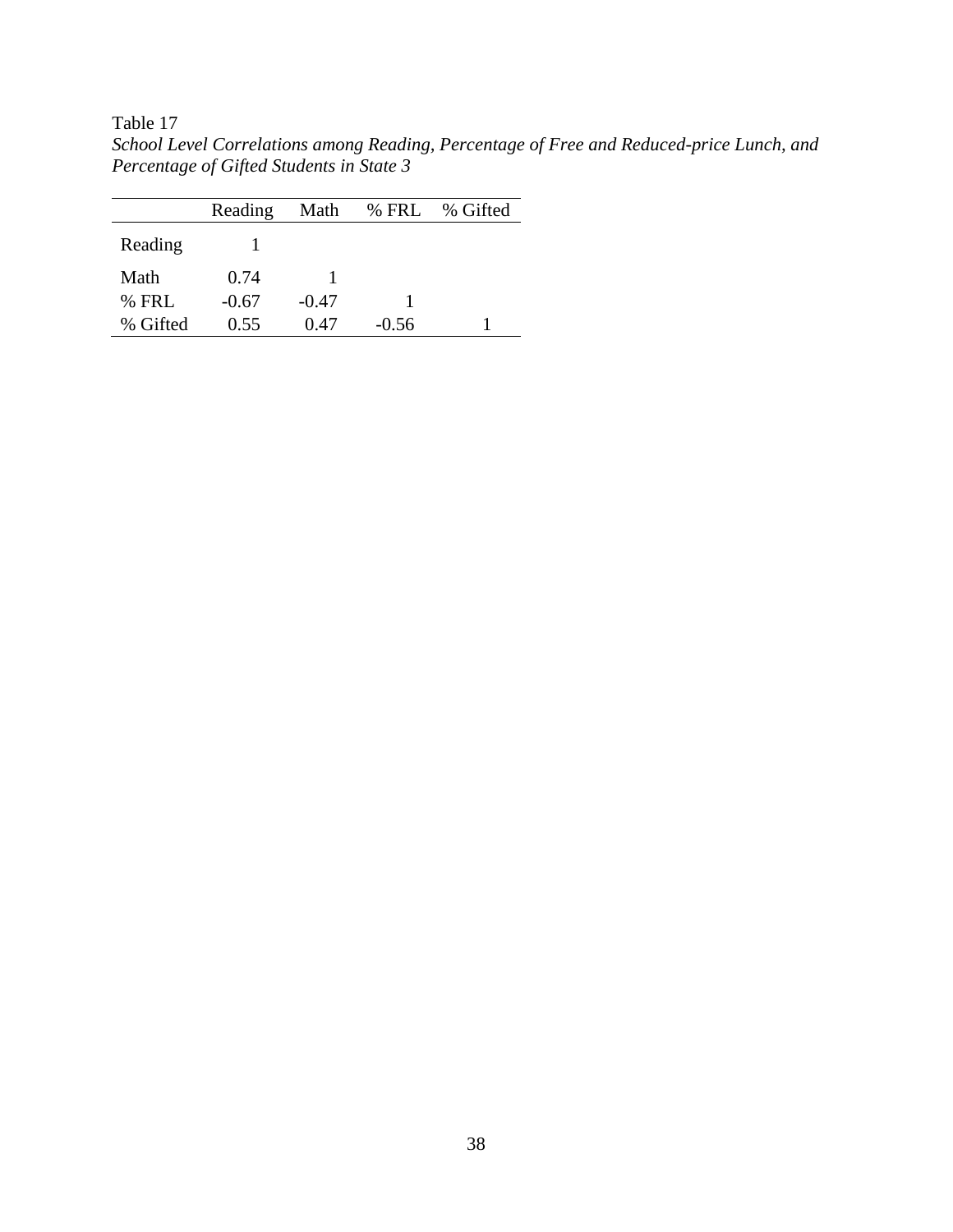|                                                                                | Model 1<br>coefficient<br>(SE) | Model 2<br>coefficient<br>(SE) | Model 3<br>coefficient<br>(SE) |
|--------------------------------------------------------------------------------|--------------------------------|--------------------------------|--------------------------------|
| Model for school proportion of<br>students identified as gifted $(\beta_{0i})$ |                                |                                |                                |
| Intercept $(\gamma_{00})$                                                      | $.16***$ $(.01)$               | $.16***(.01)$                  | $.16***(.01)$                  |
| District proportion of FRL eligible<br>students $(\gamma_{01})$                |                                | $-.22***$ (.04)                | $-.07(.07)$                    |
| Mean district reading $(\gamma_{02})$                                          |                                |                                | $-.01(.01)$                    |
| Mean district math $(\gamma_{03})$                                             |                                |                                | $.02*(.01)$                    |
| Model for school proportion of FRL<br>eligible students slope $(\beta_{1i})$   |                                |                                |                                |
| Intercept $(\gamma_{10})$                                                      |                                | $-.36***$ (.02)                | $-.17***$ (.01)                |
| Model for mean school reading $(\beta_{2i})$                                   |                                |                                |                                |
| Intercept $(\gamma_{20})$                                                      |                                |                                | $.01***$ $(.00)$               |
| Model for mean school math $(\beta_{3i})$                                      |                                |                                |                                |
| Intercept $(\gamma_{30})$                                                      |                                |                                | $.01***$ (.00)                 |
| Variance                                                                       |                                |                                |                                |
| Level 1 (within-districts)                                                     |                                |                                |                                |
| $Var(\sigma^2)$                                                                | 0.01                           | 0.004                          | 0.004                          |
| Level 2 (between-districts)                                                    |                                |                                |                                |
| $Var(\tau_{00})$                                                               | 0.003                          | 0.003                          | 0.003                          |
| Information criteria                                                           |                                |                                |                                |
| Deviance                                                                       | $-2183.39$                     | $-3150.64$                     | $-3352.25$                     |
| Parameters                                                                     | $\overline{2}$                 | $\overline{2}$                 | $\overline{2}$                 |
| Number of schools                                                              |                                | 1316                           |                                |
| Number of districts                                                            |                                | 114                            |                                |

# Table 18 *Results of 2-level Multilevel Model–State 1*

\**p*<.05. \*\**p*<.01. \*\*\**p*<.001.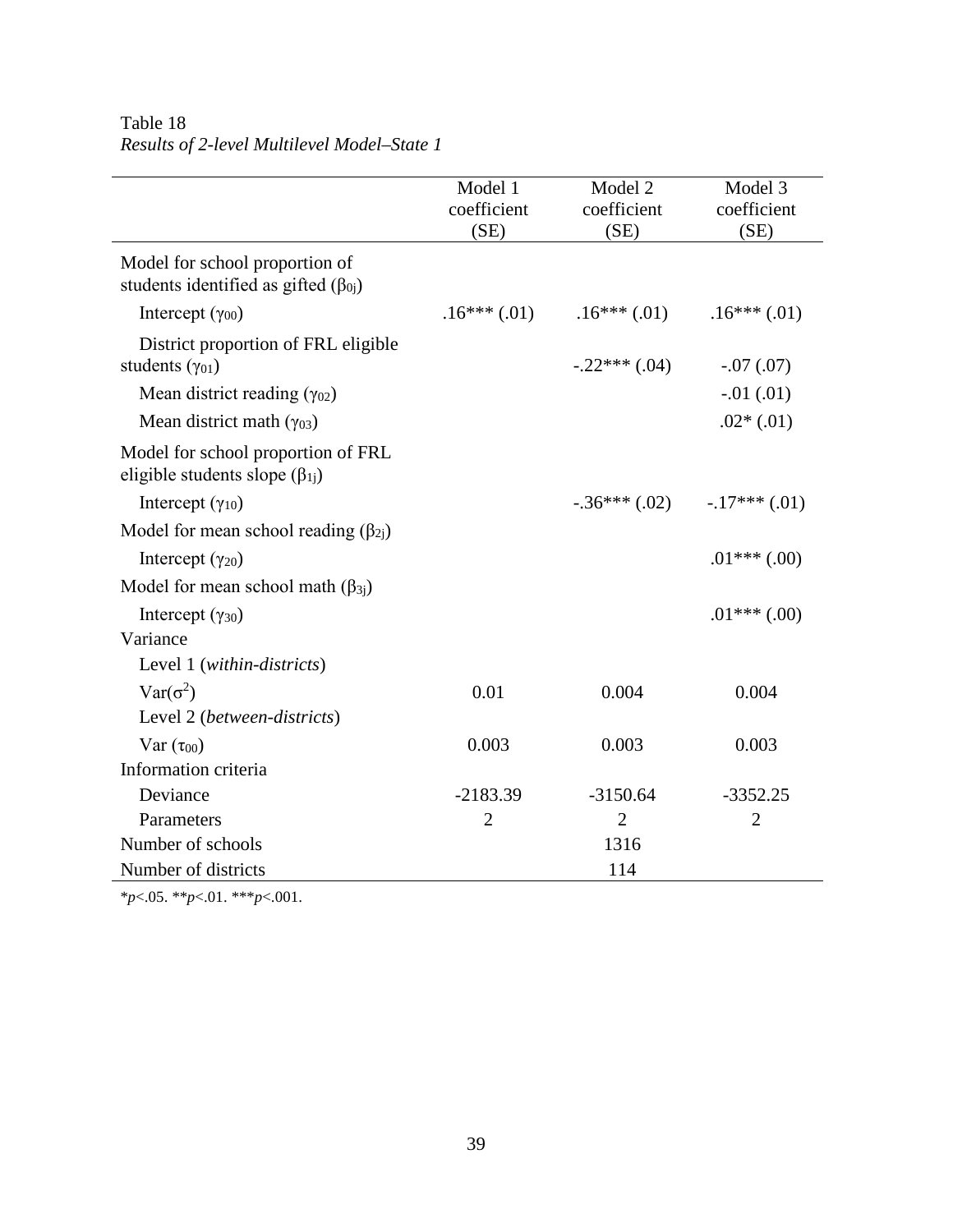|                                                                                | Model 1<br>coefficient<br>(SE) | Model 2<br>coefficient<br>(SE) | Model 3<br>coefficient<br>(SE) |
|--------------------------------------------------------------------------------|--------------------------------|--------------------------------|--------------------------------|
| Model for school proportion of<br>students identified as gifted $(\beta_{0i})$ |                                |                                |                                |
| Intercept $(\gamma_{00})$                                                      | $.07***(.01)$                  | $.06***(.01)$                  | $.06***(.01)$                  |
| District proportion of FRL eligible<br>students $(\gamma_{01})$                |                                | $-0.09**$ (.03)                | $-.08***$ (.02)                |
| Mean district reading $(\gamma_{02})$                                          |                                |                                | $-.00(.00)$                    |
| Mean district math $(\gamma_{03})$                                             |                                |                                | .00(.00)                       |
| Model for school proportion of FRL<br>eligible students slope $(\beta_{1j})$   |                                |                                |                                |
| Intercept $(\gamma_{10})$                                                      |                                | $-.19***(.04)$                 | $-.04(.03)$                    |
| Model for mean school reading $(\beta_{2i})$                                   |                                |                                |                                |
| Intercept $(\gamma_{20})$                                                      |                                |                                | .00(0)                         |
| Model for mean school math $(\beta_{3i})$                                      |                                |                                |                                |
| Intercept $(\gamma_{30})$                                                      |                                |                                | $.00***(.00)$                  |
| Variance                                                                       |                                |                                |                                |
| Level 1 (within-districts)                                                     |                                |                                |                                |
| $Var(\sigma^2)$                                                                | 0.01                           | 0.007                          | 0.007                          |
| Level 2 (between-districts)                                                    |                                |                                |                                |
| $Var(\tau_{00})$                                                               | 0.002                          | 0.002                          | 0.002                          |
| Information criteria                                                           |                                |                                |                                |
| Deviance                                                                       | $-1813.99$                     | $-2022.00$                     | $-2087.08$                     |
| Parameters                                                                     | $\overline{2}$                 | $\overline{2}$                 | $\overline{2}$                 |
| Number of schools                                                              |                                | 1032                           |                                |
| Number of districts                                                            |                                | 181                            |                                |

# Table 19 *Results of 2-level Multilevel Model–State 2*

\*\**p*<.01. \*\*\**p*<.001.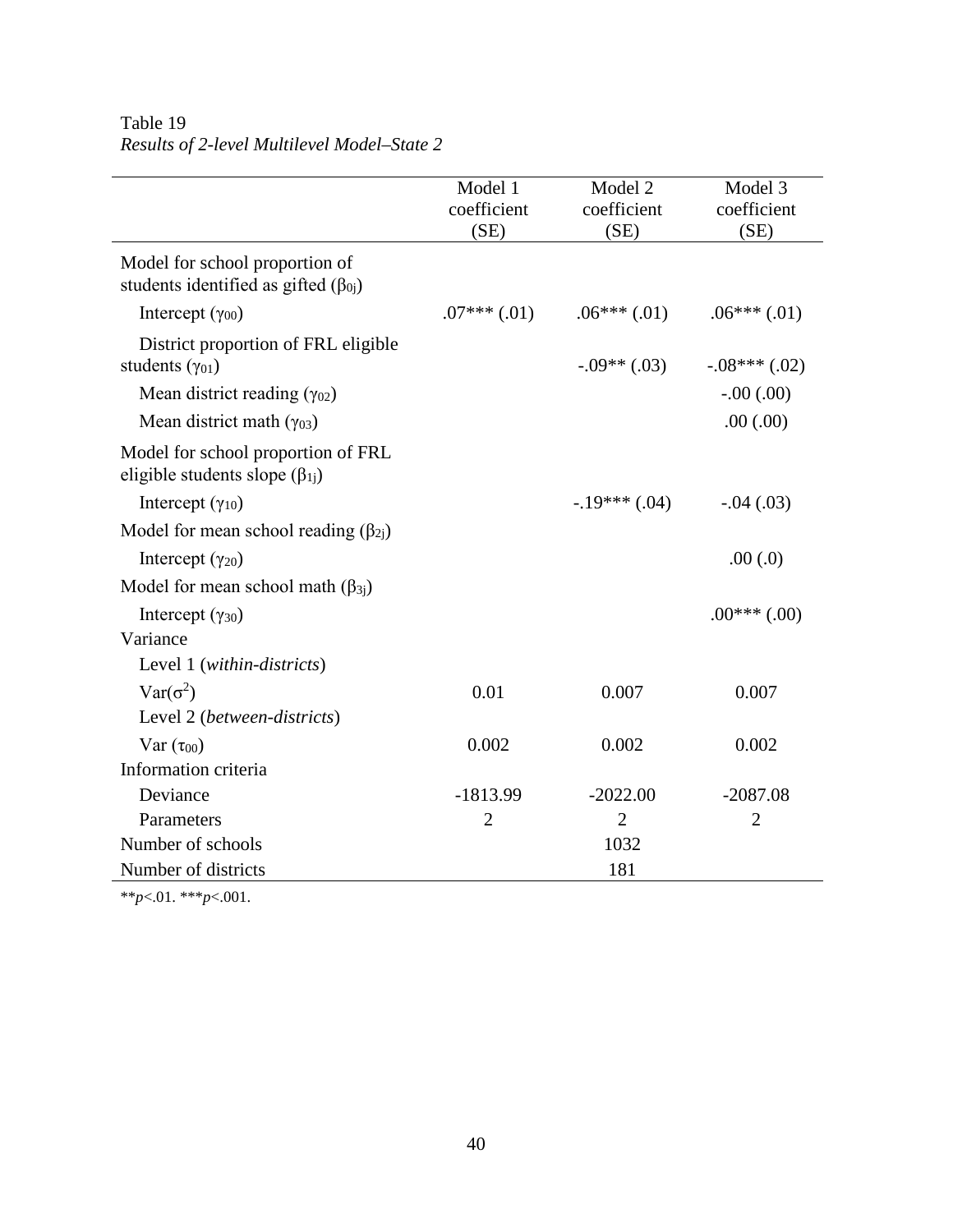|                                                                                | Model 1<br>coefficient<br>(SE) | Model 2<br>coefficient<br>(SE) | Model 3<br>coefficient<br>(SE) |
|--------------------------------------------------------------------------------|--------------------------------|--------------------------------|--------------------------------|
| Model for school proportion of<br>students identified as gifted $(\beta_{0i})$ |                                |                                |                                |
| Intercept $(\gamma_{00})$                                                      | $.07***$ $(.01)$               | $.06***(.00)$                  | $.06***(.00)$                  |
| District proportion of FRL eligible<br>students $(\gamma_{01})$                |                                | $-.11**(.03)$                  | $-.09(.05)$                    |
| Mean district reading $(\gamma_{02})$                                          |                                |                                | .00(.00)                       |
| Mean district math $(\gamma_{03})$                                             |                                |                                | .00(.00)                       |
| Model for school proportion of FRL<br>eligible students slope $(\beta_{1j})$   |                                |                                |                                |
| Intercept $(\gamma_{10})$                                                      |                                | $-.16***(.01)$                 | $-.03**(.01)$                  |
| Model for mean school reading $(\beta_{2i})$                                   |                                |                                |                                |
| Intercept $(\gamma_{20})$                                                      |                                |                                | $.00***(.00)$                  |
| Model for mean school math $(\beta_{3i})$                                      |                                |                                |                                |
| Intercept $(\gamma_{30})$                                                      |                                |                                | $.00***(00)$                   |
| Variance                                                                       |                                |                                |                                |
| Level 1 (within-districts)                                                     |                                |                                |                                |
| $Var(\sigma^2)$                                                                | 0.01                           | 0.008                          | 0.007                          |
| Level 2 (between-districts)                                                    |                                |                                |                                |
| $Var(\tau_{00})$                                                               | 0.001                          | 0.001                          | 0.001                          |
| Information criteria                                                           |                                |                                |                                |
| Deviance                                                                       | $-3847.22$                     | $-4219.94$                     | $-4502.02$                     |
| Parameters                                                                     | $\overline{2}$                 | $\overline{2}$                 | $\overline{2}$                 |
| Number of schools                                                              |                                | 2194                           |                                |
| Number of districts                                                            |                                | 73                             |                                |

# Table 20 *Results of 2-level Multilevel Model–State 3*

\*\**p*<.01. \*\*\**p*<.001.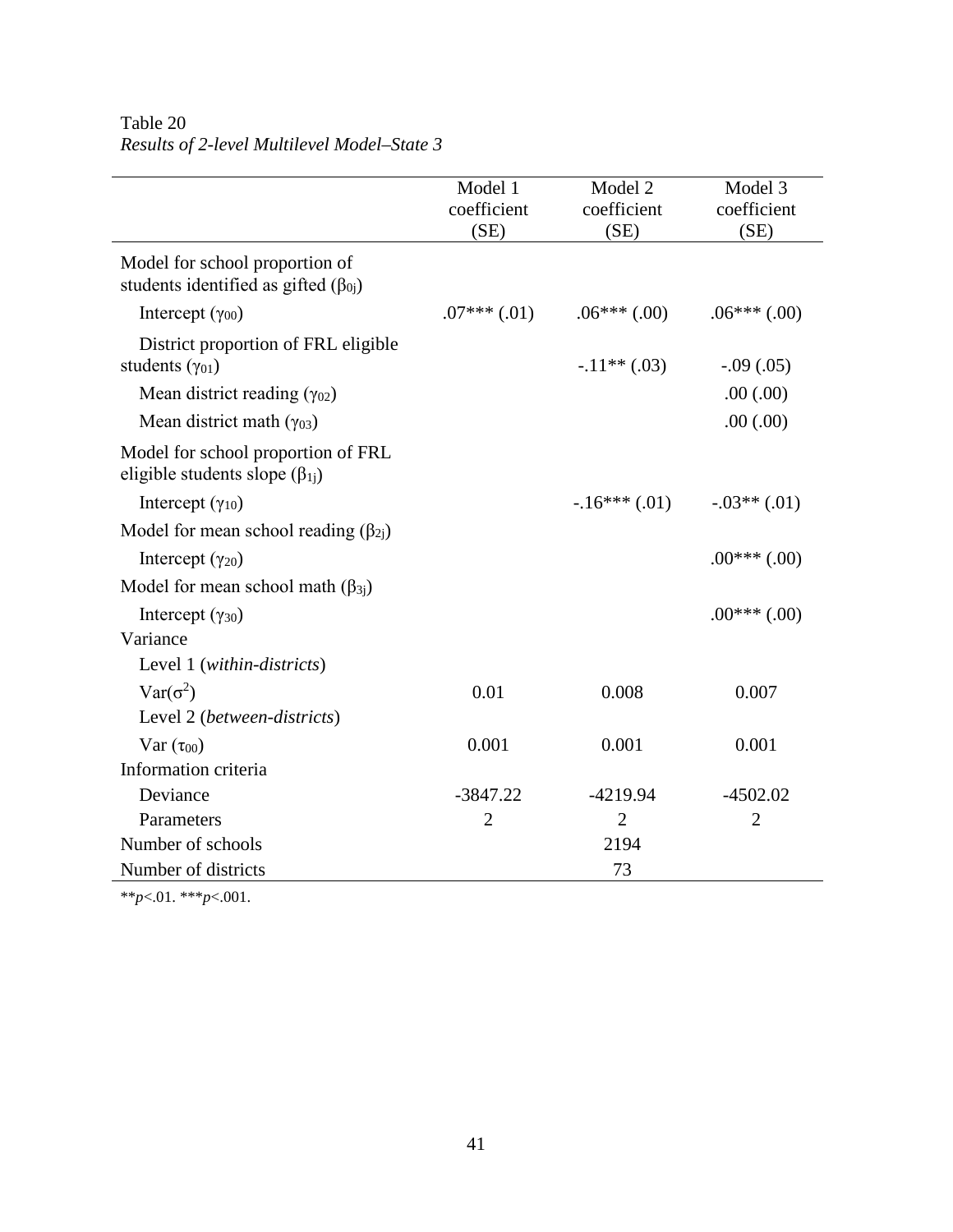Level 1: (*i* Students)

 $Log(Odds\ gifted_{ijk} = 1\ vs. 0)$ 

$$
= \pi_{0jk} + \pi_{1jk} (ever\_frl_{ijk}) + \pi_{2jk} (read_{ijk} - read)
$$

$$
+ \pi_{3jk} (math_{ijk} - match_{i})
$$

Level 2:  $(j$  schools)

$$
\pi_{0jk} = \beta_{00k} + \beta_{01k} (s\_frl_{jk} - \overline{s\_frl}) + \beta_{02k} (s\_gifted_{jk} - \overline{s\_gifted})
$$

$$
+ \beta_{03k} (s\_read_{jk} - \overline{s\_read}) + \beta_{04k} (s\_math_j - \overline{s\_math})
$$

 $\pi_{1jk} = \beta_{10k} + r_{jk}$ 

 $\pi_{2jk} = \beta_{20k}$ 

 $\pi_{3ik} = \beta_{30k}$ 

 $\pi_{4jk}=\beta_{40k}$ 

Level  $3: (k \text{ districts})$ 

$$
\beta_{00k} = \gamma_{000} + \gamma_{001} (d\_frl_k - \overline{d\_frl}) + \gamma_{002} (d\_mathh_k - \overline{d\_mathh})
$$
  
+  $\gamma_{003} (d\_reading_k - \overline{d\_reading}) + \gamma_{004} (d\_gift_k - \overline{d\_gift}) + u_{00k}$   

$$
\beta_{01k} = \gamma_{010}
$$
  

$$
\beta_{02k} = \gamma_{020}
$$
  

$$
\beta_{03k} = \gamma_{030}
$$
  

$$
\beta_{04k} = \gamma_{040}
$$
  

$$
\beta_{10k} = \gamma_{100} + u_k
$$
  

$$
\beta_{20k} = \gamma_{200}
$$

 $\beta_{30k} = \gamma_{300}$ 

$$
\beta_{40k} = \gamma_{400}
$$

*Figure 1.* Equation for the full three-level models.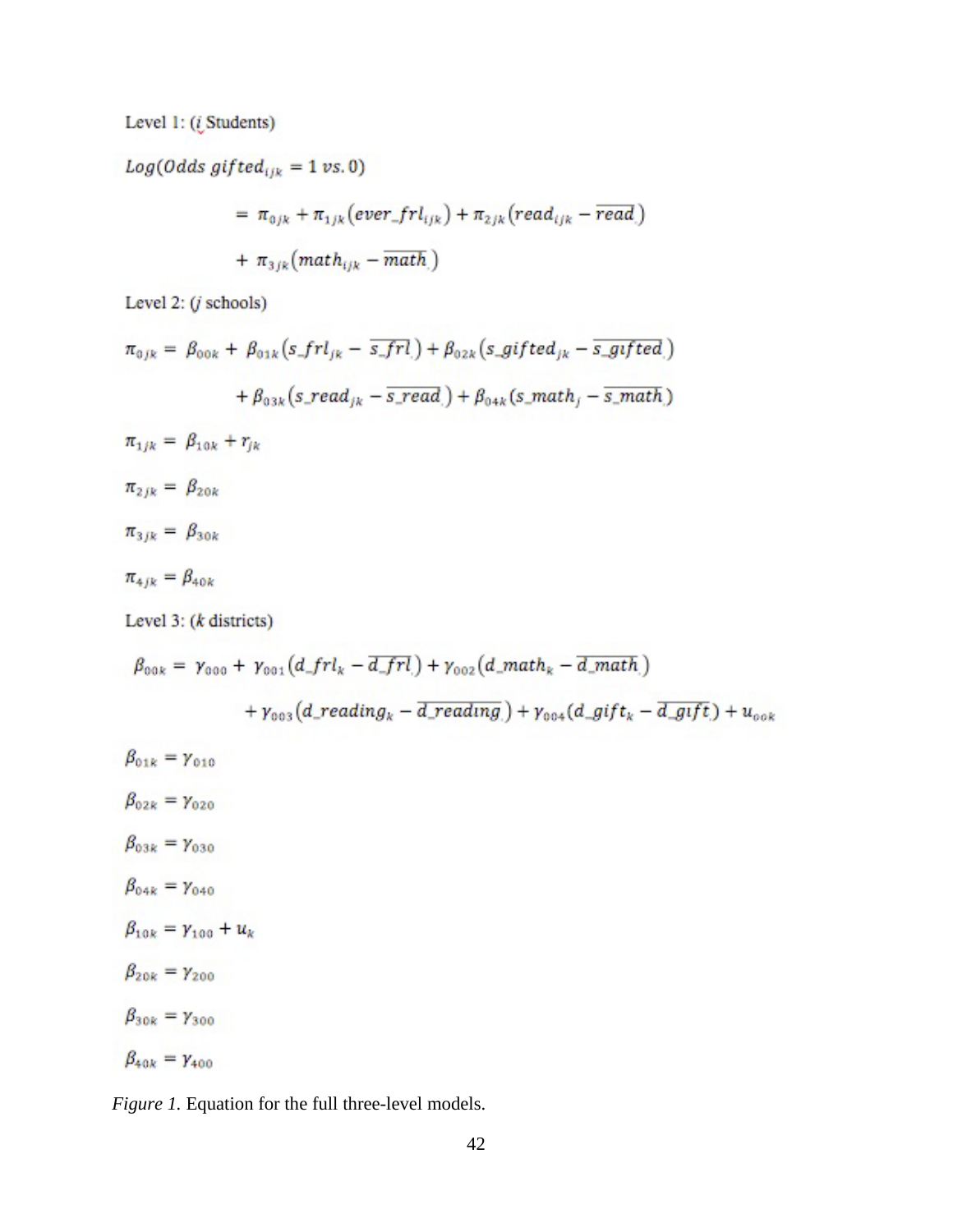Level: 1 (*i* Schools)

$$
s\_gifted_{ij} = \beta_{0j} + \beta_{1j}(s\_frl_{ij} - \overline{s\_frl}_{j}) + \beta_{2j}(s\_read_{ij} - \overline{s\_read}_{j}) + \beta_{3j}(s\_read_{ij} - \overline{s\_read}_{j}) + r_{ij}
$$

Level:  $2(j \text{ districts})$ 

$$
\beta_{0j} = \gamma_{00} + \gamma_{01}(d\_frl_j - \overline{d\_frl_j}) + \gamma_{02}(d\_math_p - \overline{d\_math_p}) + \gamma_{03}(d\_read_j - \overline{d\_read_j})
$$

$$
\beta_{1j} = \gamma_{10}
$$
  

$$
\beta_{2j} = \gamma_{20}
$$

$$
\beta_{3j}=\gamma_{30}
$$

*Figure 2.* Equation for full two-level models.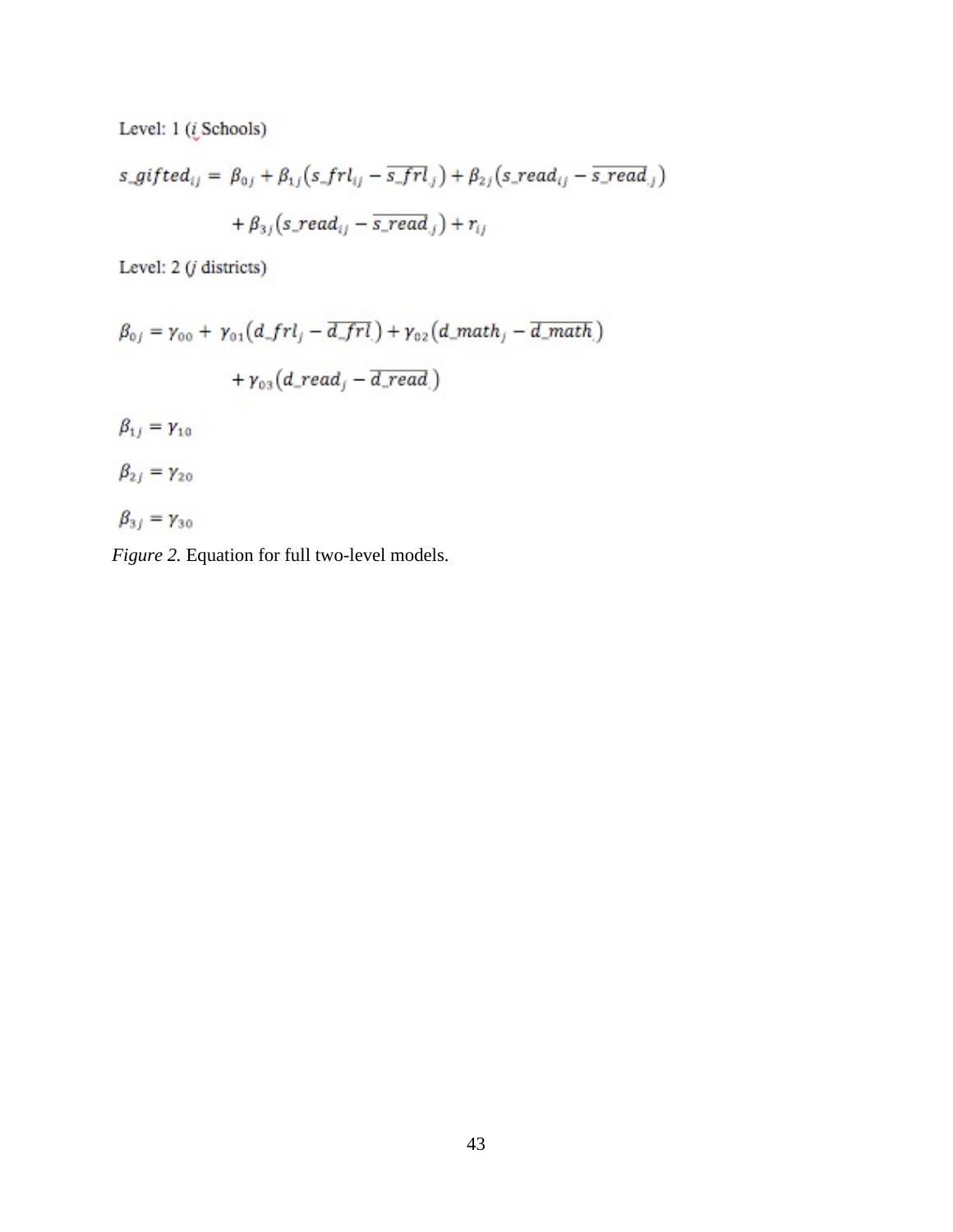

*Figure 3.* FRL and non-FRL probability of identification–State 1.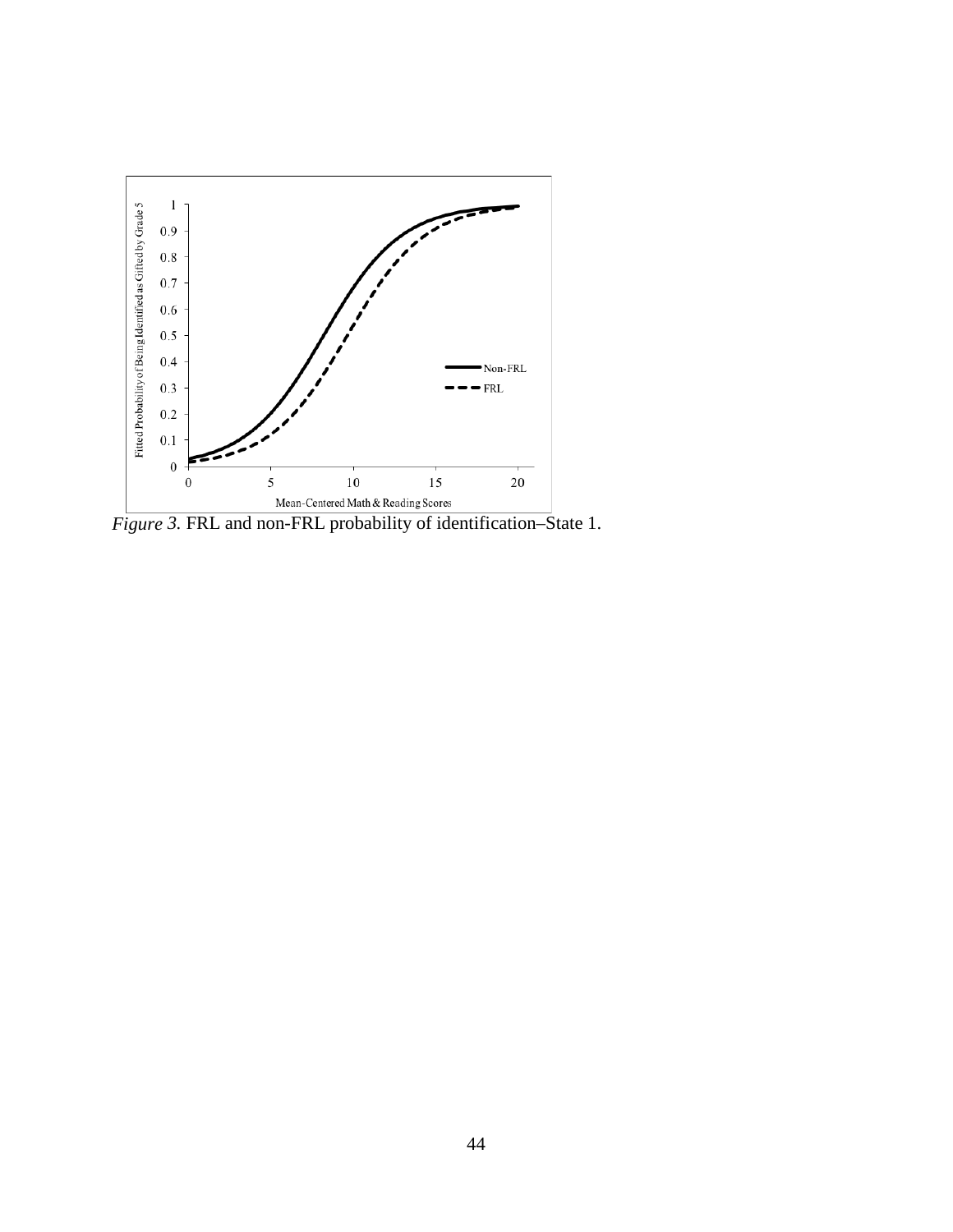

*Figure 4.* FRL and non-FRL probability of identification–State 2.